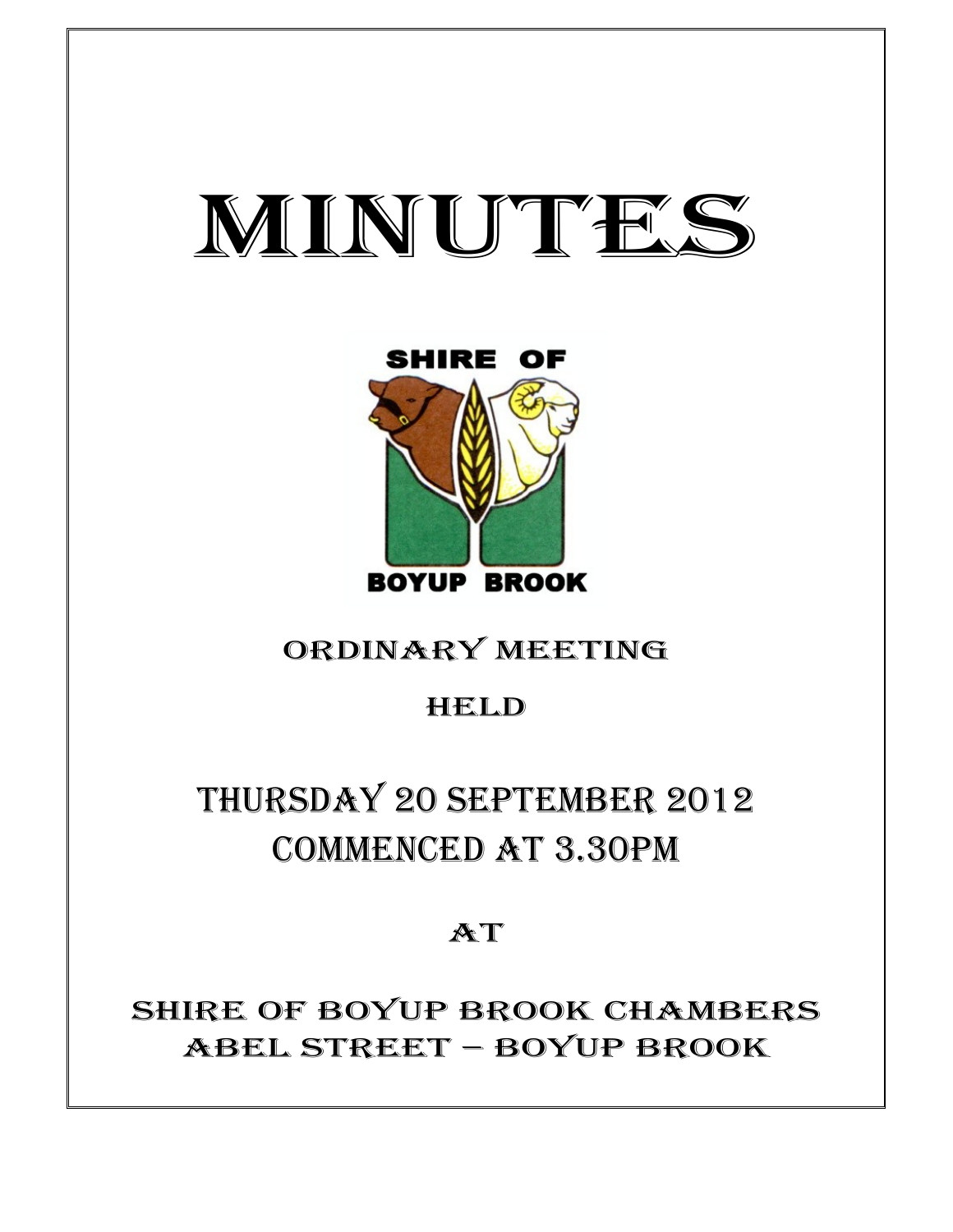### **TABLE OF CONTENTS**

| $\blacktriangleleft$ | RECORD OF ATTENDANCE/APOLOGIES/LEAVE OF ABSENCE PREVIOUSLY APPROVED 3 |  |
|----------------------|-----------------------------------------------------------------------|--|
| 1.1                  |                                                                       |  |
| 1.3                  |                                                                       |  |
| $\mathbf{2}$         |                                                                       |  |
| 2.1                  |                                                                       |  |
| 2.2                  |                                                                       |  |
| 3                    |                                                                       |  |
| 4                    |                                                                       |  |
| 5                    |                                                                       |  |
| 6                    |                                                                       |  |
| $\overline{7}$       |                                                                       |  |
| 8                    |                                                                       |  |
| 8.1                  |                                                                       |  |
|                      |                                                                       |  |
| 8.2                  |                                                                       |  |
|                      |                                                                       |  |
|                      |                                                                       |  |
| 8.3                  |                                                                       |  |
|                      |                                                                       |  |
|                      |                                                                       |  |
|                      |                                                                       |  |
|                      |                                                                       |  |
| 9.1                  |                                                                       |  |
|                      |                                                                       |  |
|                      |                                                                       |  |
| 10                   |                                                                       |  |
|                      |                                                                       |  |
|                      |                                                                       |  |
|                      |                                                                       |  |
| 11                   |                                                                       |  |
|                      |                                                                       |  |
|                      |                                                                       |  |
| 12                   |                                                                       |  |
| 13                   |                                                                       |  |
|                      |                                                                       |  |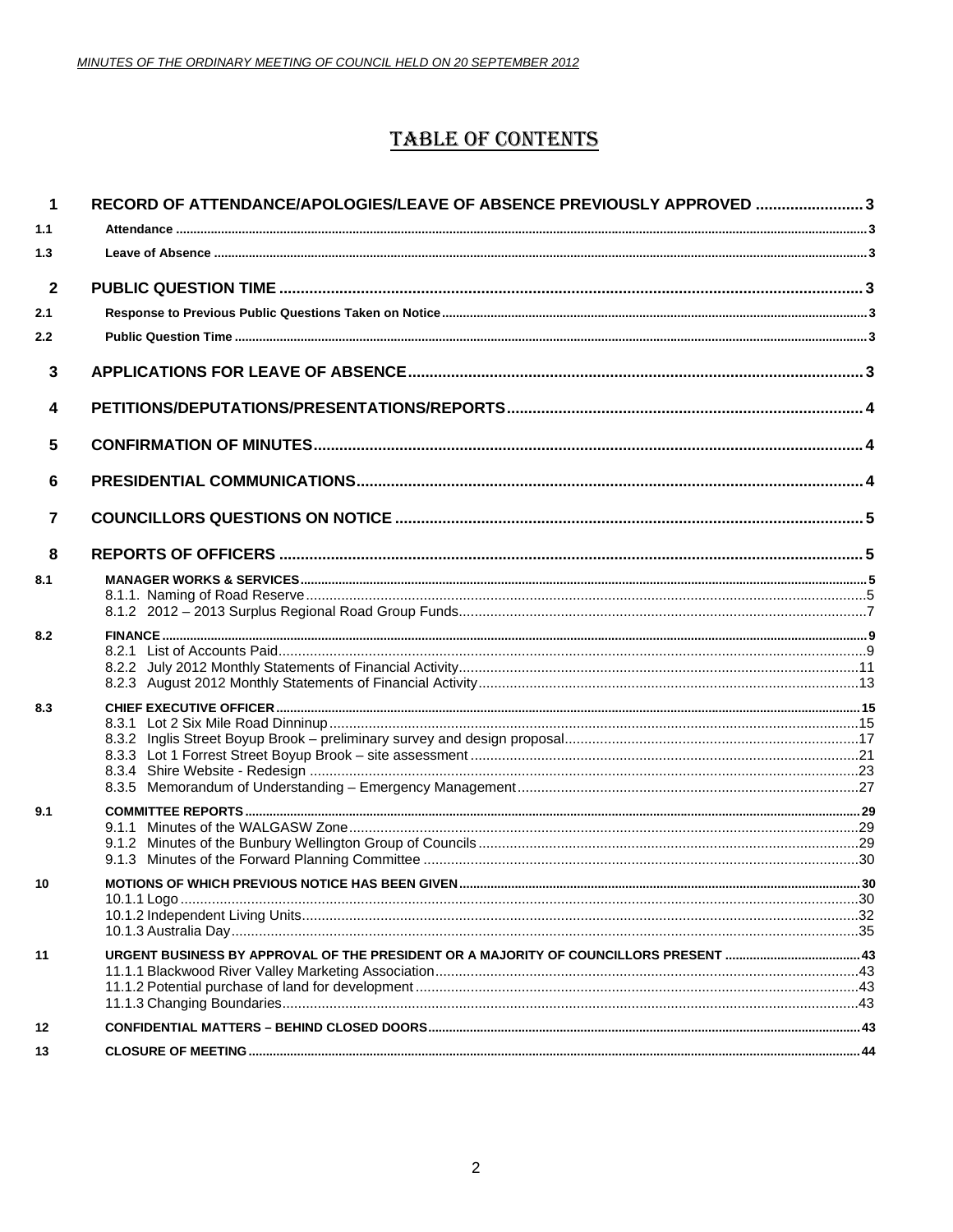### <span id="page-2-0"></span>**1 RECORD OF ATTENDANCE/APOLOGIES/LEAVE OF ABSENCE PREVIOUSLY APPROVED**

#### **1.1 Attendance**

Cr M Giles – Shire President Cr K Moir – Deputy Shire President Cr G Aird Cr E Biddle Cr J Imrie Cr P Kaltenrieder Cr B O'Hare Cr T Oversby Cr R Walker

STAFF: Mr Alan Lamb (Chief Executive Officer) Mr Rob Staniforth-Smith (Manager of Works & Services) Mrs Maria Lane (Executive Assistant)

### **Apologies**

Nil

- **1.3 Leave of Absence** Nil
- **2 PUBLIC QUESTION TIME**

#### **2.1 Response to Previous Public Questions Taken on Notice**

Nil

#### **2.2 Public Question Time**

The following question was put in writing to the meeting, distributed to all Members present and read out aloud at the meeting.

Question from Mr Terry Ginnane:

*Item 10.1.1 Council Agenda for ordinary meeting Thursday 20th September 2012* 

*As I need to address a question I ask –"Is it Council's intention to support Councillor Oversby's notice of motion item 10.1.1" I obviously do not expect a reply as the item will not have been dealt with at this time.* 

*Council has always been supportive and appreciative of the Boyup Brook Country Music Club's endeavours which most recently can been seen in Council's formal and financial commitment to the proposed Country Music and Arts Centre of Excellence development.*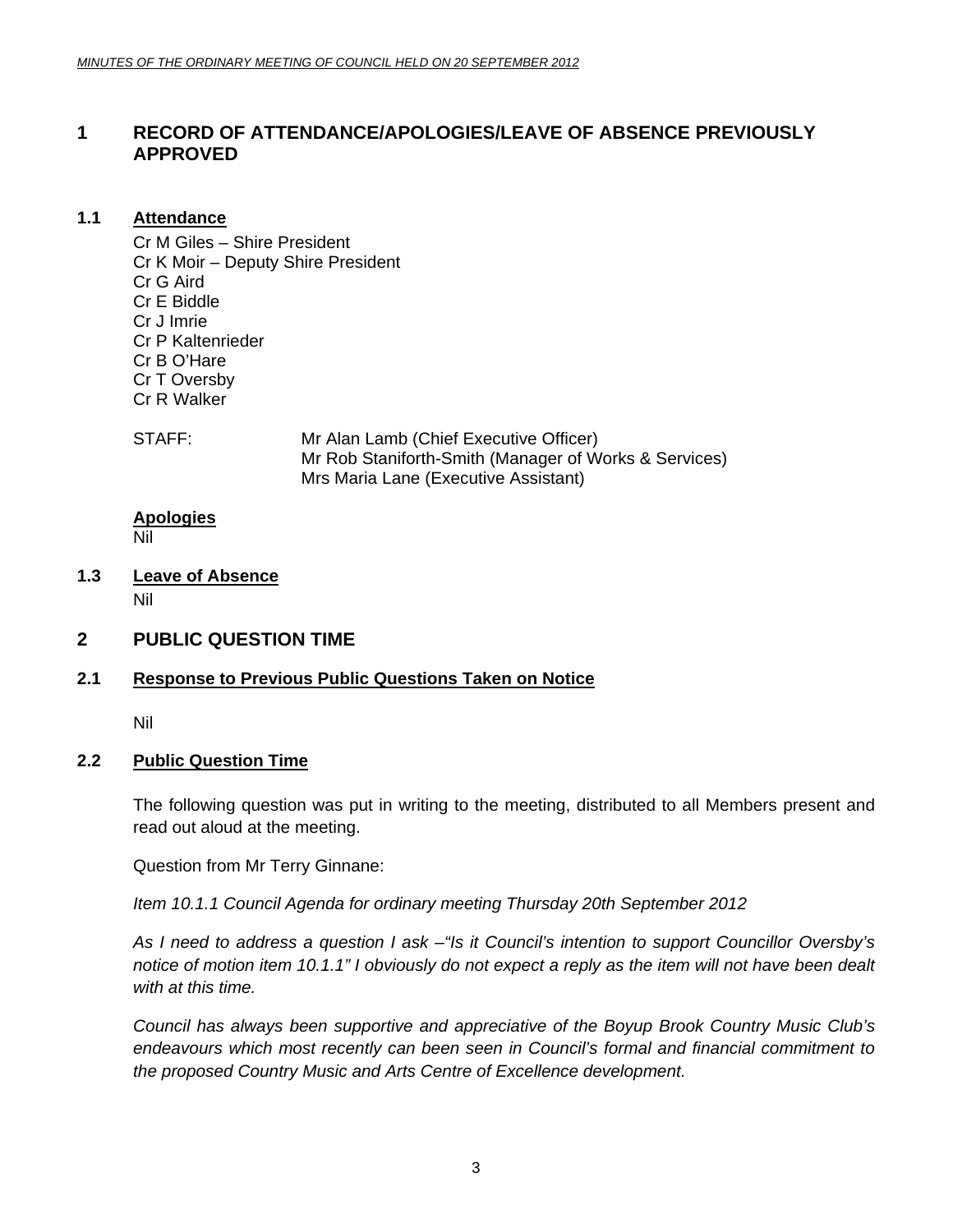<span id="page-3-0"></span>*However, Boyup Brook is more than just Country Music and the current theme of "Country Choice" embraces Country Music as part of the attraction of our wonderful Shire without losing its inherent historical identity: a history which is important to many within our community.* 

The Question was received.

#### **3 APPLICATIONS FOR LEAVE OF ABSENCE**

Nil

#### **4 PETITIONS/DEPUTATIONS/PRESENTATIONS/REPORTS**

Cr Kaltenrieder attended the Planning Institute of Australia Master Class and Annual State Conference held on  $12^{th}$  and  $13^{th}$  September 2012.

Cr Kaltenrieder attending the AGM at the Boyup Brook Club.

Cr Oversby attended the Blackwood River Valley Marketing Association meeting which was held on 28 August 2012

#### **5 CONFIRMATION OF MINUTES**

#### **5.1 Ordinary Meeting of Council - Thursday 16 August 2012**

#### **COUNCIL DECISION & OFFICER RECOMMENDATION**

#### **MOVED: Cr Biddle SECONDED: Cr Oversby**

**That the minutes of the Ordinary Meeting of Council held on Thursday 16 August 2012 be confirmed as an accurate record with the following amendments and additions:-** 

**Item 2 - Public Question Time – page 3 - Insert the word "not" between "for" and "following" in first sentence, second paragraph, and in the same sentence replace "Jays" with "Jayes".** 

**Item 4 – Presentations – page 4 – add the following paragraph:-** 

 **"Cr Biddle informed Council that the Boyup Brook Tourism Association, after sending the draft plan to all Stakeholders has completed the Business Plan".** 

**CARRIED 9/0 Res 116/12** 

#### **ITEM 5.2 WITHDRAWN**

**5.2 Special Meeting of Council – Thursday 30 August 2012** 

Note: Corrections to be made.

### **6 PRESIDENTIAL COMMUNICATIONS**

Cr Giles attended the McAlinden Hall where he unveiled the monument in memory of John McAlinden.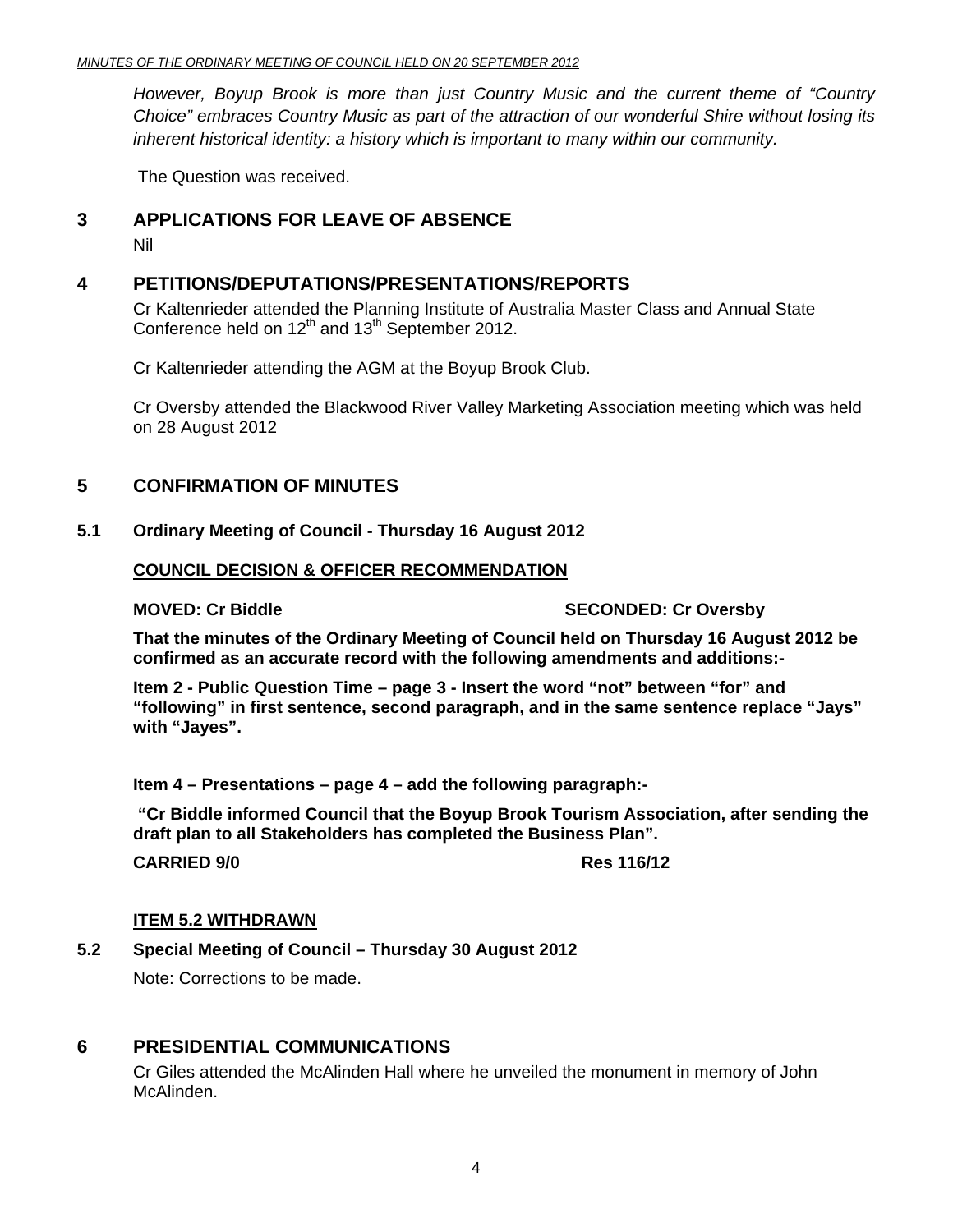<span id="page-4-0"></span>Cr Giles attended the Sandakan Memorial Service in Sandakan which was held on 15 August 2012, Cr Giles felt very privileged that he was able to attend and represent the Shire of Boyup Brook.

Cr Giles attended the Sandakan Memorial Service which was held on 11<sup>th</sup> September 2012 in Boyup Brook, he thanked Cr Biddle, Lions President Rose Dickson and the depot staff for their contribution to a very successful service. Cr Giles noted that number attending this years' service appeared to exceed past years and that the attendees included the Bunbury City Council Mayor and Shire Presidents from a number of Councils.

#### **7 COUNCILLORS QUESTIONS ON NOTICE**

Nil

#### **REPORTS OF OFFICERS**

#### **8.1 MANAGER WORKS & SERVICES**

| 8.1.1. Naming of Road Reserve  |                                                   |
|--------------------------------|---------------------------------------------------|
| <b>Location:</b>               | N/A                                               |
| <b>Applicant:</b>              | N/A                                               |
| <i>File:</i>                   |                                                   |
| <b>Disclosure of Interest:</b> | Nil                                               |
| Date:                          | 11 <sup>th</sup> of September, 2012               |
| Author:                        | R Staniforth-Smith, Manager of Works and Services |
| <b>Authorizing Officer:</b>    | Alan Lamb - Chief Executive Officer               |
| <b>Appendices:</b>             | Map                                               |

#### **SUMMARY**

The purpose of this report is to recommend the name for a road reserve to the Geographical Names committee, which is part of the Harley subdivision in McAlinden (of McAlinden Road)

#### **BACKGROUND**

WAPC application No 138000 was submitted on the  $27<sup>th</sup>$  of October, 2008 and is due to expiry on the  $27<sup>th</sup>$  of October 2012. The applicants, J&S Harley, have put forward two names which are associated with the area, after their initial request of Harley Rd was rejected to there already being a Harley Rd in the Shire.

The Geographical Locations Committee policy states:

#### **Selection of Names**

**Suitable Names -** Preferred sources of names include names from Aboriginal languages currently or formerly identified with the general area, pioneers of the State or area, citizens who have made a significant community contribution*,* war casualty lists and thematic names (eg nautical, sporting etc)*.* Ethnic and gender diversity is encouraged*.* Given/first and surname combinations are suitable only if the surname alone cannot be used because of duplication. All name proposals must clearly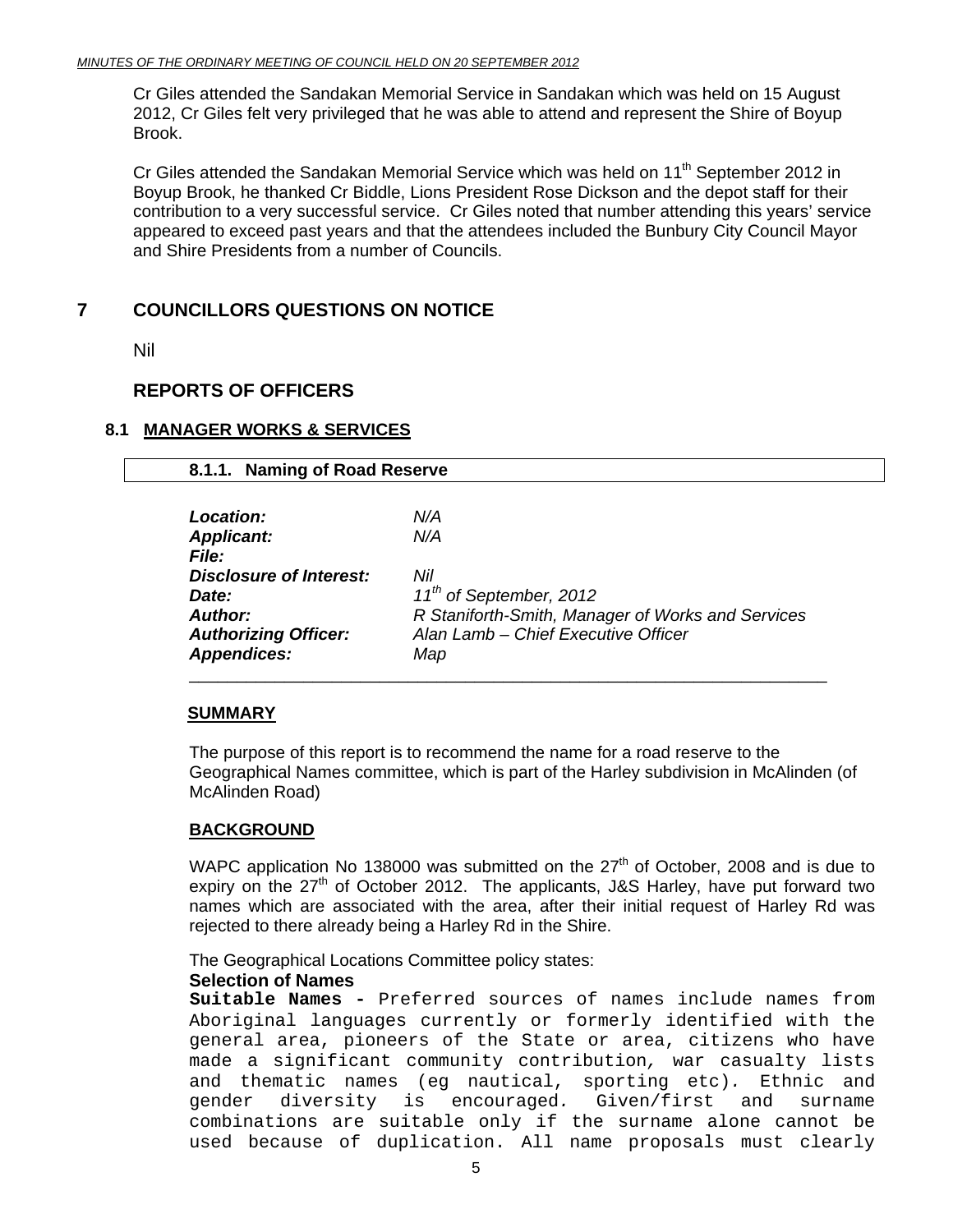identify the origin of the name and provide relevant references to allow for the verification of the name.

**Unsuitable Names -** Names characterised as follows are to be avoided given/first names, corrupted, unduly cumbersome or difficult to

 pronounce names, obscene, derogatory, racist or discriminating names, company or commercialised names (unless in an historical context).

**Name Duplication -** Name duplication within local governments or adjoining local governments shall be avoided. When a duplicated name is proposed elsewhere, it must not be duplicated more than 5 times in the metropolitan region, must be at least 10 km from the existing duplication and must have a different road type. These exclusions apply to similar sounding or written names, and also apply to those within similar sounding suburbs even if more than 10 km away. In rural areas the distance should be at least 50 km away.

**Names of Living Persons -** The names of living persons are not normally suitable for road names, and if proposed will be subject to a more rigorous selection process. The proposal must be accompanied by comprehensive biographical details including details of community involvement, and also an indication of strong community support for the proposed name.

#### **COMMENT**

The applicants have put forward the following two names which are named after the original farm name established by the applicant's grandfather in 1905:

- 1. Warrak Farm Estate (Preferred by applicant)
- 2. Warrak Drive

#### **CONSULTATION**

Janine and Stephen Harley

#### **STATUTORY ENVIRONMENT**

Nil

#### **POLICY IMPLICATIONS**

P.08 Followed

#### **FINANCIAL IMPLICATIONS**

Nil

#### **STRATEGIC IMPLICATIONS**

Nil

#### **VOTING REQUIREMENTS**

Simple Majority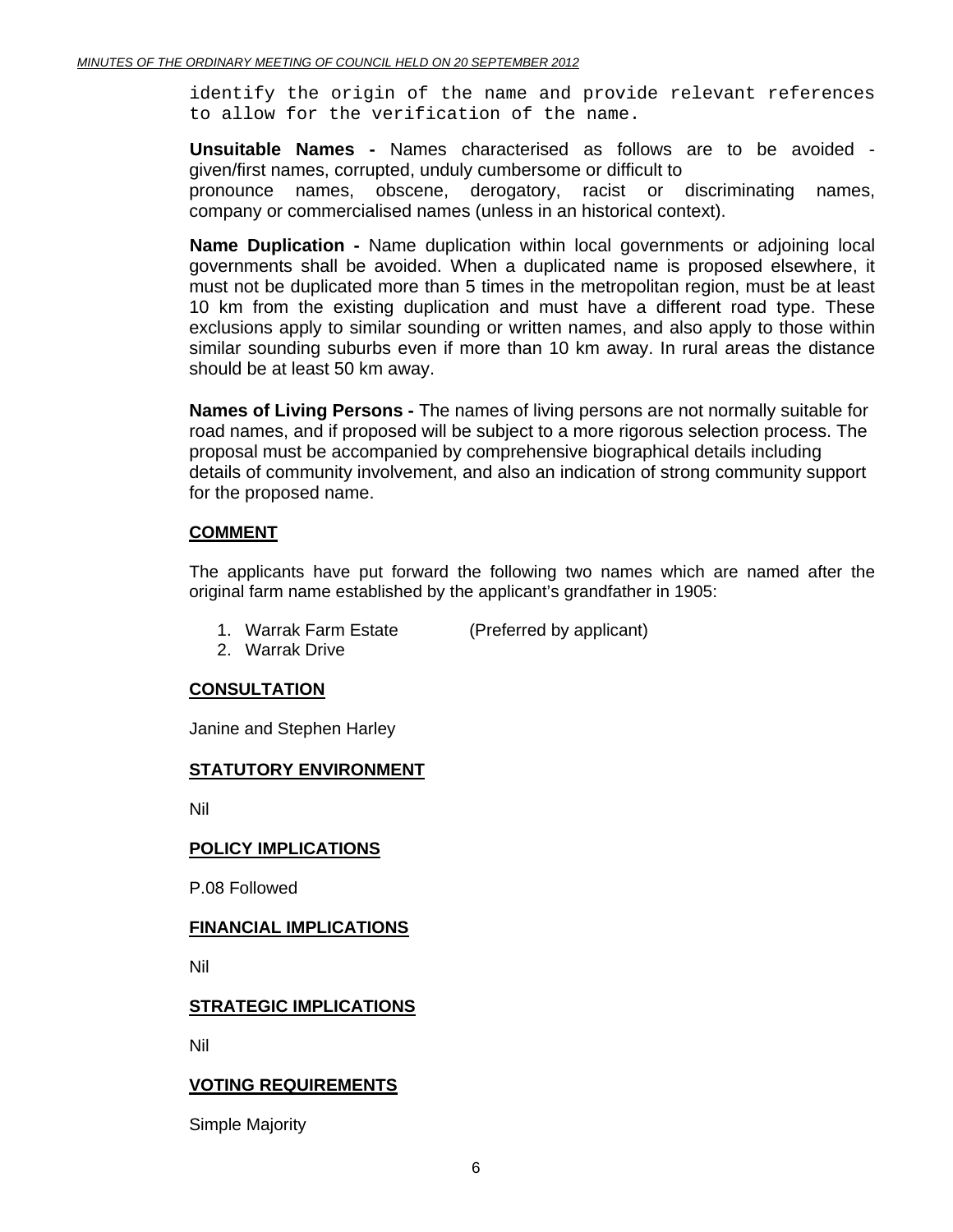#### <span id="page-6-0"></span>**COUNCIL DECISISION & OFFICER RECOMMENDATION – ITEM 8.1.1**

**MOVED: Cr Moir SECONDED: Cr Biddle** 

**That Council recommend "Warrak Farm Estate" as the name of the road constructed as part of sub division WAPC Ref 138000** 

**That if "Warrak Farm Estate" be declined then "Warrak Drive" be offered as alternate names.** 

**CARRIED 9/0 Res 117/12**

#### **8.1.2 2012 – 2013 Surplus Regional Road Group Funds**

| Location:                       | Shire of Boyup Brook               |
|---------------------------------|------------------------------------|
| <b>Applicant:</b>               | <b>Not Applicable</b>              |
| <i>File:</i>                    |                                    |
| Disclosure of Officer Interest: | None                               |
| Date:                           | 12 <sup>th</sup> of September 2012 |
| Author:                         | Rob Staniforth-Smith               |
| <b>Authorizing Officer:</b>     | Not applicable                     |
| <b>Attachments:</b>             |                                    |

\_\_\_\_\_\_\_\_\_\_\_\_\_\_\_\_\_\_\_\_\_\_\_\_\_\_\_\_\_\_\_\_\_\_\_\_\_\_\_\_\_\_\_\_\_\_\_\_\_\_\_\_\_\_\_\_\_\_\_

#### **SUMMARY**

The purpose of this report is to seek Council endorsement to apply for additional Regional Road Group RRG funds should the group have surplus funds for the 2012-2013 year

#### **BACKGROUND**

The Regional Road Group has indicated that there may be surplus funds available in the current year due to Augusta Margaret River Shire dropping one of their projects.

If the funds become available they distributed after seeking requests from Shires to increase spending this financial year on RRG projects at the normal 1/3 Council spend to 2/3 RRG spend

The additional amount we would request, if available, is \$30,000 from the RRG with an additional Council Spend of \$15,000 and the money would be spent on re-sealing  $(2^{nd}$ coat seal) last years primer coat seal which is stripping (losing the stone from the matrix). This work will need to be done this year regardless of where the funds come form otherwise the pavement will deteriorate and fail.

#### **COMMENT**

Propose to apply for surplus funds if they become available to increase Council RRG spend in 2012/2013 by \$15,000 to increase RRG contribution by \$30,000.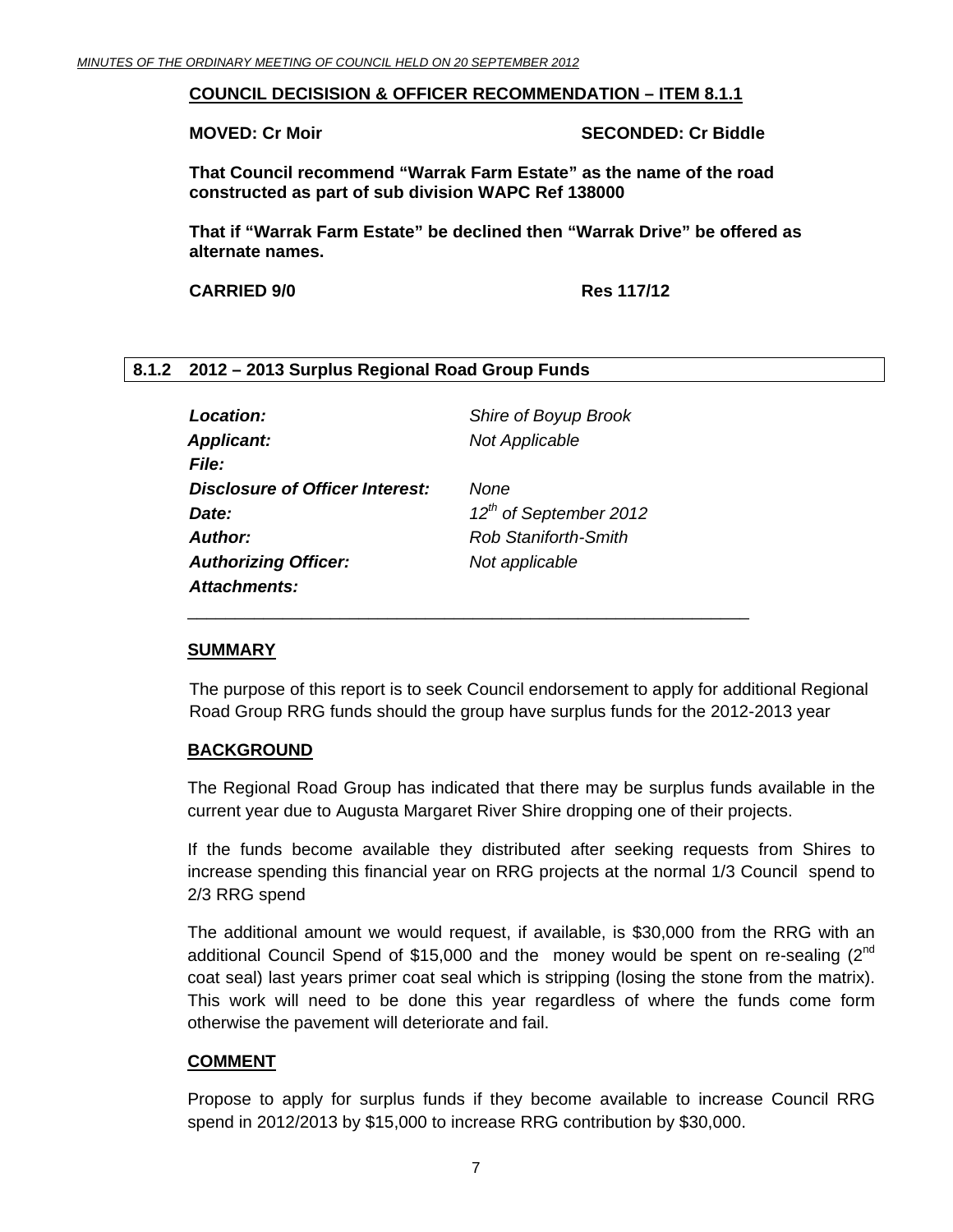Additional money to be spent on Boyup Brook – Arthur River Rd to  $2^{nd}$  coat last vears primer seal which is failing.

Council would need to approve to amend the budget for the additional \$15,000.

#### **CONSULTATION**

Chief Executive Officer

#### **STATUTORY OBLIGATIONS**

Nil

#### **POLICY IMPLICATION**

Nil

#### **BUDGET/FINANCIAL IMPLICATIONS**

If application for surplus funds is successful, the budget would need to be amended by \$15,000

#### **STRATEGIC IMPLICATIONS**

Nil

#### **SUSTAINABILITY IMPLICATIONS**

- ¾ **Environmental**  There are no known significant environmental issues.
- ¾ **Economic**  There are no known significant economic issues.
- ¾ **Socia**l There are no known significant social issues.

#### **VOTING REQUIREMENTS**

Simple majority

#### **COUNCIL DECISION & OFFICER RECOMMENDATION – ITEM 8.1.2**

**MOVED: Cr Moir** SECONDED: Cr Oversby

**That the Councils endorses the application for additional funds from the Regional Road Group of \$30,000 for the 2012-2013 financial year, should surplus funds become available, by amending the 2012-2013 budget by \$15,000 and that the funds would be spent on the re-sealing of the Arthur River Rd.** 

 **CARRIED 9/0 Res 118/12**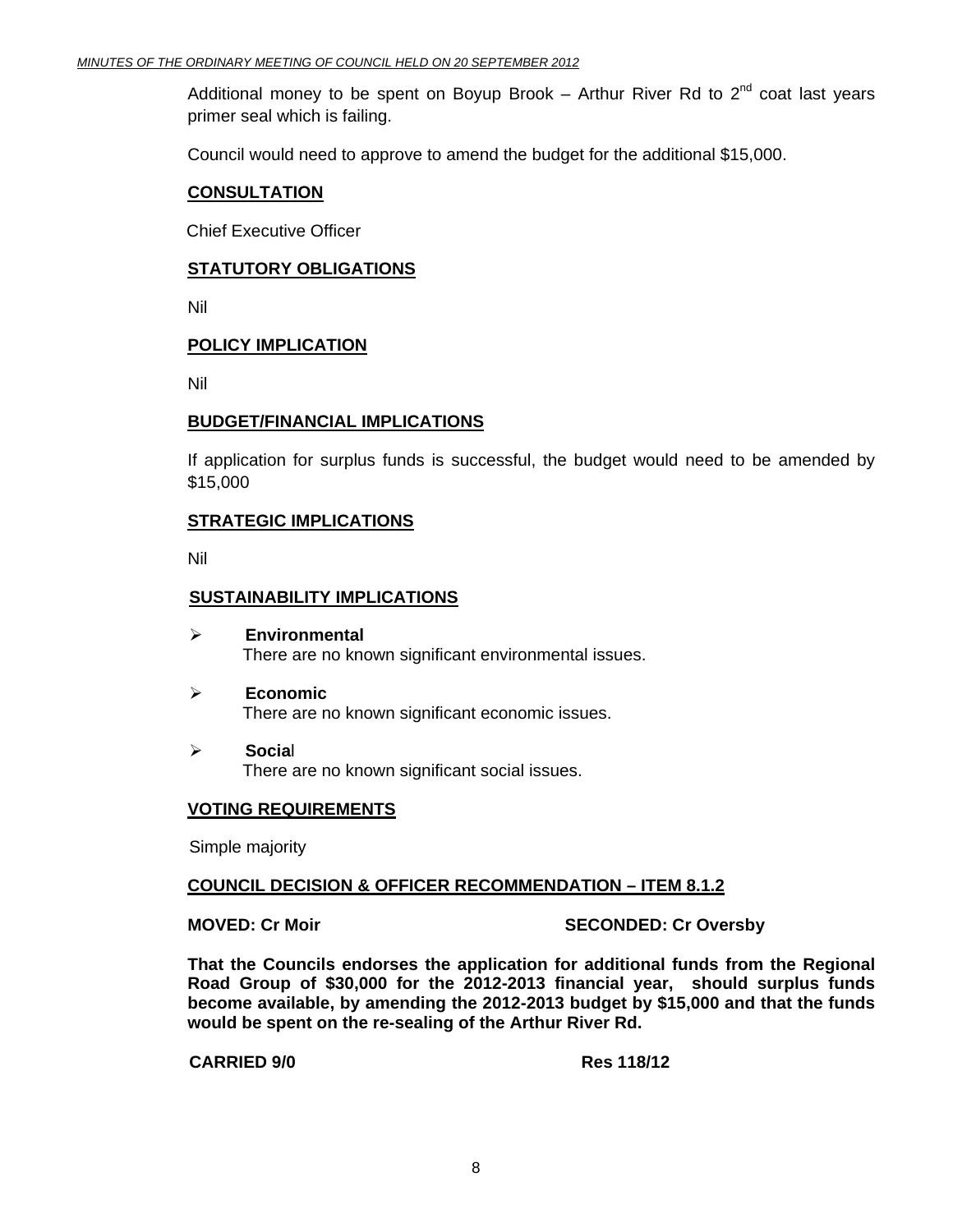#### <span id="page-8-0"></span>**8.2 FINANCE**

| <b>List of Accounts Paid</b><br>8.2.1 |                                     |
|---------------------------------------|-------------------------------------|
| Location:                             | Not applicable                      |
| <b>Applicant:</b>                     | Not applicable                      |
| <b>File:</b>                          | FM/1/002                            |
| Disclosure of Officer Interest:       | None                                |
| Date:                                 | 8 September 2012                    |
| Author:                               | Kay Raisin - Finance Officer        |
| <b>Authorizing Officer:</b>           | Alan Lamb – Chief Executive Officer |
| Attachments:                          | Yes – List of Accounts Paid         |

#### **SUMMARY**

In accordance with the Local Government (Financial Management) Regulations the list of accounts paid is presented to Council.

#### **BACKGROUND**

Invoices received for the supply of goods and services, salaries and wages and the like have been paid during the period

#### **COMMENT**

The attached listing represents accounts paid by cheque and by electronic means during the period 8 August to 12 September 2012.

#### **CONSULTATION**

Nil

#### **STATUTORY OBLIGATIONS**

Local Government (Financial Management) Regulations 1996, Regulations 12 and 13 apply and are as follows:

#### *12. Payments from municipal fund or trust fund*

- *(1) A payment may only be made from the municipal fund or the trust fund* 
	- *(a) if the local government has delegated to the CEO the exercise of its power to make payments from those funds — by the CEO; or*
	- *(b) otherwise, if the payment is authorised in advance by a resolution of the council.*
- *(2) The council must not authorise a payment from those funds until a list prepared under regulation 13(2) containing details of the accounts to be paid has been presented to the council.*

#### *13. Lists of accounts*

 *(1) If the local government has delegated to the CEO the exercise of its power to make payments from the municipal fund or the trust fund, a list of accounts paid by the*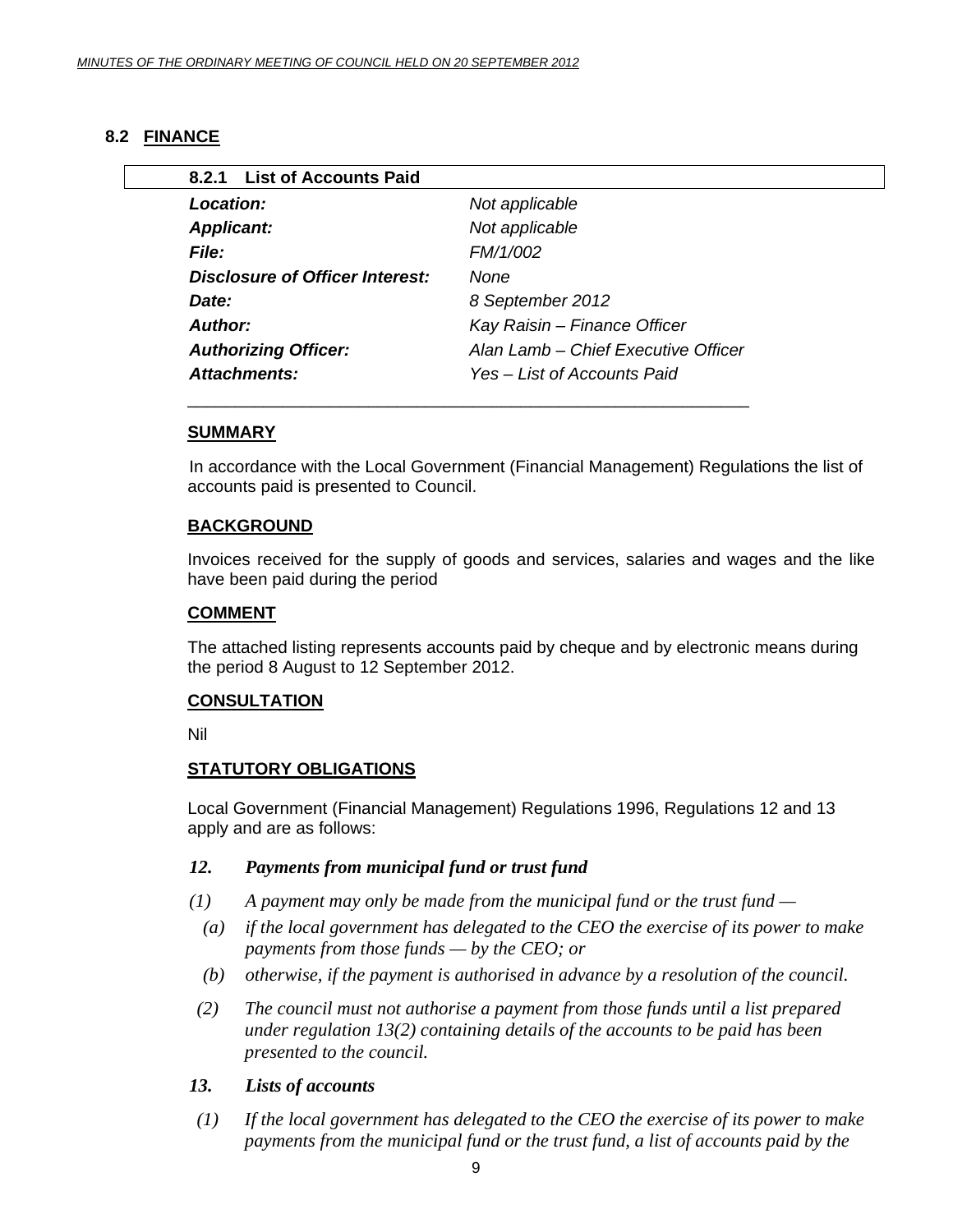*CEO is to be prepared each month showing for each account paid since the last such list was prepared —* 

- *(a) the payee's name;*
- *(b) the amount of the payment;*
- *(c) the date of the payment; and*
- *(d) sufficient information to identify the transaction.*
- *(2) A list of accounts for approval to be paid is to be prepared each month showing* 
	- *(a) for each account which requires council authorisation in that month* 
		- *(i) the payee's name;*
		- *(ii) the amount of the payment; and*
- *(iii) sufficient information to identify the transaction; and and* 
	- *(b) the date of the meeting of the council to which the list is to be presented.*
	- $(3)$  A list prepared under sub regulation (1) or (2) is to be
		- *(a) presented to the council at the next ordinary meeting of the council after the list is prepared; and*
		- *(b) recorded in the minutes of that meeting.*

#### **POLICY IMPLICATIONS**

Council's Authority to Make Payments Policy has application.

#### **BUDGET/FINANCIAL IMPLICATIONS**

Account payments are in accordance with the adopted budget for 2012/13 or authorised by separate resolution.

#### **STRATEGIC IMPLICATIONS**

Nil

#### **VOTING REQUIREMENTS**

Simple Majority

#### **COUNCIL DECISION & OFFICER RECOMMENDATION – ITEM 8.2.1**

**MOVED: Cr Aird SECONDED: Cr O'Hare** 

**That the list of accounts paid in August and September 2012 as presented totalling \$459,529.31 and as represented by cheque voucher numbers 77-100 & 19001-015 totalling \$88,835.38 and accounts paid by direct electronic payments through the Municipal Account totalling \$370,693.93 be received.** 

#### **CARRIED 9/0 Res 119/12**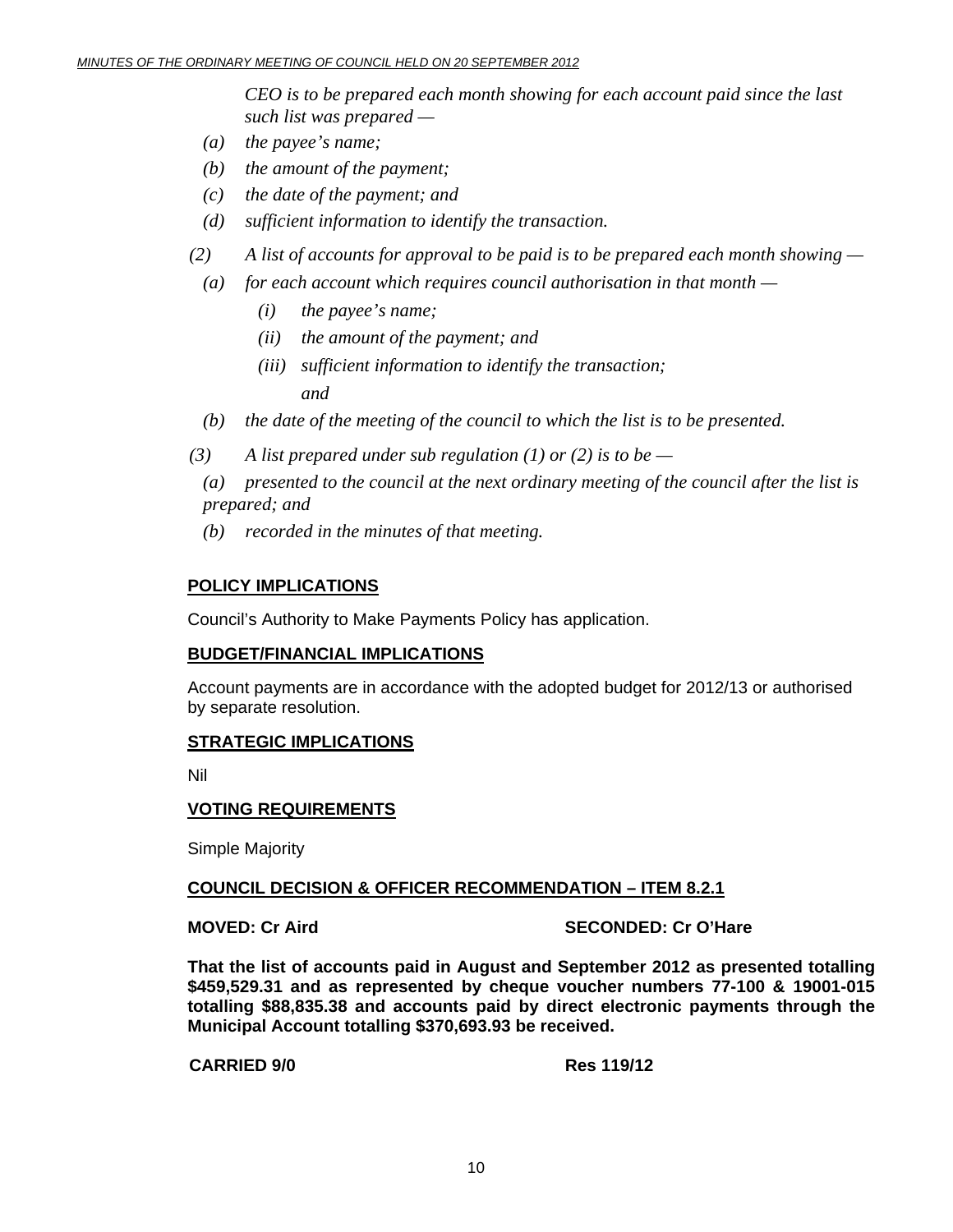|  |  | 8.2.2 July 2012 Monthly Statements of Financial Activity |
|--|--|----------------------------------------------------------|
|--|--|----------------------------------------------------------|

<span id="page-10-0"></span>

| Location:                       | Not applicable                      |
|---------------------------------|-------------------------------------|
| <b>Applicant:</b>               | Not applicable                      |
| <i>File:</i>                    | FM/10/003                           |
| Disclosure of Officer Interest: | <b>None</b>                         |
| Date:                           | 10 September 2012                   |
| Author:                         | Consultant                          |
| <b>Authorizing Officer:</b>     | Alan Lamb - Chief Executive Officer |
| <b>Attachments:</b>             | Yes - Financial Reports             |

#### **SUMMARY**

Report recommends Council receive the Statement of Financial Activities and the Net Current Assets for the month ended 31 July 2012.

#### **BACKGROUND**

Section 6.4 of the Local Government Act 1995 places financial reporting obligations on local government operations.

Regulation 34 (1)–(4) of the Local Government (Financial Management) Regulations 1996 requires the local government to prepare a 'Monthly Statement of Financial Activity'.

The regulations also prescribe the content of the report.

The reports are attached.

#### **COMMENT**

 At the time of preparing the statement the 2012/13 Budget had not yet been adopted, no Capital purchases or activities had occurred, and only normal operating activities occurred.

It is a statutory requirement that the Financial Activities Report be presented every month, but it provides little beneficial information at this time of year.

Obviously there have been no significant variations to report.

#### **CONSULTATION**

Nil

#### **STATUTORY OBLIGATIONS**

Local Government (Financial Management) Regulations 1996, s34 (1) (a)

Local Government (Financial Management) Regulations 1996, s34 (2) (a) (b)

#### **POLICY IMPLICATIONS**

Nil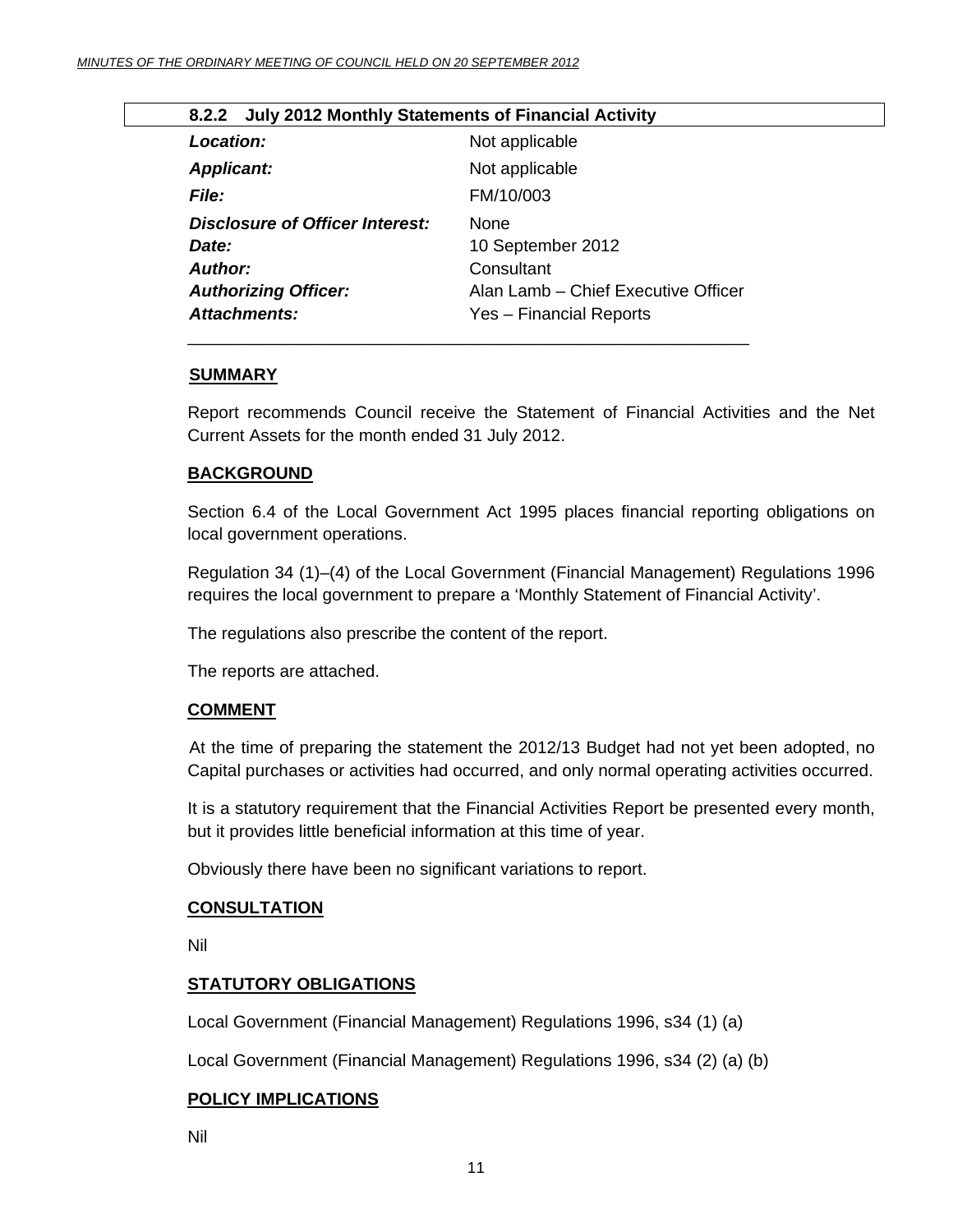#### **BUDGET/FINANCIAL IMPLICATIONS**

Nil

#### **STRATEGIC IMPLICATIONS**

Nil

#### **VOTING REQUIREMENTS**

Simple Majority

#### **COUNCIL DECISION & OFFICER RECOMMENDATION – ITEM 8.2.2**

**MOVED: Cr O'Hare SECONDED: Cr Walker** 

**That the July 2012 Monthly Statements of Financial Activity and Statement of Net Current Assets as presented, be received.** 

**CARRIED 9/0 Res 120/12**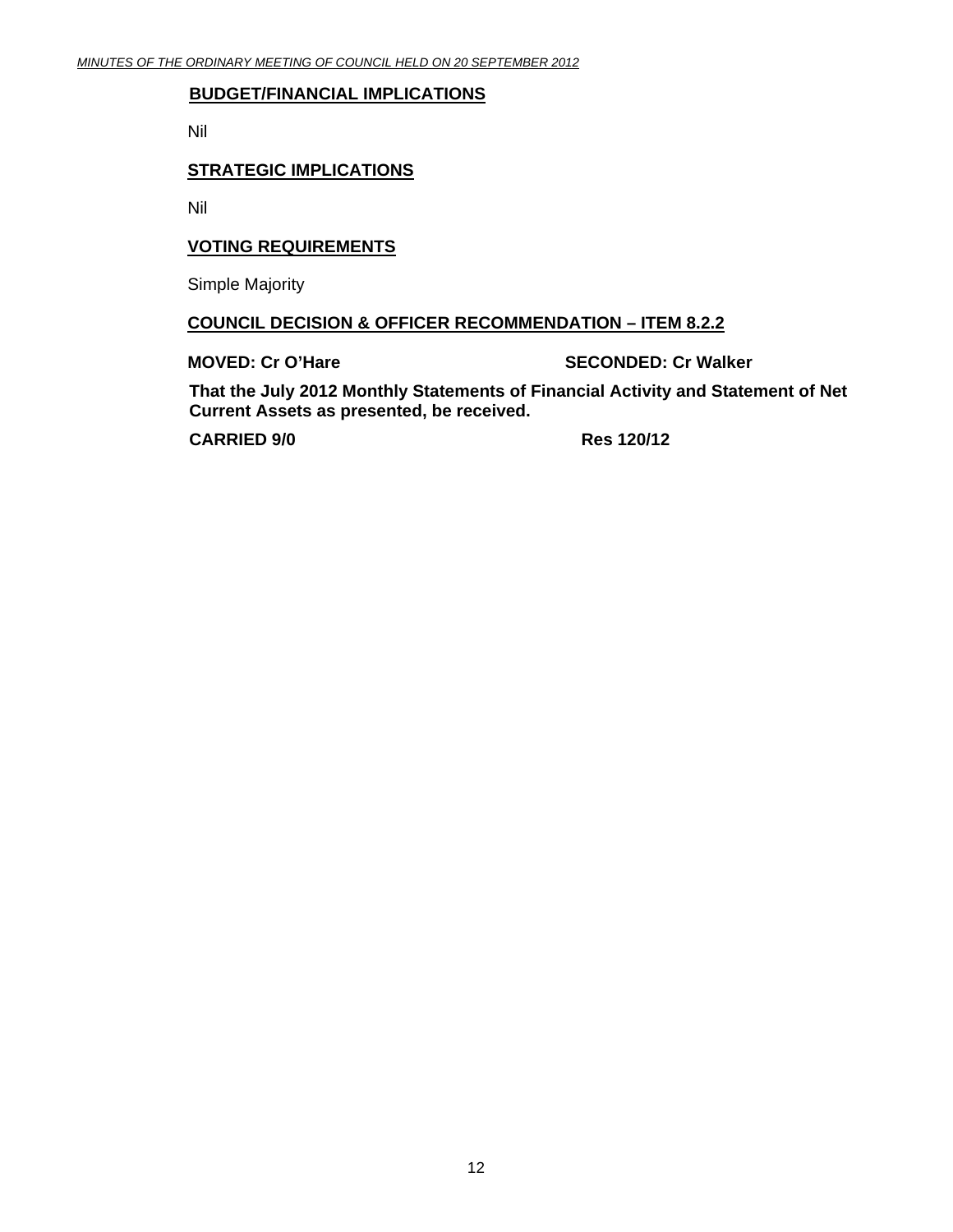#### <span id="page-12-0"></span>**8.2.3 August 2012 Monthly Statements of Financial Activity**

| Location:                       | Not applicable                      |
|---------------------------------|-------------------------------------|
| <b>Applicant:</b>               | Not applicable                      |
| <b>File:</b>                    | FM/10/003                           |
| Disclosure of Officer Interest: | None                                |
| Date:                           | 14 September 2012                   |
| Author:                         | Consultant                          |
| <b>Authorizing Officer:</b>     | Alan Lamb – Chief Executive Officer |
| Attachments:                    | Yes - Financial Reports             |
|                                 |                                     |

*\_\_\_\_\_\_\_\_\_\_\_\_\_\_\_\_\_\_\_\_\_\_\_\_\_\_\_\_\_\_\_\_\_\_\_\_\_\_\_\_\_\_\_\_\_\_\_\_\_\_\_\_\_\_\_\_\_\_\_*

#### **SUMMARY**

Report recommends Council receive the Statement of Financial Activities and the Net Current Assets for the month ended 31 August 2012.

#### **BACKGROUND**

Section 6.4 of the Local Government Act 1995 places financial reporting obligations on local government operations.

Regulation 34 (1)–(4) of the Local Government (Financial Management) Regulations 1996 requires the local government to prepare a 'Monthly Statement of Financial Activity'.

The regulations also prescribe the content of the reports.

The reports are attached.

#### **COMMENT**

 As the 2012/13 Budget has only recently been adopted, then virtually no Capital purchases or activities have occurred, and only normal operating activities have mainly occurred.

It is a statutory requirement that the Financial Activities Report be presented for every month, but little variations to the adopted budget are projected to occur, at this time

As previously verbally advised, certain incomes and costs may be moved between the last financial year of 2011/12, and that of the 2012/13 year depending on the determinations by Council's Auditor.

Obviously there have been no significant variations to report. The major variations will be reported for the September Quarter, in the October or November reports.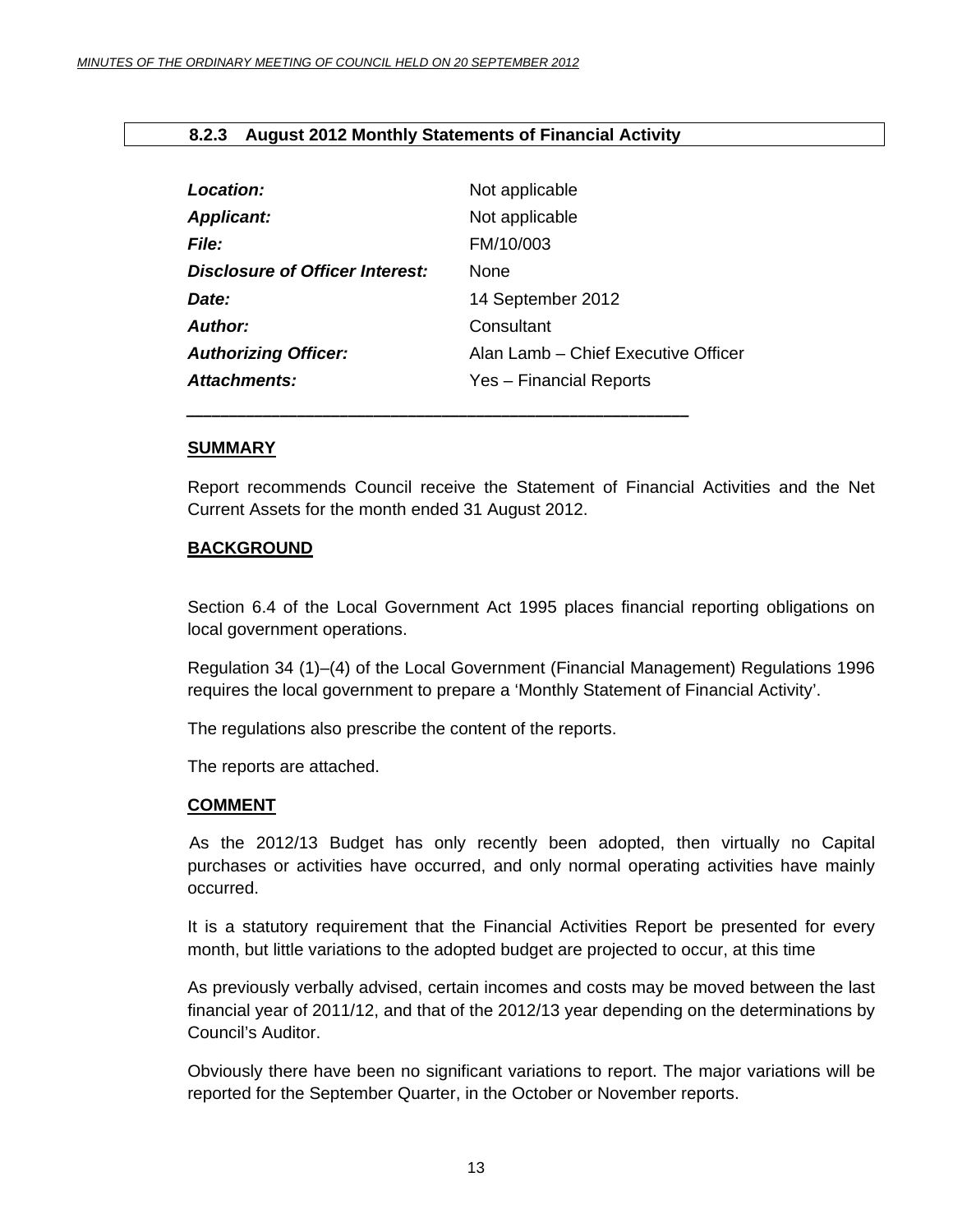#### **CONSULTATION**

Nil

#### **STATUTORY OBLIGATIONS**

Local Government (Financial Management) Regulations 1996, s34 (1) (a)

Local Government (Financial Management) Regulations 1996, s34 (2) (a) (b)

#### **POLICY IMPLICATIONS**

Nil

#### **BUDGET/FINANCIAL IMPLICATIONS**

As listed on the attached reports

#### **STRATEGIC IMPLICATIONS**

Nil

#### **VOTING REQUIREMENTS**

Simple Majority

#### **COUNCIL DECISION & OFFICER RECOMMENDATION – ITEM 8.2.3**

**MOVED: Cr Oversby SECONDED: Cr Biddle** 

**That the August 2012 Monthly Statements of Financial Activity and Statement of Net Current Assets as presented, be received.** 

 **CARRIED 9/0 Res 121/12**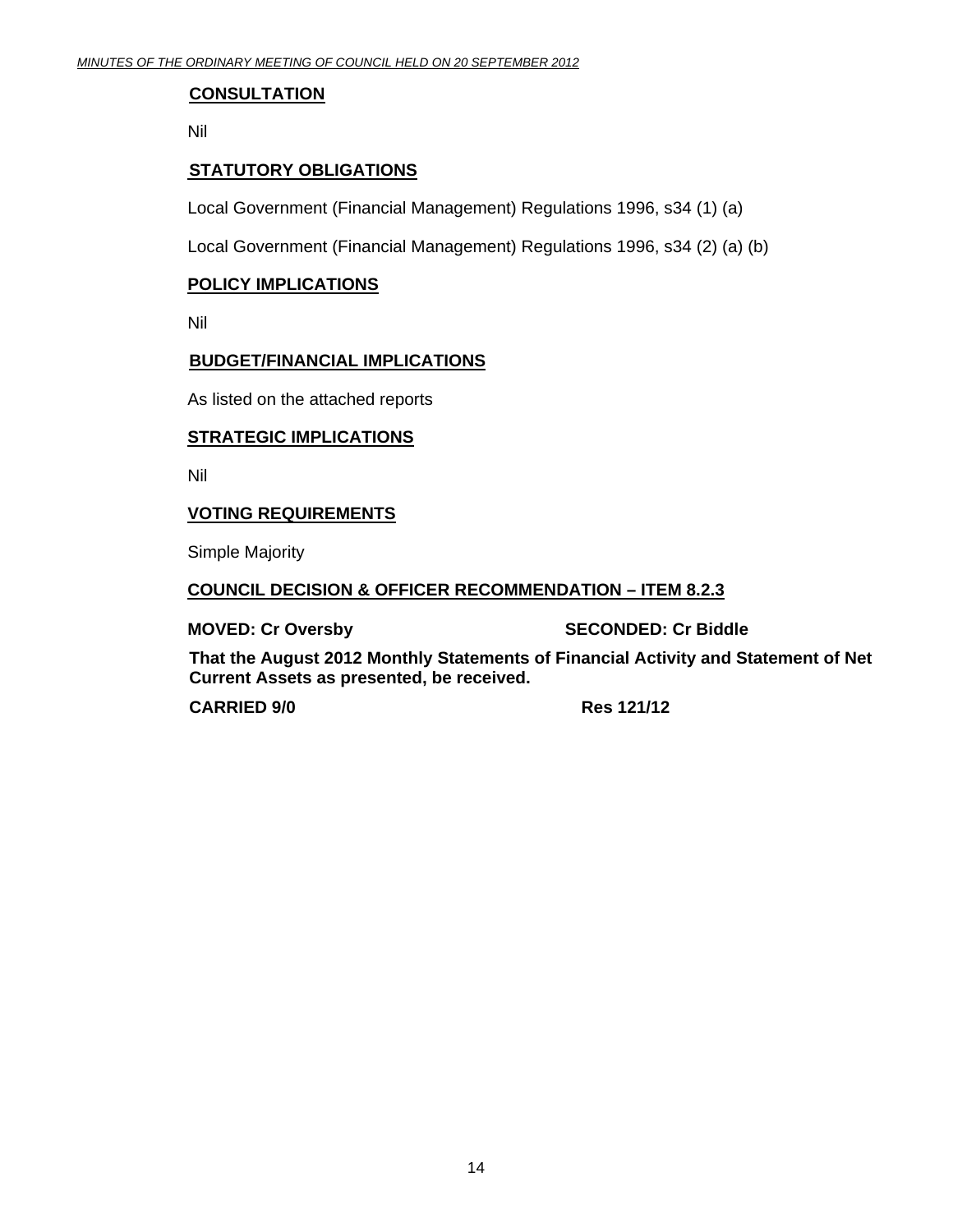#### <span id="page-14-0"></span>**8.3 CHIEF EXECUTIVE OFFICER**

### **8.3.1 Lot 2 Six Mile Road Dinninup**

| Location:                                                            | Lot 2 Six Mile Road Dinninup                                                                  |
|----------------------------------------------------------------------|-----------------------------------------------------------------------------------------------|
| <b>Applicant:</b>                                                    | P & J Price                                                                                   |
| <b>File:</b>                                                         | AS13153                                                                                       |
| Disclosure of Officer Interest:                                      | Nil                                                                                           |
| Date:                                                                | 3 September 2012                                                                              |
| <b>Author:</b><br><b>Authorizing Officer:</b><br><b>Attachments:</b> | Wayne Jolley<br>A Lamb CEO<br>Application, Site Plan and letter from Barlee & Robyn<br>Jones. |

#### **SUMMARY**

At its meeting on 18 November 2010, Council approved a reduction in setback from 10m to 9m, for a new house on the above property. The owners have now submitted building plans for the house but with a minimum setback on the north-west corner of the house, of 7.118m. They have submitted another application for planning approval, to reduce the setback to 7.2m, in accordance with a letter of support form the affected neighbour.

*\_\_\_\_\_\_\_\_\_\_\_\_\_\_\_\_\_\_\_\_\_\_\_\_\_\_\_\_\_\_\_\_\_\_\_\_\_\_\_\_\_\_\_\_\_\_\_\_\_\_\_\_\_\_\_\_\_\_\_* 

#### **BACKGROUND**

The subject land is Lot 2 Six Mile Road. It has an area of 2,478 square metres and is located near to the intersection of Six Mile Road and Boyup Brook – Arthur Road Dinninup. Council approved a setback reduction to 9m from the northern boundary for the proposed dwelling, at its meeting on 18 November 2012. A condition of approval stipulated that no modification would be allowed without the prior written approval of Council.

A building permit application for a dwelling was submitted on 8 August 2012 but with a minimum setback of 7.118m (north-west corner of dwelling) from the northern boundary. Consequently the owners have submitted a further Application for Planning Approval, to have the minimum setback from the northern boundary, reduced to 7.2m. The application, site plan and letter of support are attached.

#### **COMMENT**

As reported to Council on 18 November 2010, by Consultant Planner Geoffrey Lush, "the subject land is an anomaly in the Rural zone due to its size. As it is located in proximity to the Dinninup townsite it is not unreasonable to expect it to be developed for residential purposes.

There is no objection to the proposed setbacks which are consistent to those which would apply to a similar sized lot in the Residential or Urban zone." Mr. Lush has further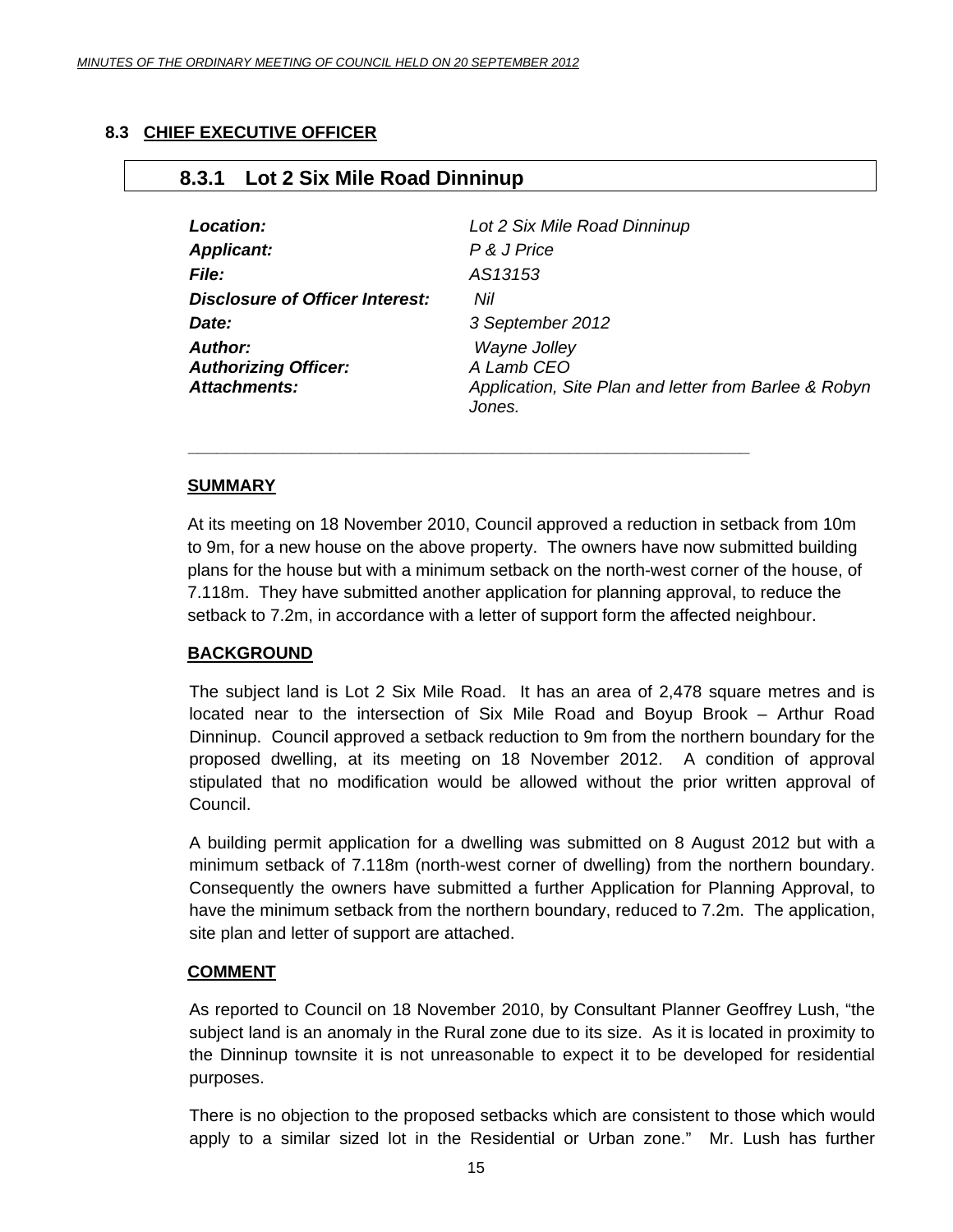indicated that reduction of the minimum setback as requested, as opposed to 9m as already approved is insignificant. In addition, the affected neighbours, Barlee and Robyn Jones support the reduction to the extent of 7.2m (letter 11 August 2012).

#### **CONSULTATION**

Mr. Geoffrey Lush, (Consultant Planner) has indicated that a reduction of setback to 7.2m as opposed to 9m is of no significance and would have been supported had it been asked for in November 2010.

#### **STATUTORY ENVIRONMENT**

The subject land is zoned Rural under Town Planning Scheme No 2.

Clause 5.2.5 of the Scheme states that no building development shall be located within 10 metres of any boundary of a lot in the Rural Zone.

Clause 3.6.1 of the Scheme allows Council to relax these setbacks where Council is satisfied that:

- i) approval of the proposed development would be consistent with the orderly and proper planning of the district and the preservation of the amenity of the district.
- ii) the non-compliance will not have any adverse effect upon the occupiers or users of the development or the general population of the district, and
- iii) the spirit and purpose of the standard or requirement will not be unreasonably departed from.

#### **POLICY IMPLICATIONS**

None

#### **FINANCIAL IMPLICATIONS**

None

#### **STRATEGIC IMPLICATIONS**

None

#### **VOTING REQUIREMENTS**

Simple Majority

#### **COUNCIL DECISION & OFFICER RECOMMENDATION – ITEM 8.3.1**

**MOVED: Cr Oversby SECONDED: Cr Imrie 2018** 

**That in addition to the approval of the 18 November 2010, Council approves a reduction of the minimum setback to the northern boundary, to 7.2m.** 

**CARRIED 9/0 Res 122/12**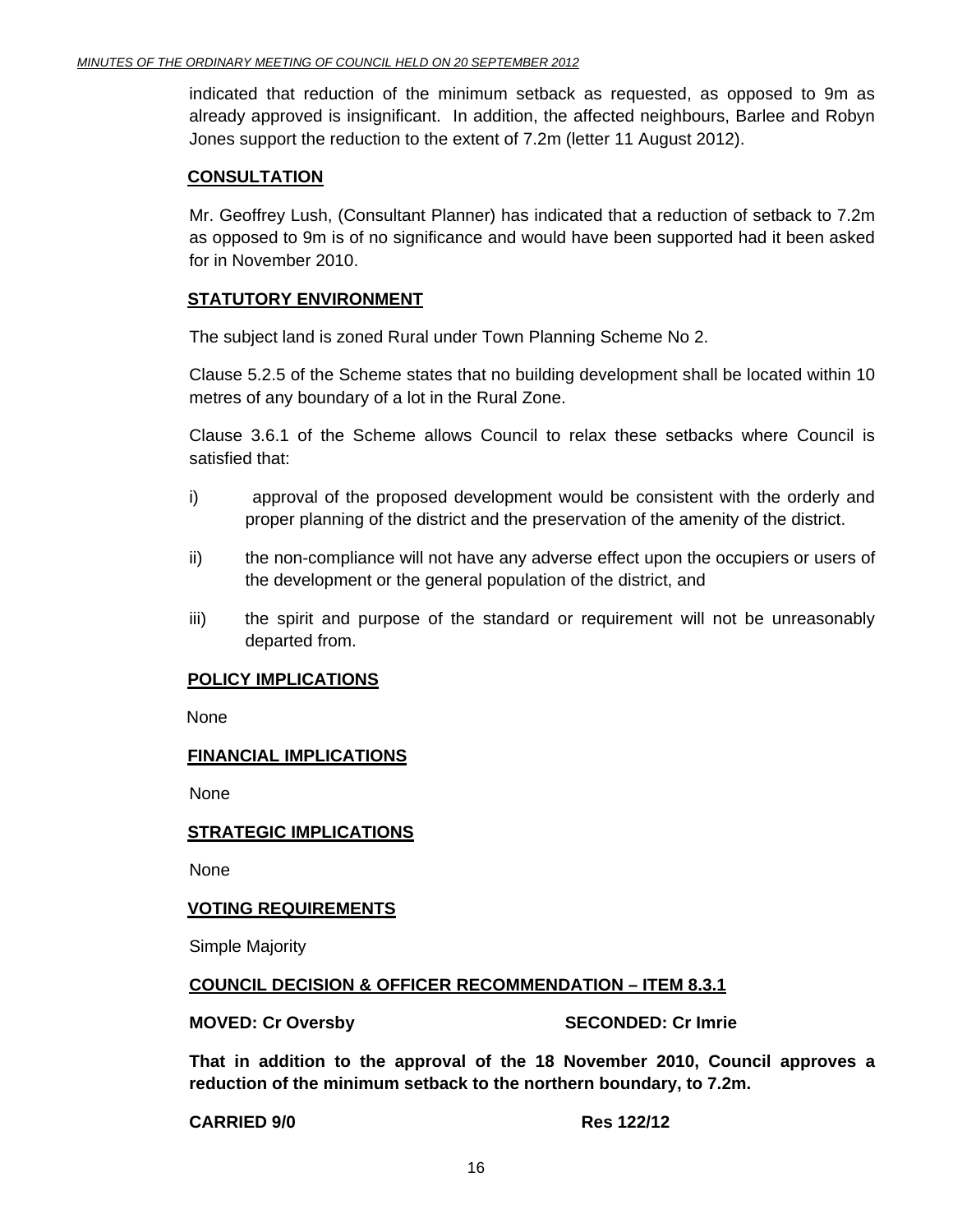<span id="page-16-0"></span>

|  |  |  | 8.3.2 Inglis Street Boyup Brook – preliminary survey and design proposal |  |
|--|--|--|--------------------------------------------------------------------------|--|
|--|--|--|--------------------------------------------------------------------------|--|

| Location:<br><b>Applicant:</b><br><b>File:</b>  | <b>Inglis Street Boyup Brook</b><br>N/A |
|-------------------------------------------------|-----------------------------------------|
| <b>Disclosure of Officer Interest:</b><br>Date: | None<br>13 September 2012               |
| Author:                                         | Alan Lamb                               |
| <b>Authorizing Officer:</b>                     | Not applicable                          |
| <b>Attachments:</b>                             | No                                      |

\_\_\_\_\_\_\_\_\_\_\_\_\_\_\_\_\_\_\_\_\_\_\_\_\_\_\_\_\_\_\_\_\_\_\_\_\_\_\_\_\_\_\_\_\_\_\_\_\_\_\_\_\_\_\_\_\_\_\_

#### **SUMMARY**

The purpose of this report is to seek approval from Council to provide funding to conduct preliminary survey and design work for Inglis Street and a portion of Barron Street.

#### **BACKGROUND**

 There are a number of issues with Inglis Street and one of these also includes a section of Baron Street.

One issue relates to an encroachment into the unmade section of Inglis Street between Knapp and Robinson. This encroachment appears to have occurred many years ago and may have increased in more recent times. The matter was the subject of a report to Council in May 2008. The matter was also discussed at briefing sessions and more recently a resident posed a question to Council at a meeting regarding the encroachment and what Council was going to do about it.

Prior to the latest approach to Council, the plan was to liaise with the adjoining land owner over options to resolve the matter and that this was not a particularly high priority. More recently a representative of the owner made an approach seeking to move the matter along and so this, and the previously mentioned resident's question, has prompted this report.

In looking at this matter though it was noted that the built section of Inglis Street at the intersection with Robinson Avenue might need redesigning to improve access to properties serviced by this section, and so perhaps this intersection should be included in any design work.

In looking further its was noted that the footpath and verge on the section of Inglis Street between Robinson and Barron was in need of work to improve safety, especially near the school, and so it made sense to also include this in any study. Further it appeared reasonable to include the section of Barron Street between Inglis and Bridge in the study as this offered potential opportunity to take some traffic, and associated pedestrian, movements from Inglis Street.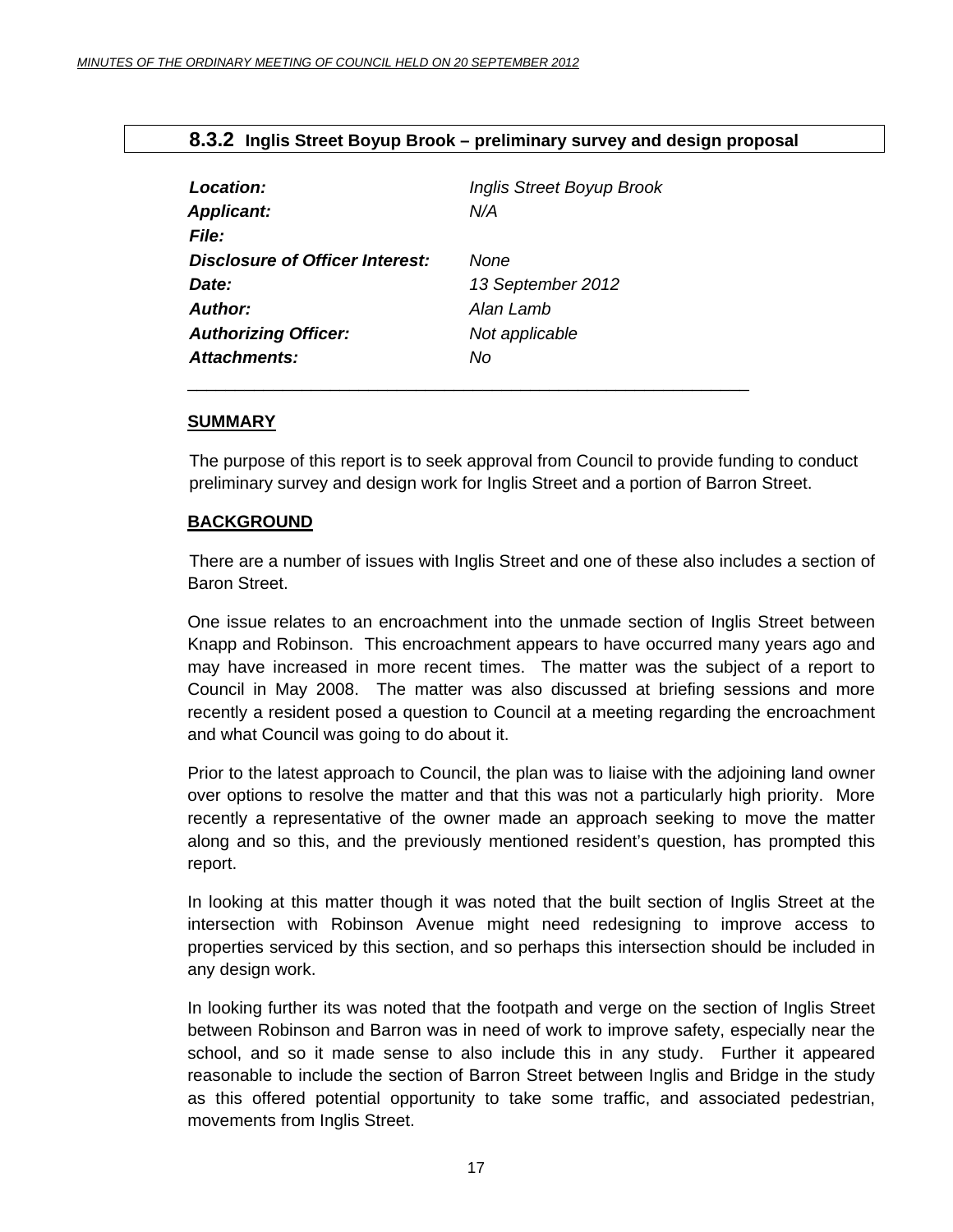One option that Council may need to look at is to seek to close all or a portion of the section of Ingles Street between Knapp and Robinson. Whilst the Local Government Act provides Council with power to temporarily close a road and this closure could extend for a number of years, this would not be appropriate in this situation where a permanent solution may be required. The land Administration Act provides for a Local Government to apply to have road permanently closed. Essentially the process involves the closure of the road reserve and the land being transferred either into a reserve with a different purpose or made available for purchase by an adjoining owner.

#### **COMMENT**

As noted, in looking initially at the need to something about the section of Inglis Street between Knapp and Robinson, it was noted that it might be a more complete exercise to extend the study to the other section of Inglis, as mentioned previously, and Barron Street.

Whilst there may be a number of opinions and ideas of options that could be explored it is suggested that the first place to start is with an engineering assessment off what is possible and practical. In order to do this we would need to do establish boundaries and levels and have at least preliminary design work done and it is recommended that Council approve provision of \$15,000 for this purpose.

There will be a need to consult with the two primary schools, the Education Department, other owners of property adjacent to the sections or roads mentioned, and the community generally but it is suggested that the biggest constraints will be what is possible from an engineering perspective and practical from a cost perspective and so the proposed preliminary work is required and a prelude to any meaningful consultation.

#### **CONSULTATION**

 The author has spoken with the St Mary's School Principal, Education Department, consultant and staff.

#### **STATUTORY OBLIGATIONS**

The follow Section of the Land Administration Act deals with permanent road closures:

#### 58. Closure of roads

- (1) When a local government wishes a road in its district to be closed permanently, the local government may, subject to subsection (3), request the Minister to close the road.
- (2) When a local government resolves to make a request under subsection (1), the local government must in accordance with the regulations prepare and deliver the request to the Minister.
- (3) A local government must not resolve to make a request under subsection (1) until a period of 35 days has elapsed from the publication in a newspaper circulating in its district of notice of motion for that resolution, and the local government has considered any objections made to it within that period concerning the proposals set out in that notice.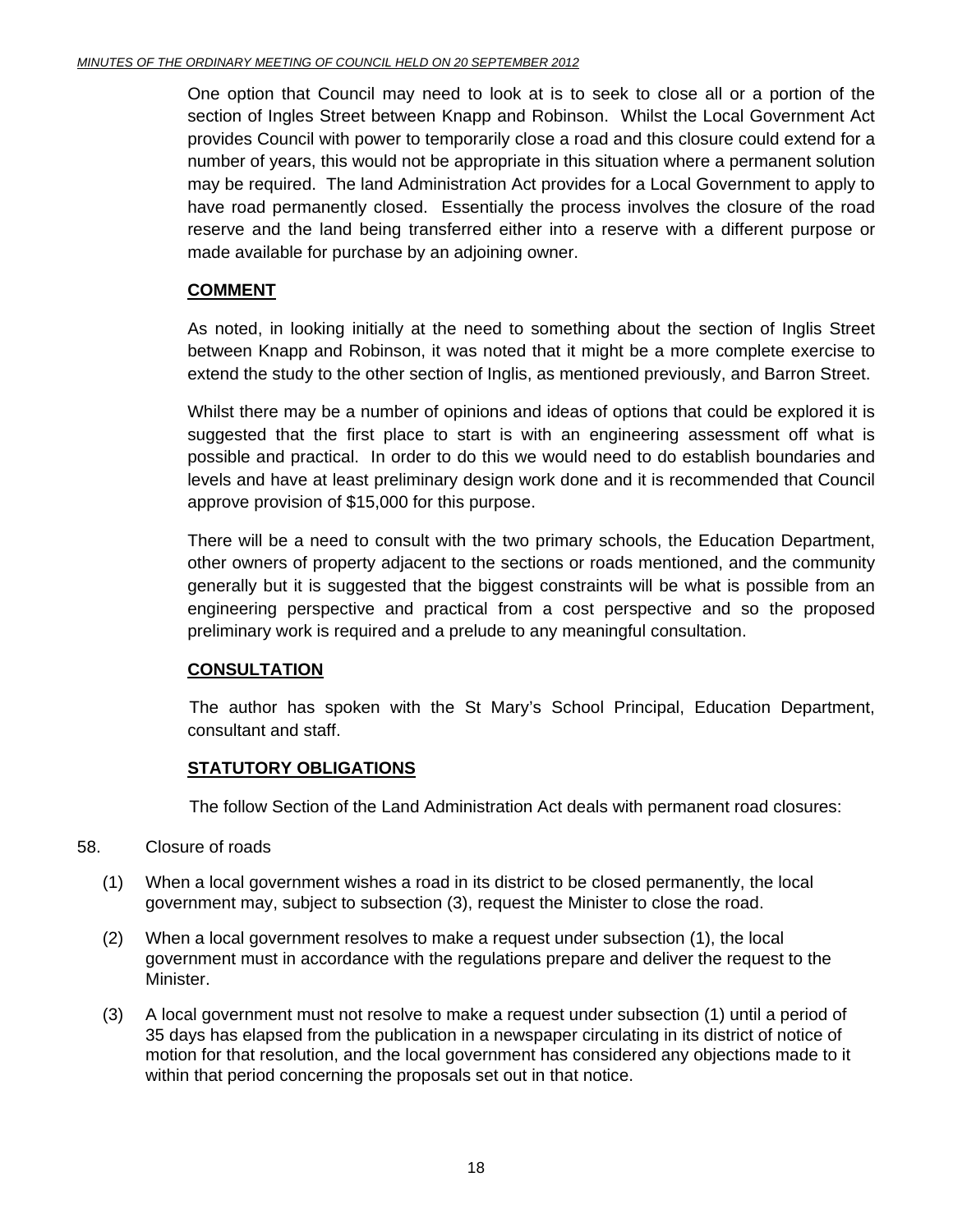- (4) On receiving a request delivered to him or her under subsection (2), the Minister may, if he or she is satisfied that the relevant local government has complied with the requirements of subsections  $(2)$  and  $(3)$  —
	- (a) by order grant the request;
	- (b) direct the relevant local government to reconsider the request, having regard to such matters as he or she thinks fit to mention in that direction; or
	- (c) refuse the request.
- (5) If the Minister grants a request under subsection  $(4)$ 
	- (a) the road concerned is closed on and from the day on which the relevant order is registered; and
	- (b) any rights suspended under section 55(3)(a) cease to be so suspended.
- (6) When a road is closed under this section, the land comprising the former road
	- (a) becomes unallocated Crown land; or
	- (b) if a lease continues to subsist in that land by virtue of section 57(2), remains Crown land.

The following Section of the Local Government Act deals with temporary road closures:

- 3.50. Closing certain thoroughfares to vehicles
- (1) A local government may close any thoroughfare that it manages to the passage of vehicles, wholly or partially, for a period not exceeding 4 weeks.
- (1a) A local government may, by local public notice, order that a thoroughfare that it manages is wholly or partially closed to the passage of vehicles for a period exceeding 4 weeks.
- (2) The order may limit the closure to vehicles of any class, to particular times, or to such other case or class of case as may be specified in the order and may contain exceptions.
- [(3) deleted]
- (4) Before it makes an order wholly or partially closing a thoroughfare to the passage of vehicles for a period exceeding 4 weeks or continuing the closure of a thoroughfare, the local government is  $to -$ 
	- (a) give local public notice of the proposed order giving details of the proposal, including the location of the thoroughfare and where, when, and why it would be closed, and inviting submissions from any person who wishes to make a submission; and
	- (b) give written notice to each person who  $-$ 
		- (i) is prescribed for the purposes of this section; or
		- (ii) owns land that is prescribed for the purposes of this section;

and

 (c) allow a reasonable time for submissions to be made and consider any submissions made.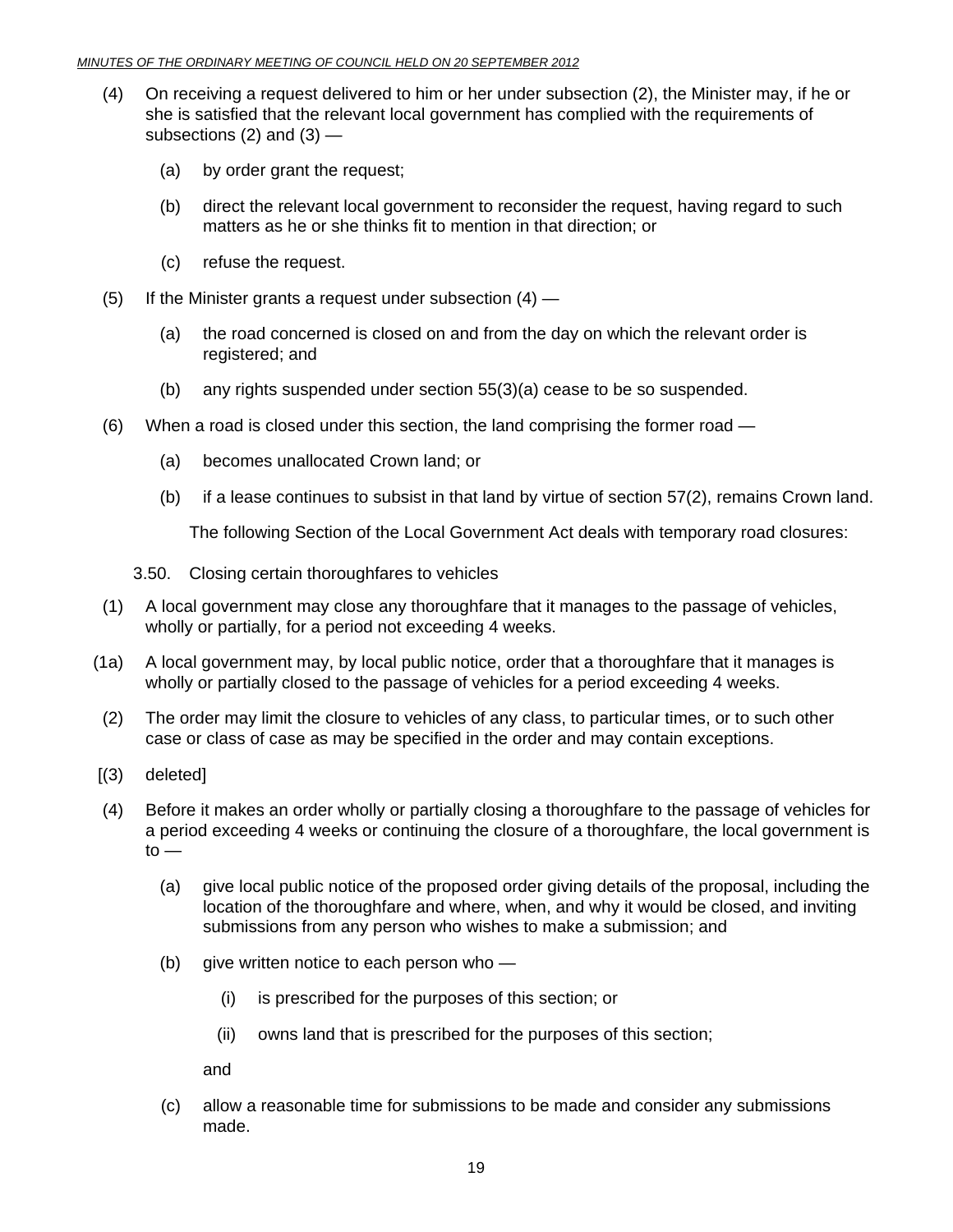- (5) The local government is to send to the Commissioner of Main Roads appointed under the Main Roads Act 1930 a copy of the contents of the notice required by subsection (4)(a).
- (6) An order under this section has effect according to its terms, but may be revoked by the local government, or by the Minister, by order of which local public notice is given.
- [(7) deleted]
- (8) If, under subsection (1), a thoroughfare is closed without giving local public notice, the local government is to give local public notice of the closure as soon as practicable after the thoroughfare is closed.
- (9) The requirement in subsection (8) ceases to apply if the thoroughfare is reopened.

#### **POLICY IMPLICATIONS**

Nil

#### **BUDGET/FINANCIAL IMPLICATIONS**

No provision was made in the budget for the proposed works but \$200,000 was set aside for planning projects.

#### **STRATEGIC IMPLICATIONS**

Nil

#### **SUSTAINABILITY IMPLICATIONS**

- ¾ Environmental There are no known significant environmental issues.
- $\triangleright$  Economic There are no known significant economic issues.
- ¾ Social There are no known significant social issues.

#### **VOTING REQUIREMENTS**

Absolute majority

#### **COUNCIL DECISION & OFFICER RECOMMENDATION – ITEM 8.3.2**

**MOVED: Cr Biddle SECONDED: Cr Kaltenrieder** 

 **That Council authorise expenditure of \$15,000 on survey and design work for Inglis Street between Knapp and Barron and Barron Street between Inglis and Bridge.** 

**CARRIED BY ABSOLUTE MAJORITY 7/2 Res 123/12**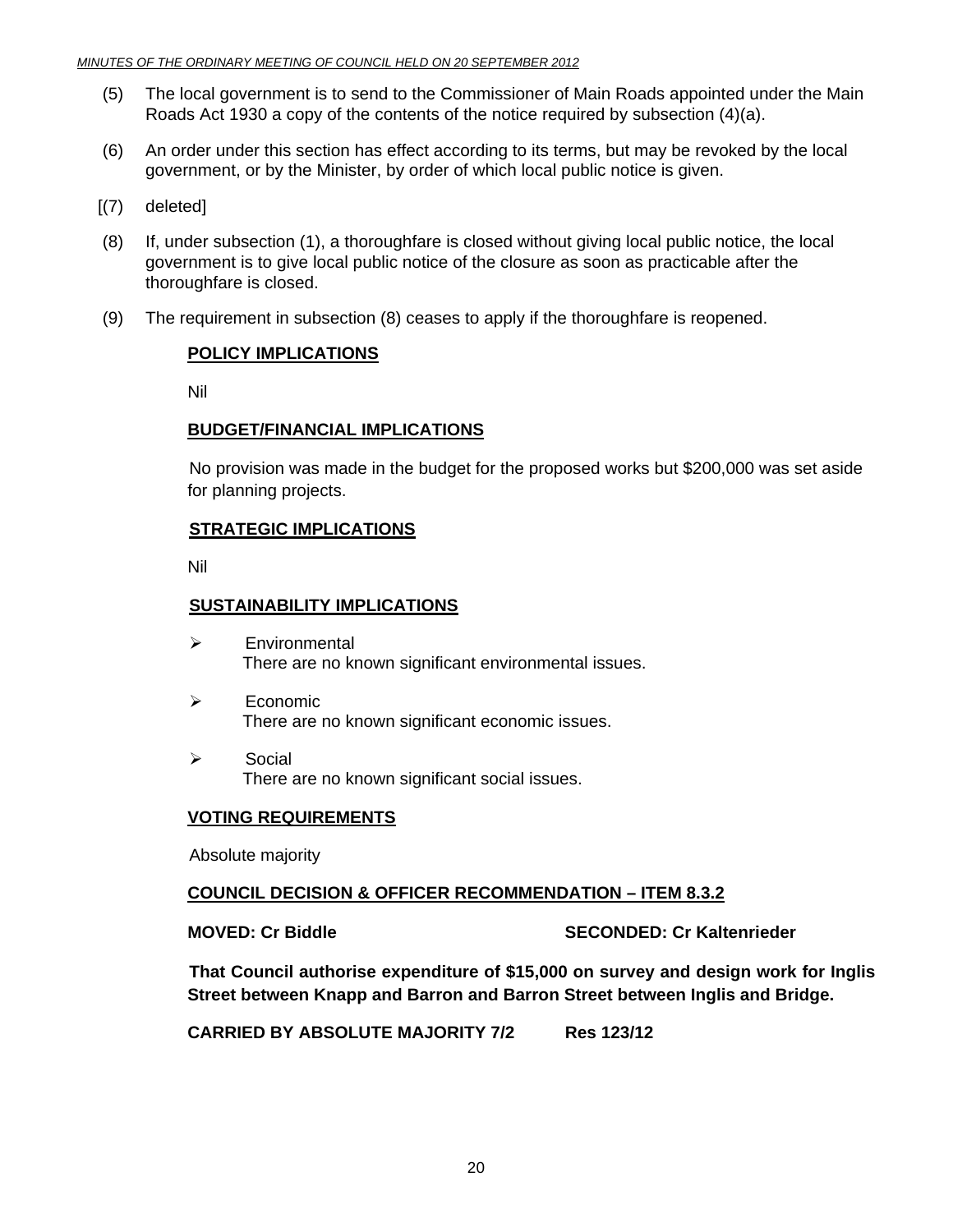#### **8.3.3 Lot 1 Forrest Street Boyup Brook – site assessment**

<span id="page-20-0"></span>

| Location:                       | Lot 1 Forrest Street   |
|---------------------------------|------------------------|
| <b>Applicant:</b>               | N/A                    |
| <b>File:</b>                    |                        |
| Disclosure of Officer Interest: | <b>None</b>            |
| Date:                           | 12 September 2012      |
| <b>Author:</b>                  | Alan lamb              |
| <b>Authorizing Officer:</b>     | Not applicable         |
| <b>Attachments:</b>             | copy of Deposited Plan |
|                                 |                        |

#### **SUMMARY**

The purpose of this report is to put before Council a proposal to approve funding allocation to conduct a site assessment at Lot 1 Forrest Street.

#### **BACKGROUND**

 Last year Council purchased the State Government's residual interest in Lot 1 (the old bowling green bounded by Forrest Street and Railway Parade) so now has full freehold title to this property.

The bowling green has not been used by the Bowling Club for a number of years now and is not subject to any current commitments to community groups.

This lot was highlighted as a possible site for an aged accommodation type development and staff has done some research into constraints on such a development. Enquiries made to the Health Department, the relevant authority for approvals for onsite disposal systems, initially indicated that the maximum number of separate accommodation units would be limited to 3. That is one per 1,000M2 and the lot is just less than 4,000m2 (3,785m2). Further research done by Council's planning consultant indicated that it is probable that the limit may be 4.7 units but that a soil report would be required to establish the capacity of the site to deal with onsite disposal.

#### **COMMENT**

 It is apparent that any development of the site would require or benefit from an assessment being made of the soil for onsite disposals purposes and that this might be the first stage of any investigation into potential uses.

If ultimately Council wanted to pursue an aged unit type development on this site, this information would be necessary to establish the total number of units that the site could accommodate in terms of onsite disposal. Looking at the site, and envisioning separate two bedroom units, staff had previously established that six could be accommodated within the area with ample space for the common areas generally associated with this type of development. So the aim might be to seek to gain approval for five or six units if the soil testing process indicated the site was capable of dealing with this number.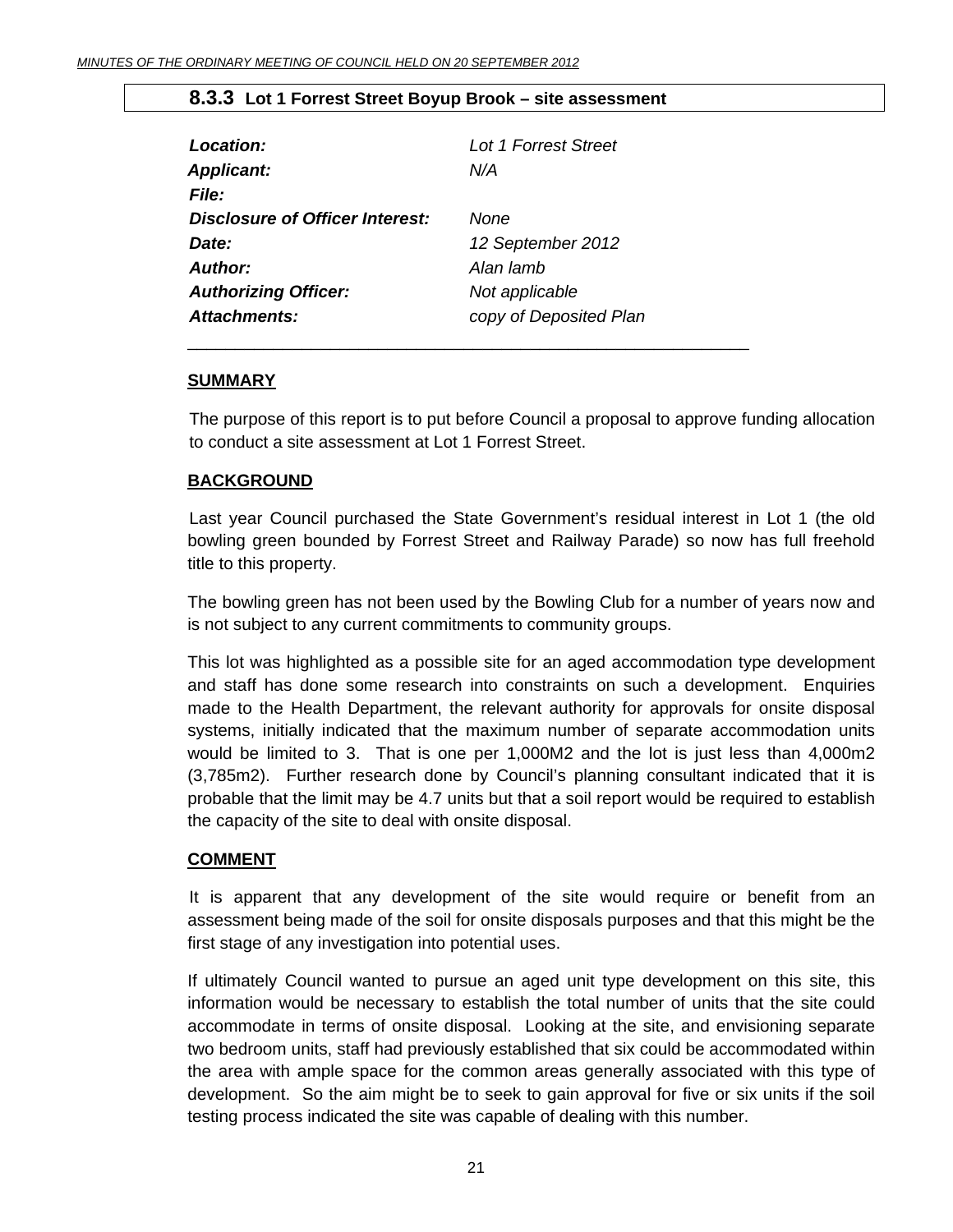It is estimated that the cost of soil sampling would be in the order of \$3,000 plus a machine to dig holes (backhoe or the like). Also that it would be prudent to allow \$5,000 for the project to cover any related and unforeseen activities.

It is recommended that as the proposed soil sampling would be one of the first stages in determining opportunities for development of the site, that Council approve the provision of \$5,000 for this work.

#### **CONSULTATION**

 Various uses for Lot 1 have been discussed at Council and committee meetings and workshops.

#### **STATUTORY OBLIGATIONS**

Nil

#### **POLICY IMPLICATIONS**

Nil

#### **BUDGET/FINANCIAL IMPLICATIONS**

No funds were set aside in the budget specifically for this purpose however Council did set aside funds (\$200,000) to develop potential projects.

#### **STRATEGIC IMPLICATIONS**

Nil

#### **SUSTAINABILITY IMPLICATIONS**

- ¾ **Environmental**  There are no known significant environmental issues.
- ¾ **Economic**  There are no known significant economic issues.
- ¾ **Social**  There are no known significant social issues.

#### **VOTING REQUIREMENTS**

Absolute majority

#### **COUNCIL DECISION & OFFICER RECOMMENDATION – ITEM 8.3.3**

**MOVED: Cr Oversby SECONDED: Cr Aird 3DECONDED: Cr Aird 3DECONDED: Cr Aird 3DECONDED: Cr Aird 3DECONDED: Cr Aird 3DECONDED: Cr Aird 3DECONDED: Cr Aird 3DECONDED: Cr Aird 3DECONDED: Cr Aird 3DECONDED: Cr Aird 3DECONDED: Cr** 

 **That Council approve expenditure of \$5,000 on assessment of the capability of Lot 1 Forrest Street Boyup Brook to deal with onsite disposal.** 

**CARRIED BY ABSOLUTE MAJORITY 8/1 Res 124/12**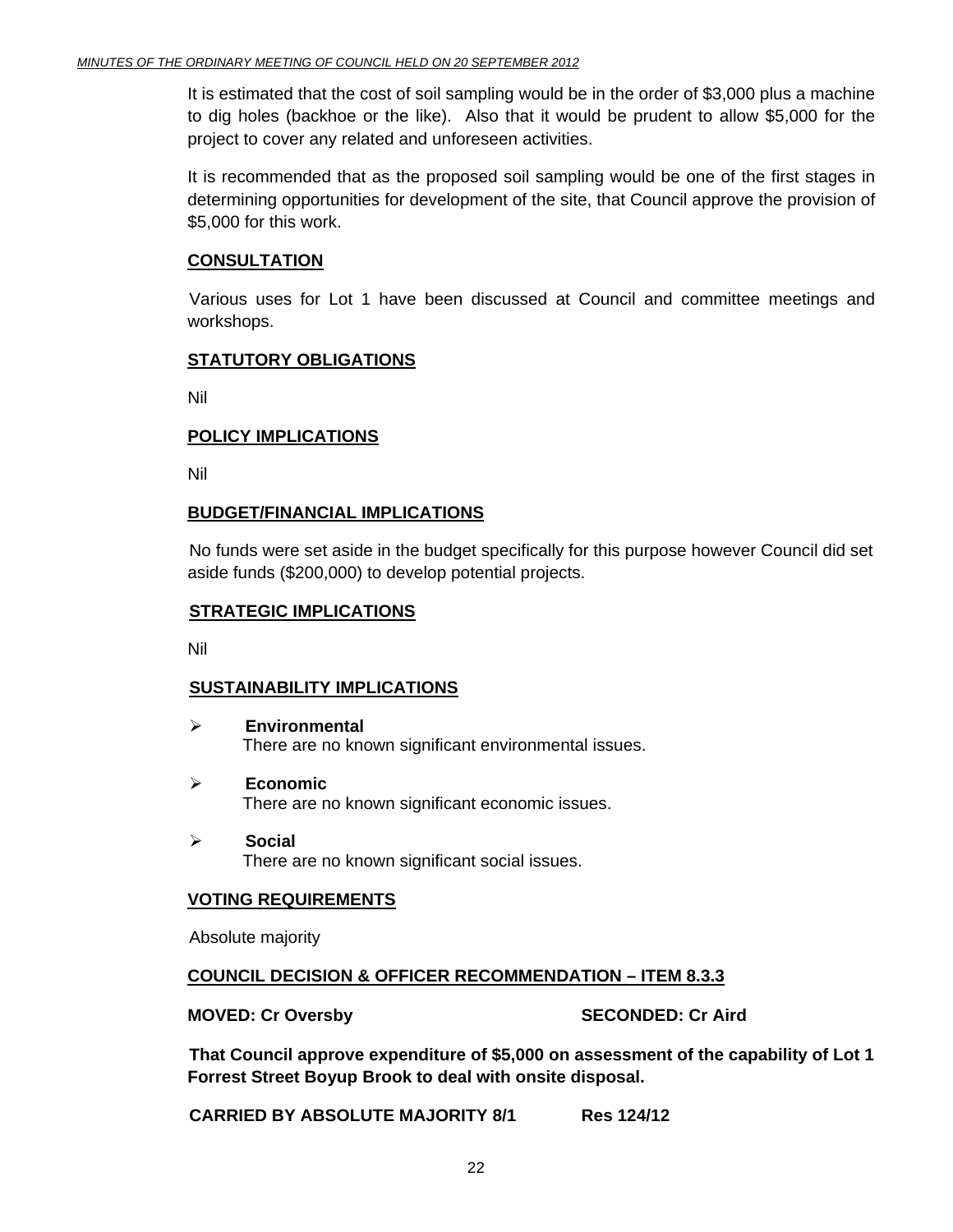#### <span id="page-22-0"></span>**8.3.4 Shire Website - Redesign**

| N/a                                                                                  |
|--------------------------------------------------------------------------------------|
| N/a                                                                                  |
|                                                                                      |
| None                                                                                 |
| 12 September 2012                                                                    |
| Alan lamb                                                                            |
| Not applicable                                                                       |
| Market Creations revised quotation (marked by<br>administration to show total costs) |
|                                                                                      |

#### **SUMMARY**

The purpose of this report is to bring a previously reported matter back to Council with additional information and a recommendation that Market Creations be appointed to redesign the Shire's website.

\_\_\_\_\_\_\_\_\_\_\_\_\_\_\_\_\_\_\_\_\_\_\_\_\_\_\_\_\_\_\_\_\_\_\_\_\_\_\_\_\_\_\_\_\_\_\_\_\_\_\_\_\_\_\_\_\_\_\_

#### **BACKGROUND**

 The matter has been the subject of two previous reports to Council and rather than repeat these here Council's attention is drawn to item 8.3.2 in the minutes from Council's August 2012 meeting.

The following is an excerpt from the June 2012 Council meeting dealing with the decision:

*That the minutes of the Website Renovations Advisory Committee meeting that was held on 17 April 2012 be received and Council endorse the recommendation and that costs and proposals be sought and bought back to Council.* 

*NOTE*

 *The Committee recommendation was as follows:* 

 *That the Shire Council provides the resources to restructure the website and make provision for an ongoing maintenance and update programme.* 

The following is an excerpt from the August meeting dealing with the decision:

*That funds be made available in the 2012/13 budget to allow F Mead to provide a new "Home Page" along with rationalisation of the current website to ensure all information is correct and external links are valid.* 

*CARRIED 4/3 – Absolute Majority not obtained.* 

*Note: This item dealt with unbudgeted expenditure of funds and so required an absolute majority vote which for a Council of 9 Members is 5.*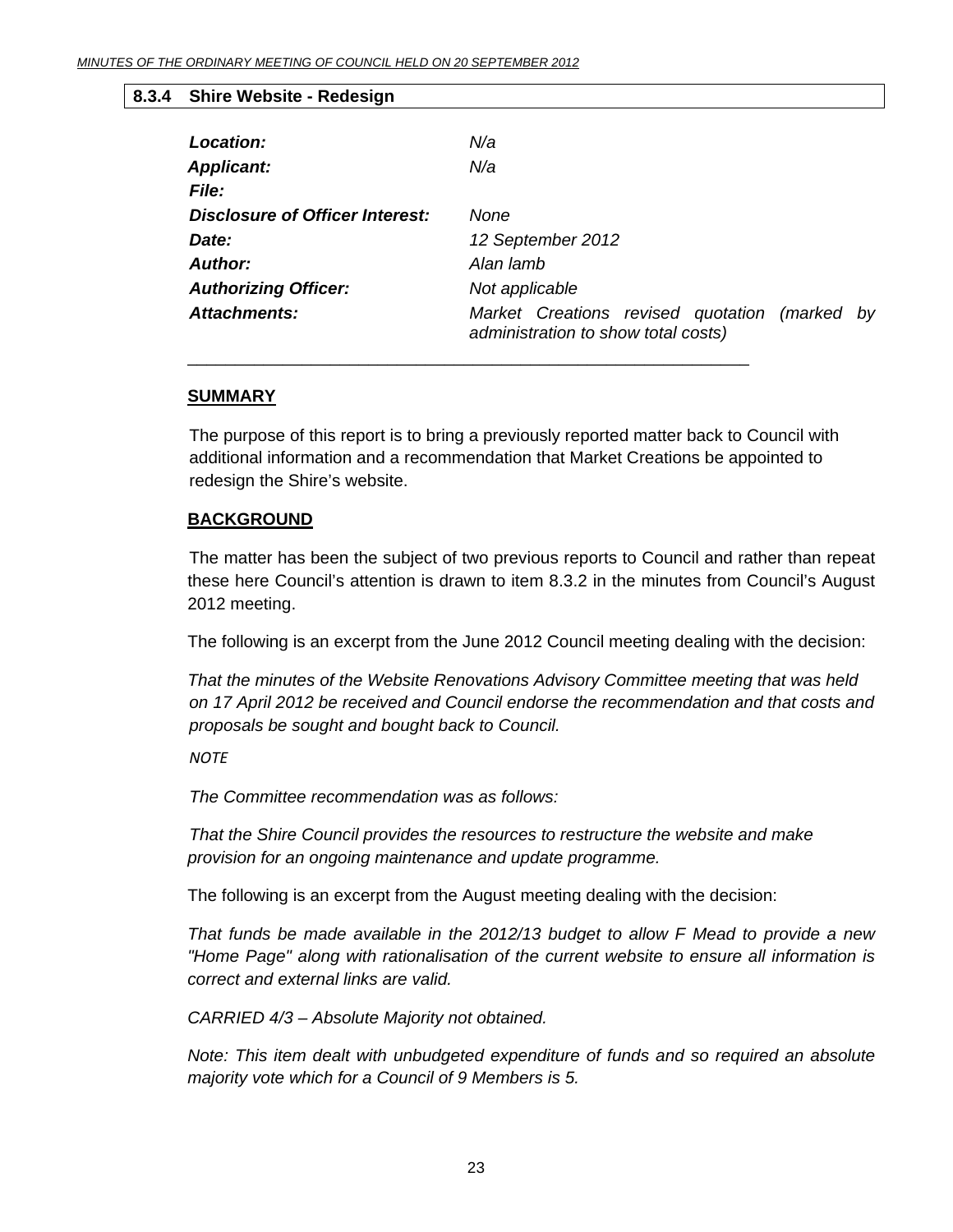*Note: It was apparent that there was insufficient information on this matter to enable Council to make an informed decision and so the matter will be brought back to the next meeting of Council with additional information.* 

Council adopted the 2012/13 Budget 30 August and it included a \$10,000 provision for website design and establishment and \$1,000 for ongoing costs. It should be noted that the provision was not tied to the August meeting's lost motion and merely a provision for further pursuing the opportunity of an improved website.

Following the August Council meeting staff contacted Market creations to further clarify their quotation and services offered. It was established that there were some inaccuracies in the previous quote which added to the confusion over what was required and what it would cost. It is now apparent that the total set up and training costs for a new and improved website will be \$7,700 and the ongoing costs will be \$1,500.

#### **COMMENT**

From an officer perspective, the current website is reasonably adequate to provide key information about the organisation (i.e. minutes, agenda and the like). At the same time it is appreciated that there is a desire for it to be more appealing and move to a more promotional tool. The current website has served the organisation well but, as assessed by Council's appointed committee, and as subsequently endorsed by Council, it is time to move to a more modern and up-graded model.

The detailed quotation from Market Creations sets the once off/up-front cost in the order of \$7,700 which is lower than the provision made in the budget. The ongoing annual costs would be in the order of \$1,500 which includes website hosting with 1giggabite of storage and 1 gigabyte of usage (we have been advised that this capacity should be adequate and is in line with other Councils of a similar size), SQL hosting (required for sites using an image gallery as would be needed to make the site as dynamic as Council has required), and submission to search engines (needed to ensure that the Shire's site is recognised by Google, Yahoo and the like and comes up as the result of a general, but related, search). Whilst this is more than what was set aside in the budget and more than the current cost using the current host (\$550 per year), it is apparent that this is the level of cost associated with an improved site.

If Council adopts the officer recommendation the intention is to refer the overall look of the site (pictures, colours and the like) to Councillor's Aird and Biddle, who represented Council on the committee set up to review the current site, and for Administration to deal with matters such as core information content.

It is noted that the August resolution that was lost was for provision to be made in the budget for specific services and it assessed that the recommendation now being made is not bringing the same matter back before Council. If Councillors disagree with this interpretation, and they are very much open to do so because it is only the officer's interpretation, the Act, and Council's Standing Orders provide that in order for the matter to be brought back to Council the motion needs to be supported by three Councillors (a mover and two seconders).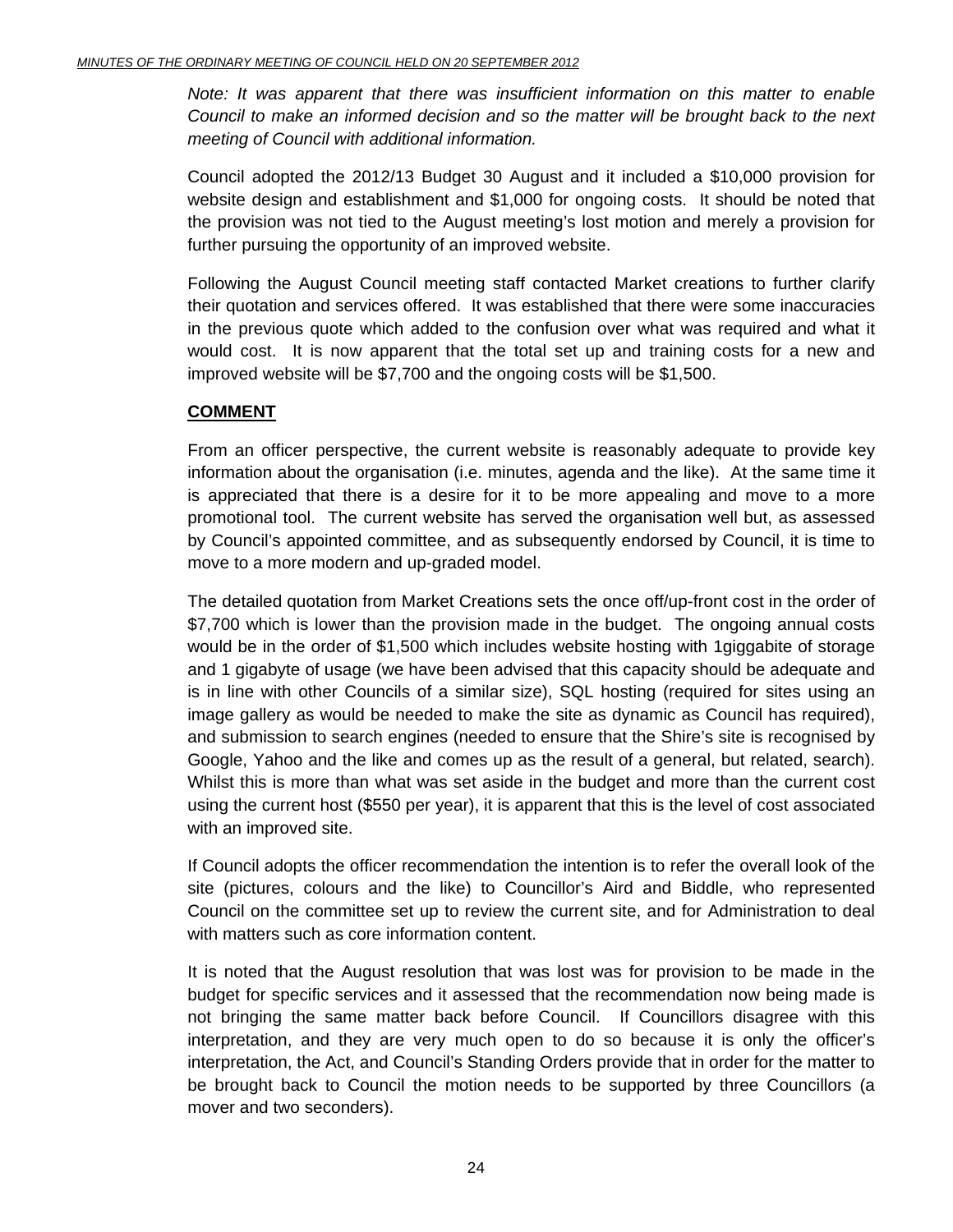#### **CONSULTATION**

The author has spoken with Councillors, staff and the potential service provider.

### **STATUTORY OBLIGATIONS**

 *Section 5.25(1)e of the Local Government Act may have relevance:* 

#### *5.25. Regulations about council and committee meetings and committees*

 *(1) Without limiting the generality of section 9.59, regulations may make provision in relation to —* 

> *(e) the circumstances and manner in which a decision made at a council or a committee meeting may be revoked or changed (which may differ from the manner in which the decision was made); and*

*Regulation 10 of the Local Government (Administration) Regulations may have relevance:* 

- *10. Revoking or changing decisions (Act s. 5.25(1)(e))*
- *(1) If a decision has been made at a council or a committee meeting then any motion to revoke or change the decision must be supported —* 
	- *(a) in the case where an attempt to revoke or change the decision had been made within the previous 3 months but had failed, by an absolute majority; or*
- *(b) in any other case, by at least 1 /3 of the number of offices (whether vacant or not) of members of the council or committee,*

 *inclusive of the mover.* 

- *(1a) Notice of a motion to revoke or change a decision referred to in subregulation (1) is to be signed by members of the council or committee numbering at least <sup>1</sup> /3 of the number of offices (whether vacant or not) of members of the council or committee, inclusive of the mover.*
- *(2) If a decision has been made at a council or a committee meeting then any decision to revoke or change the first-mentioned decision must be made —* 
	- *(a) in the case where the decision to be revoked or changed was required to be made by an absolute majority or by a special majority, by that kind of majority; or*
	- *(b) in any other case, by an absolute majority.*
- *(3) This regulation does not apply to the change of a decision unless the effect of the change would be that the decision would be revoked or would become substantially different.*

#### **POLICY IMPLICATIONS**

Nil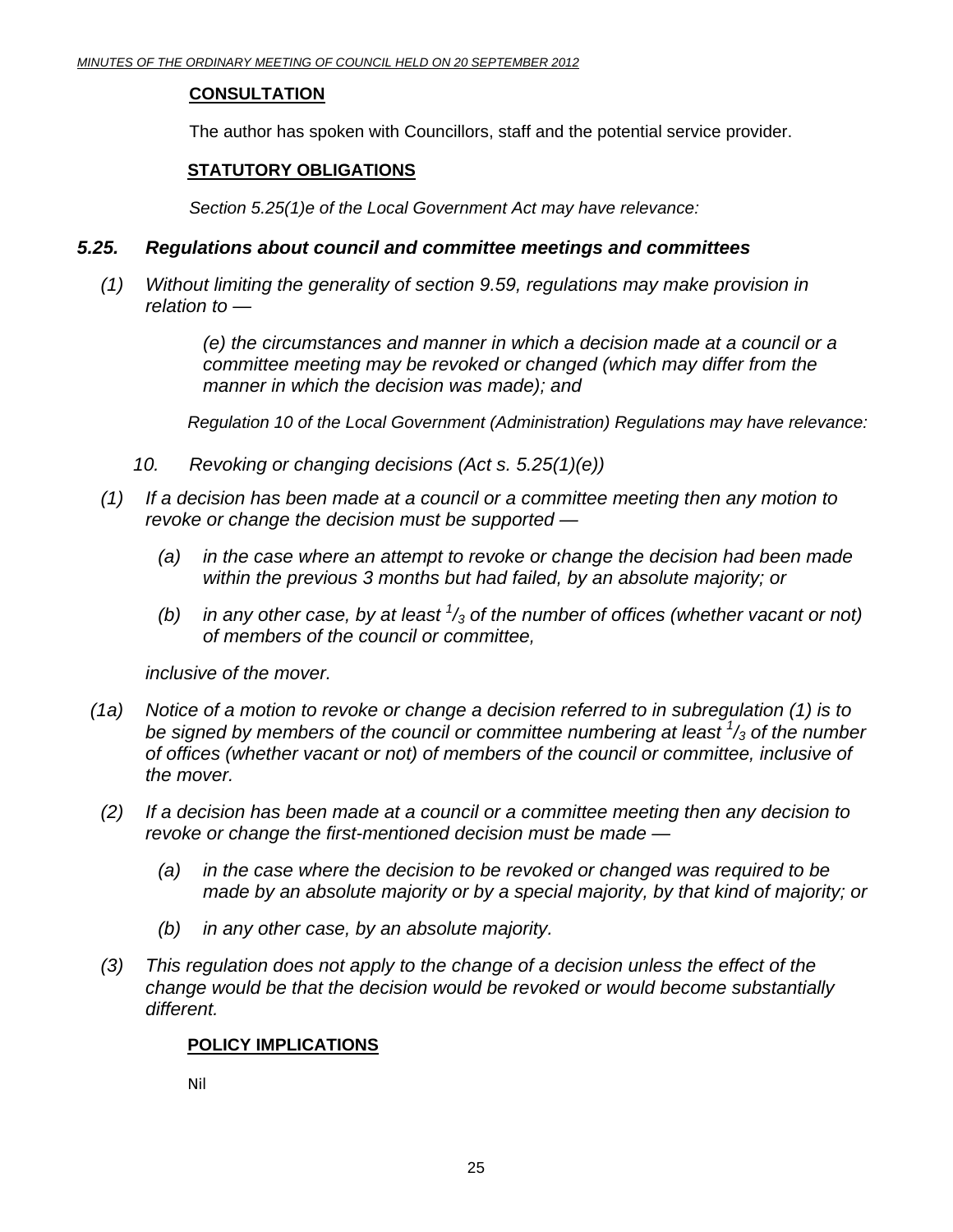#### **BUDGET/FINANCIAL IMPLICATIONS**

A \$10,000 provision was made in the budget for website design and other relevant costs. A \$1,000 provision was made for website operating costs. If Council accepts the officer recommendation the actual operating costs will be \$500 more than the provision. In researching this report it was established that My South West had not billed the Shire for website hosting for some time and that the charge for 2012/13 would be \$550. It is likely then that Council will be billed for, and be obliged to pay, at least a portion of the 2012/13 charge. This will also increase the actual expenditure by up to \$550 and so the total operating expenditure may well be 100% (or \$1,000) more than the budget provision. This overrun will be covered by the expected saving (\$2,300) in up front costs.

#### **STRATEGIC IMPLICATIONS**

Nil

#### **SUSTAINABILITY IMPLICATIONS**

- ¾ **Environmental** There are no known significant environmental issues.
- ¾ **Economic** There are no known significant economic issues.
- ¾ **Socia**l There are no known significant social issues.

#### **VOTING REQUIREMENTS**

Absolute majority

#### **COUNCIL DECISION & OFFICER RECOMMENDATION – ITEM 8.3.4**

#### **MOVED: Cr Biddle SECONDED: Cr O'Hare**

**That Council approve the appointment of Market Creations to design and create a new website for the Shire Council and authorise additional expenditure of \$500 toward the annual hosting and associated costs.** 

**CARRIED BY ABSOLUTE MAJORITY 9/0 Res 125/12**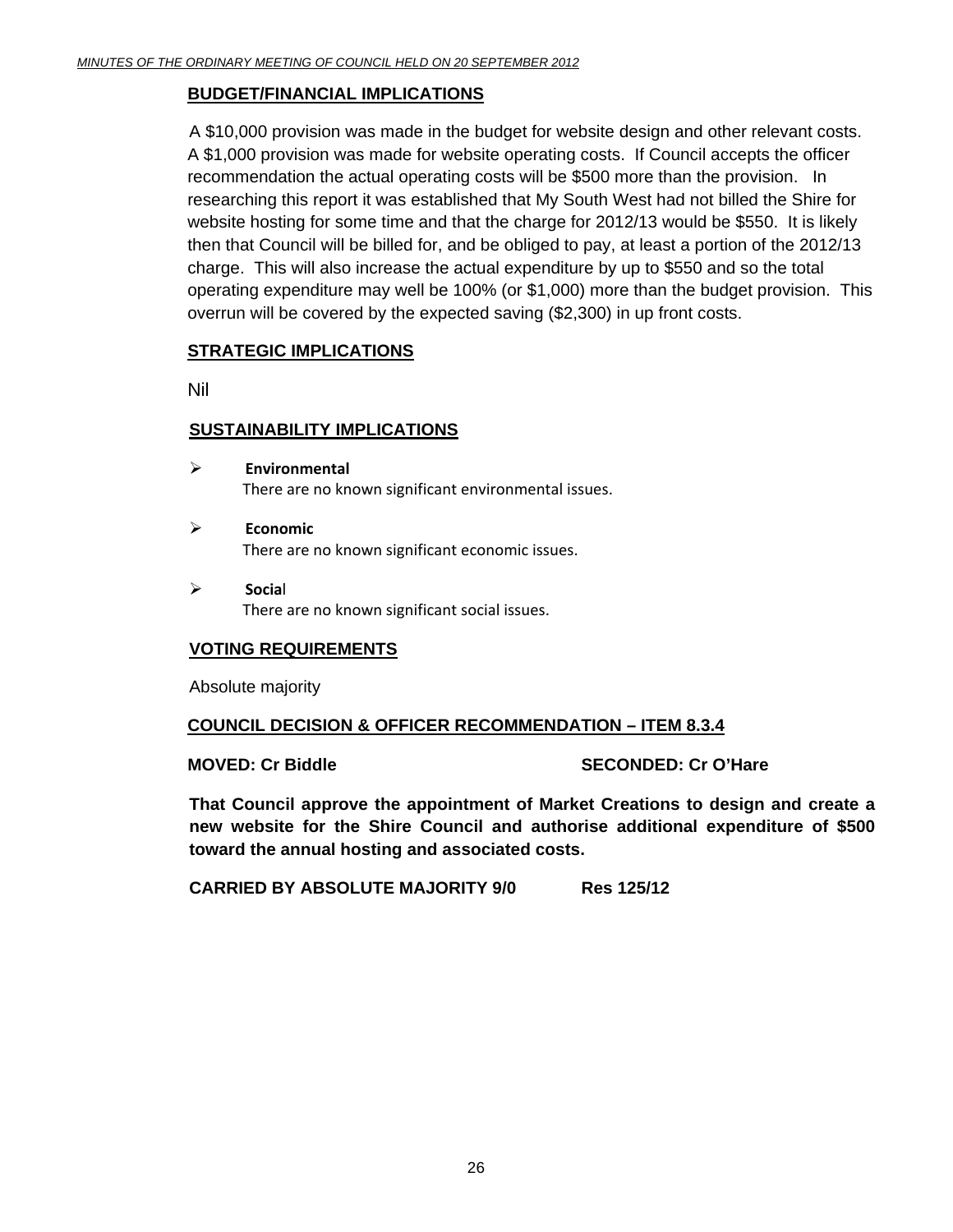<span id="page-26-0"></span>

|  | 8.3.5 Memorandum of Understanding – Emergency Management |
|--|----------------------------------------------------------|
|--|----------------------------------------------------------|

| Location:                              | N/A                 |
|----------------------------------------|---------------------|
| <b>Applicant:</b>                      | N/A                 |
| File:                                  |                     |
| <b>Disclosure of Officer Interest:</b> | <b>None</b>         |
| Date:                                  | 12 September 2012   |
| Author:                                | Alan lamb           |
| <b>Authorizing Officer:</b>            | Not applicable      |
| Attachments:                           | Copy of current MOU |

#### **SUMMARY**

The purpose of this report is to put before Council the Emergency Management MOU with the recommendation that Council affirms its commitment to it

#### **BACKGROUND**

 The following resolution was passed at the South West Zone WALGA meeting held 24 August 2012:

*Member Councils of the South West Zone of WALGA affirm their commitment to the Memorandum of Understanding for the provision of mutual aid during emergencies and post incident recovery in support of other zone members in the event of a major emergency incident occurring within the zone for a further period of three years.* 

Member Councils have been asked to deal with this matter and affirm their commitment to the MOU.

The Zone resolved in 2010 to instigate the MOU. The agreement was for mutual assistance in times of community distress due to an emergency. Each Council, where possible was to provide whatever resources that it may have available if requested at the time of the incident and to similarly assist with post incident recovery.

The MOU was for an initial period of one year and then, by agreement of all parties, run for a further term of three years or until it is terminated. The agreement was signed by constituent Council's CEOs in 2011 and so it is now brought to Council for endorsement to run for a further period of at least three years.

#### **COMMENT**

 In practice, Councils have always assisted each other in times of need whether these needs be small or great. Much of this is done at officer level.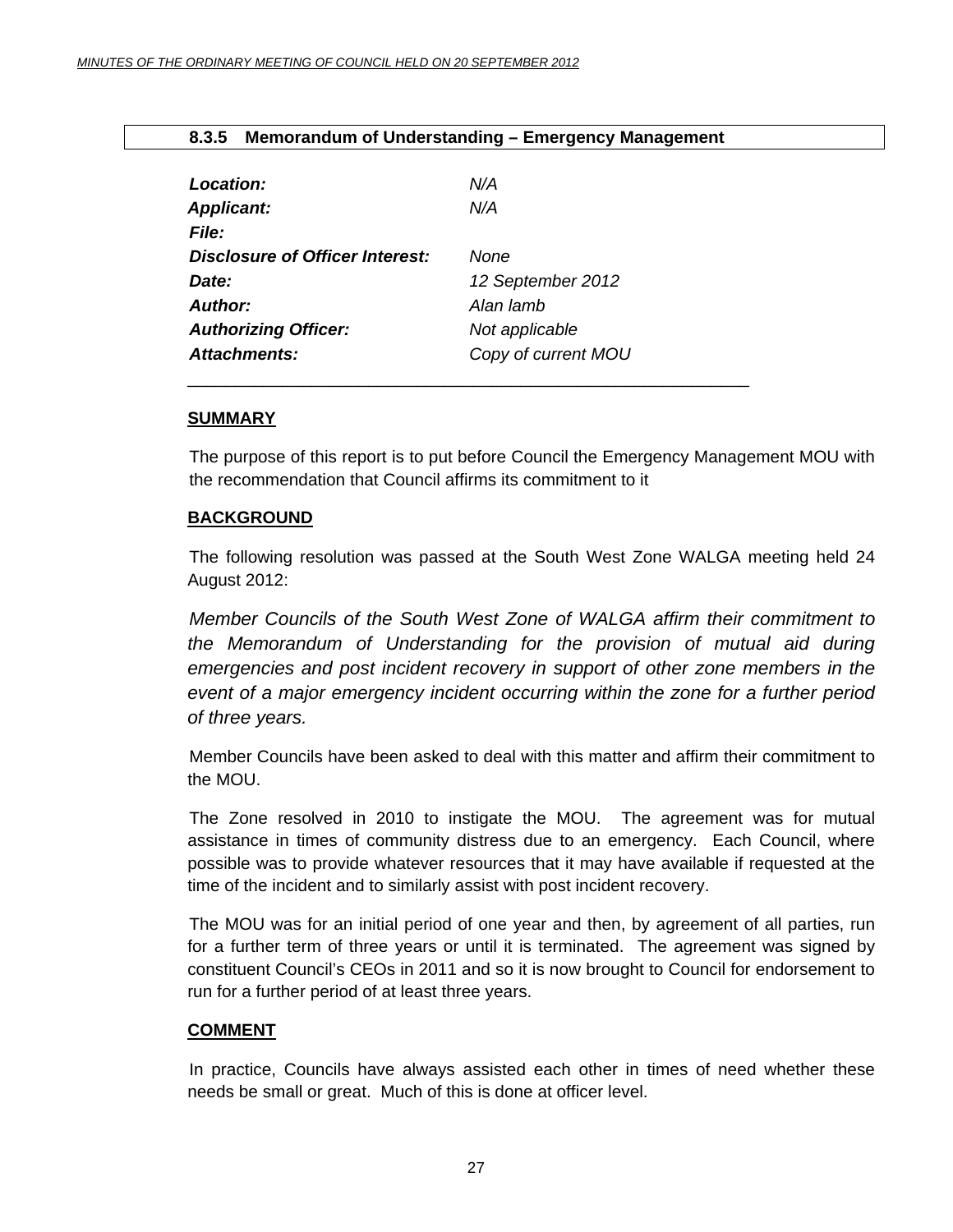The MOU formalises, and provides executive level support, for support to be provided for significant events as requested and as available. It is noted that the Local Government Act empowers the President to authorise emergency expenditure where no budget provision has been made, and to report to the next Council meeting on any such action taken. This Presidential power coupled with the MOU, if endorsed by Council, will enable support to be provided quickly and without the specific need to wait for a Council meeting or call a special meeting. In practice, it is imagined that Councillors would be informed as soon as practicable of any significant assistance provided.

It is recommended that Council affirm its commitment to the MOU for a further three years.

#### **CONSULTATION**

The matter was on the SW Zone meeting agenda on at least two occasions.

#### **STATUTORY OBLIGATIONS**

Nil other than provisions relating to the Presidents power to authorise emergency expenditure.

#### **POLICY IMPLICATIONS**

Nil

#### **BUDGET/FINANCIAL IMPLICATIONS**

Not know. It is expected that, apart from the general and in kind assistance that Councils provide each other as a matter of course, the likely hood of a significant event requiring substantial expenditure would be remote.

#### **STRATEGIC IMPLICATIONS**

Nil

#### **SUSTAINABILITY IMPLICATIONS**

- ¾ **Environmental** There are no known significant environmental issues.
- ¾ **Economic** There are no known significant economic issues. ¾ **Socia**l

There are no known significant social issues.

#### **VOTING REQUIREMENTS**

Simple Majority

#### **COUNCIL DECISION & OFFICER RECOMMENDATION – ITEM 8.3.5**

**MOVED: Cr Walker SECONDED: Cr Kaltenrieder CONDED: Cr Kaltenrieder AUTER** 

**That Council affirm its commitment to the Memorandum of Understanding – Emergency Management, as attached to the agenda, for a further three years.** 

**CARRIED 9/0 Res 126/12**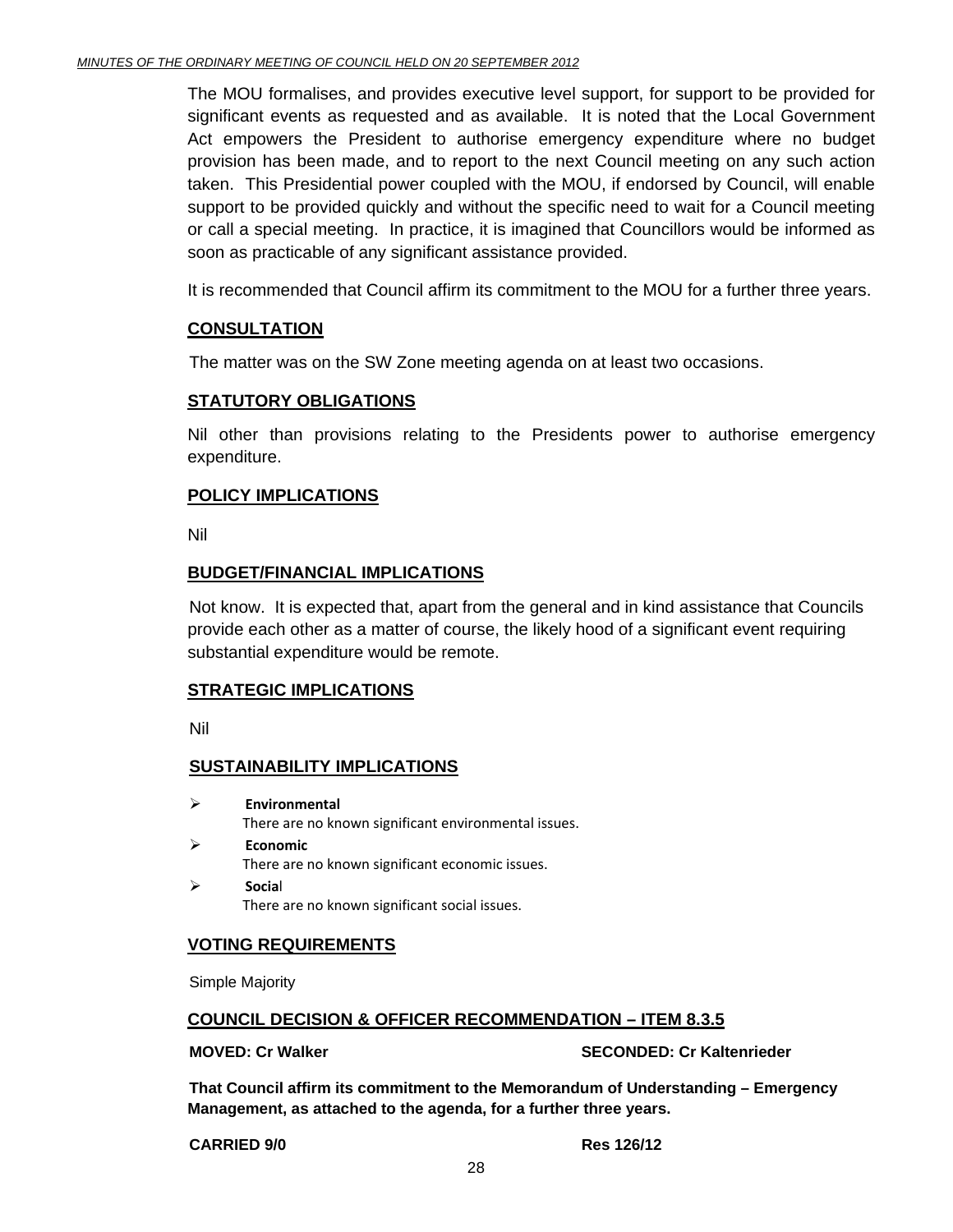#### <span id="page-28-0"></span>**MOVED Cr Biddle SECONDED: Cr Moir**

**That the Council adopts en bloc Items 9.1.1, 9.1.2 and 9.1.3.** 

 **CARRIED 9/0 Res 127/12** 

#### **9.1 COMMITTEE REPORTS**

#### **9.1.1 Minutes of the WALGASW Zone**

| Location:                       |                                     |
|---------------------------------|-------------------------------------|
| <b>Applicant:</b>               | N/A                                 |
| <i>File:</i>                    |                                     |
| Disclosure of Officer Interest: | Nil                                 |
| Date:                           | 12 September 2012                   |
| Author:                         | WALGASW                             |
| <b>Authorizing Officer:</b>     | Alan Lamb - Chief Executive Officer |
| Attachments:                    | Yes - Minutes                       |

#### **BACKGROUND**

A WALGASW Zone meeting was held on 24 August 2012

Minutes of the meeting are laid on the table and circulated.

#### **OFFICER RECOMMENDATION – ITEM 9.1.1**

That the minutes of WALGASW Zone meeting held on 24 August 2012 be received.

*\_\_\_\_\_\_\_\_\_\_\_\_\_\_\_\_\_\_\_\_\_\_\_\_\_\_\_\_\_\_\_\_\_\_\_\_\_\_\_\_\_\_\_\_\_\_\_\_\_\_\_\_\_\_\_\_\_\_\_\_\_\_\_\_\_\_\_\_\_\_\_\_* 

#### **CARRIED BY ENBLOC RESOLUTION**

#### **9.1.2 Minutes of the Bunbury Wellington Group of Councils**

| Location:                              |                   |
|----------------------------------------|-------------------|
| <b>Applicant:</b>                      | N/A               |
| <i>File:</i>                           |                   |
| <b>Disclosure of Officer Interest:</b> | Nil               |
| Date:                                  | 12 September 2012 |
| <b>Author:</b>                         | Alan Lamb - CEO   |
| <b>Attachments:</b>                    | Yes – Minutes     |
|                                        |                   |

#### **BACKGROUND**

A Bunbury Wellington Group of Councils meeting was held on 2 July 2012

*\_\_\_\_\_\_\_\_\_\_\_\_\_\_\_\_\_\_\_\_\_\_\_\_\_\_\_\_\_\_\_\_\_\_\_\_\_\_\_\_\_\_\_\_\_\_\_\_\_\_\_\_\_\_\_\_\_\_\_\_\_\_\_\_\_\_\_\_\_\_\_\_* 

Minutes of the meeting are laid on the table and circulated.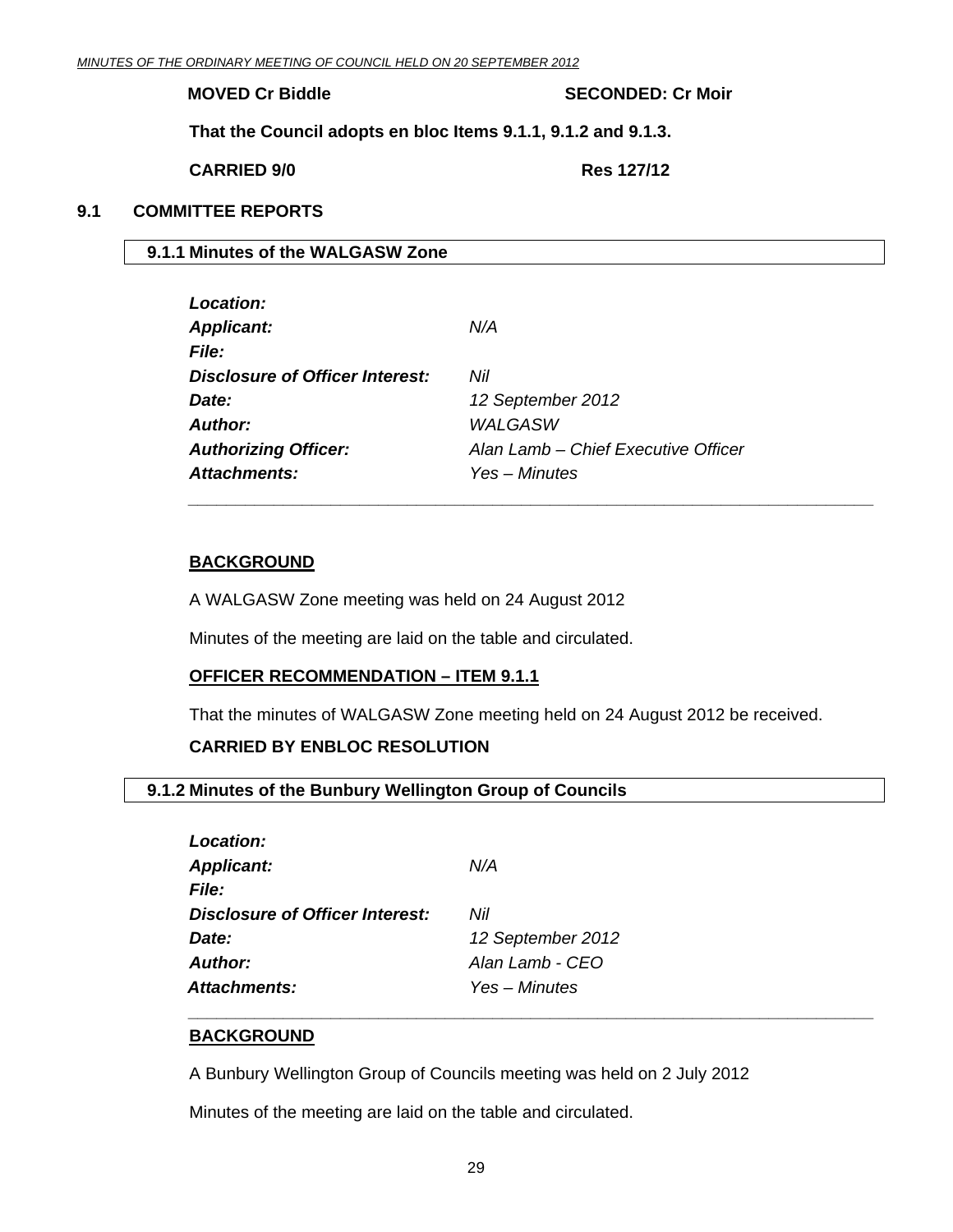#### <span id="page-29-0"></span>**OFFICER RECOMMENDATION – ITEM 9.1.2**

That the minutes of Bunbury Wellington Group of Councils meeting held on 2 July 2012 be received.

#### **CARRIED BY ENBLOC RESOLUTION**

#### **9.1.3 Minutes of the Forward Planning Committee**

| <b>Location:</b>                       |                   |
|----------------------------------------|-------------------|
| <b>Applicant:</b>                      | N/A               |
| <i>File:</i>                           |                   |
| <b>Disclosure of Officer Interest:</b> | Nil               |
| Date:                                  | 12 September 2012 |
| <b>Author:</b>                         | Alan Lamb - CEO   |
| <b>Attachments:</b>                    | Yes – Minutes     |
|                                        |                   |

#### **BACKGROUND**

A Forward Planning Committee meeting was held on 15 August 2012

Minutes of the meeting are laid on the table and circulated.

#### **OFFICER RECOMMENDATION – ITEM 9.1.3**

That the minutes of the Forward Planning Committee meeting held on 15 August 2012 be received.

*\_\_\_\_\_\_\_\_\_\_\_\_\_\_\_\_\_\_\_\_\_\_\_\_\_\_\_\_\_\_\_\_\_\_\_\_\_\_\_\_\_\_\_\_\_\_\_\_\_\_\_\_\_\_\_\_\_\_\_\_\_\_\_\_\_\_\_\_\_\_\_\_* 

#### **CARRIED BY ENBLOC RESOLUTION**

#### **10 MOTIONS OF WHICH PREVIOUS NOTICE HAS BEEN GIVEN**

#### **10.1.1 Logo**

#### **Cr Oversby – 04/12**

#### **Motion**

That Council amend the promotional logo from "Boyup Brook – Country Choice" to "Boyup Brook – Country Music Capital of Western Australia"

#### **Background**

Council adopted the Country Choice slogan 17 February 2002 and at that time there was some support for "Country Music Capital of Western Australia". It is believed that the latter is more representative and more appropriate.

The following is an excerpt from the February 2002 Council Minutes.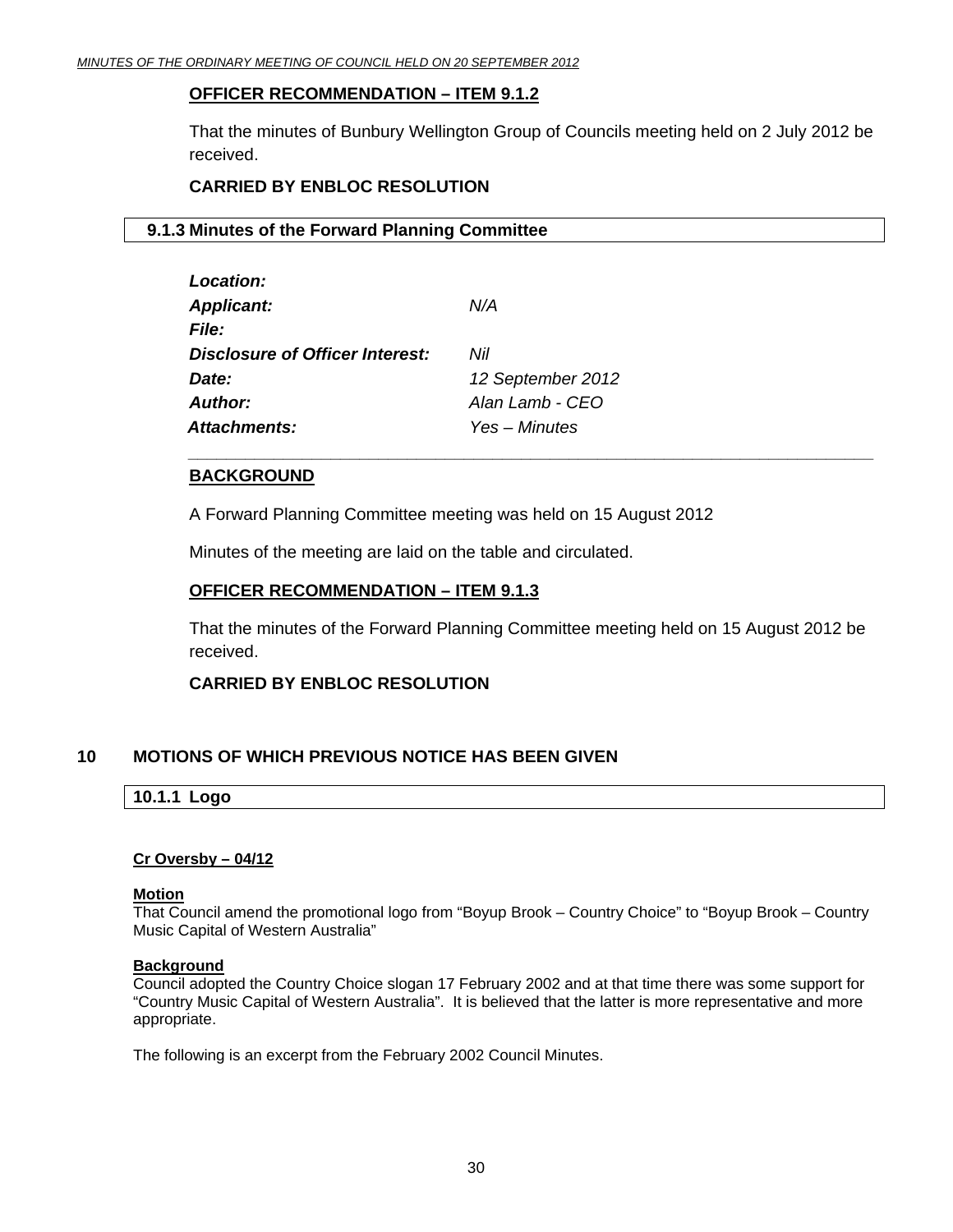### *RECOMMENDATION:*

### *That the term "Boyup Brook – Country Choice" and the logo comprising of four distinct panels be used as a basis for promotional literature emanating from the Council.*

### *BACKGROUND:*

*The Townscape Concept Plan which was adopted by the Council in late 1999, identified that a graphic image and slogan for the town should be developed with such image being suitable for reproduction in the manner of different forms.* 

*The term "Boyup Brook – Country Choice" and development of a four panel logo is a direct result of the recommendation. It is considered appropriate for the Council to formally adopt the same.* 

#### *DETAILS:*

*The Townscape Concept Plan identified that the town lacks a clear identity and indicated if it was to project a positive image, agreement must be reached on how to present itself. The Consultant indicated that this would go beyond such items as entry statements and that the identity should be reinforced at every opportunity both within and beyond the town boundaries.* 

*The Consultant also indicated that the adoption of a colour scheme was also an important component to accompany the slogan. This colour scheme could be incorporated in signage, street furniture and form a basis of promotional literature issued by the Council.* 

*The Council's Townscape Advisory Committee subsequently identified the three base colours being of shades beige, green and orange.* 

#### *COMMENT:*

*A number of ideas and suggestions have been put forward in relation to a town theme. The concept of "Country Choice" will provide for a multitude of marketing opportunities. The theme*  will not replace Boyup Brook's reputation as the "Country Music Capital of WA" but rather *compliment such.* 

*It is recommended that the Council formally endorse the term "Boyup Brook – Country Choice" and the logo comprising of four distinct panels be used as a basis for all promotional literature emanating from the Council.* 

#### *7.12 Adoption of Promotional Logo*

#### *That the term "Boyup Brook – Country Choice" and the logo comprising of four distinct panels be used as a basis for promotional literature emanating from the Council.*

#### **Chief Executive Officer's Comment:**

In practice the wording Boyup Brook – Country Choice and the logo comprising of four distinct panels have been incorporated into Council's letter head paper and the following appears as a watermark on letterheads: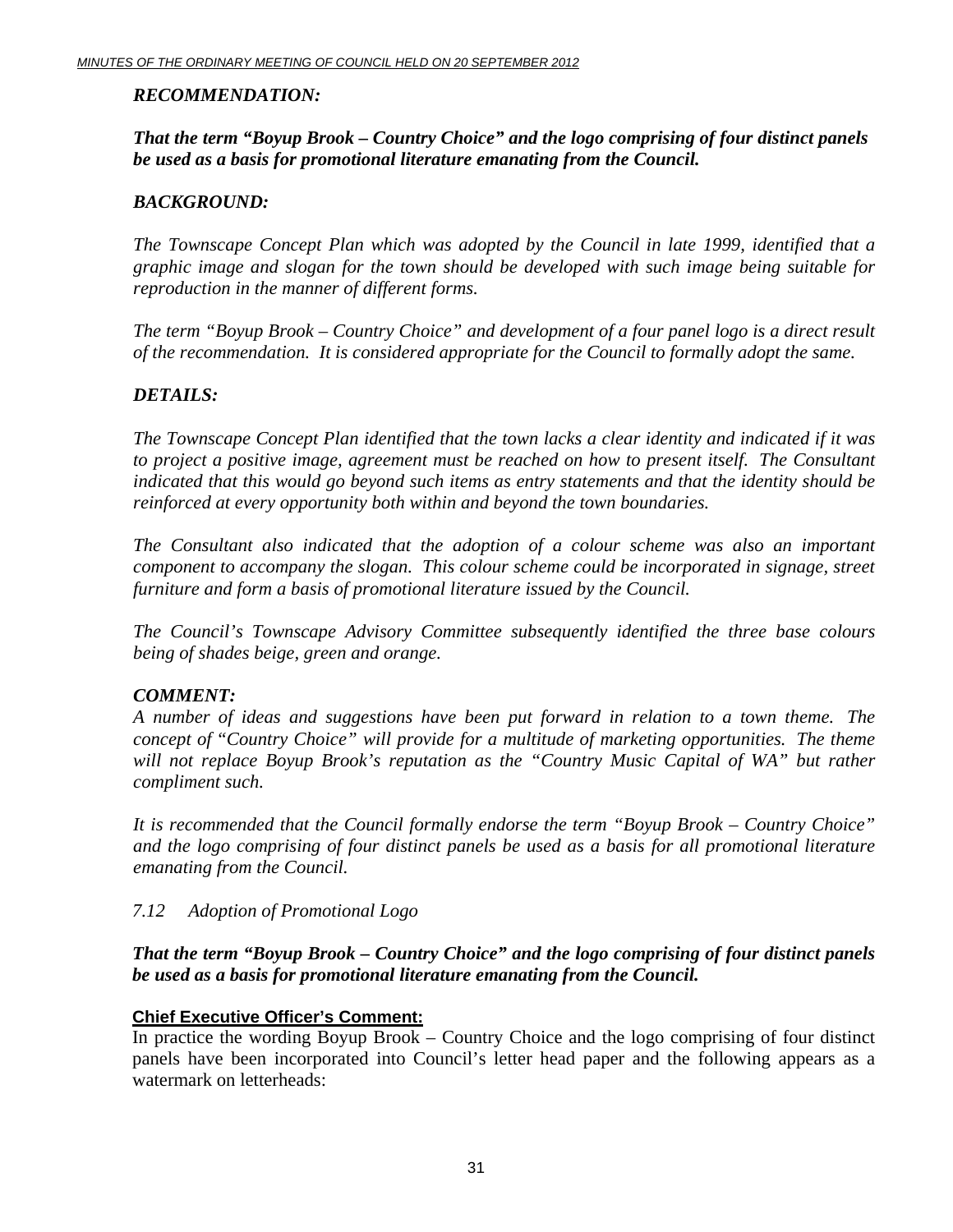<span id="page-31-0"></span>

# country choice

It is noted that the original Shire logo (the bull, wheat and sheep) is at the top of the letterhead stationery and repeated in the panels. If Council chooses to change its promotional logo then it would be time to review the letterhead also. There is currently in the order of six months' supply in stock and so it would be proposed that the letter head changes apply to new stock only.

#### **MOTION**

**MOVED: Cr Oversby SECONDED: Cr Walker** 

**That Council amend the promotional logo from "Boyup Brook – Country Choice" to "Boyup Brook – Country Music Capital of Western Australia".** 

**LOST 3/6 Res 128/12**

**Cr Oversby asked for votes to be recorded** 

**Against For Cr Biddle Cr Oversby Cr Imrie Cr Walker Cr O'Hare Cr Aird Cr Giles Cr Moir Cr Kaltenrieder** 

#### **10.1.2 Independent Living Units**

**Cr Biddle – 05/12**

**Notice of motion by Cr Biddle – 05/12**

#### **MOTION**

That the old bowling green (lot 1 Forrest Street) be designated as a site to be used for the construction of independent living units, and that a thorough feasibility study of such a project be conducted as a matter of high priority

#### Comment/Rationale

- The need for such a development has already been identified
- The site is thought to be suitable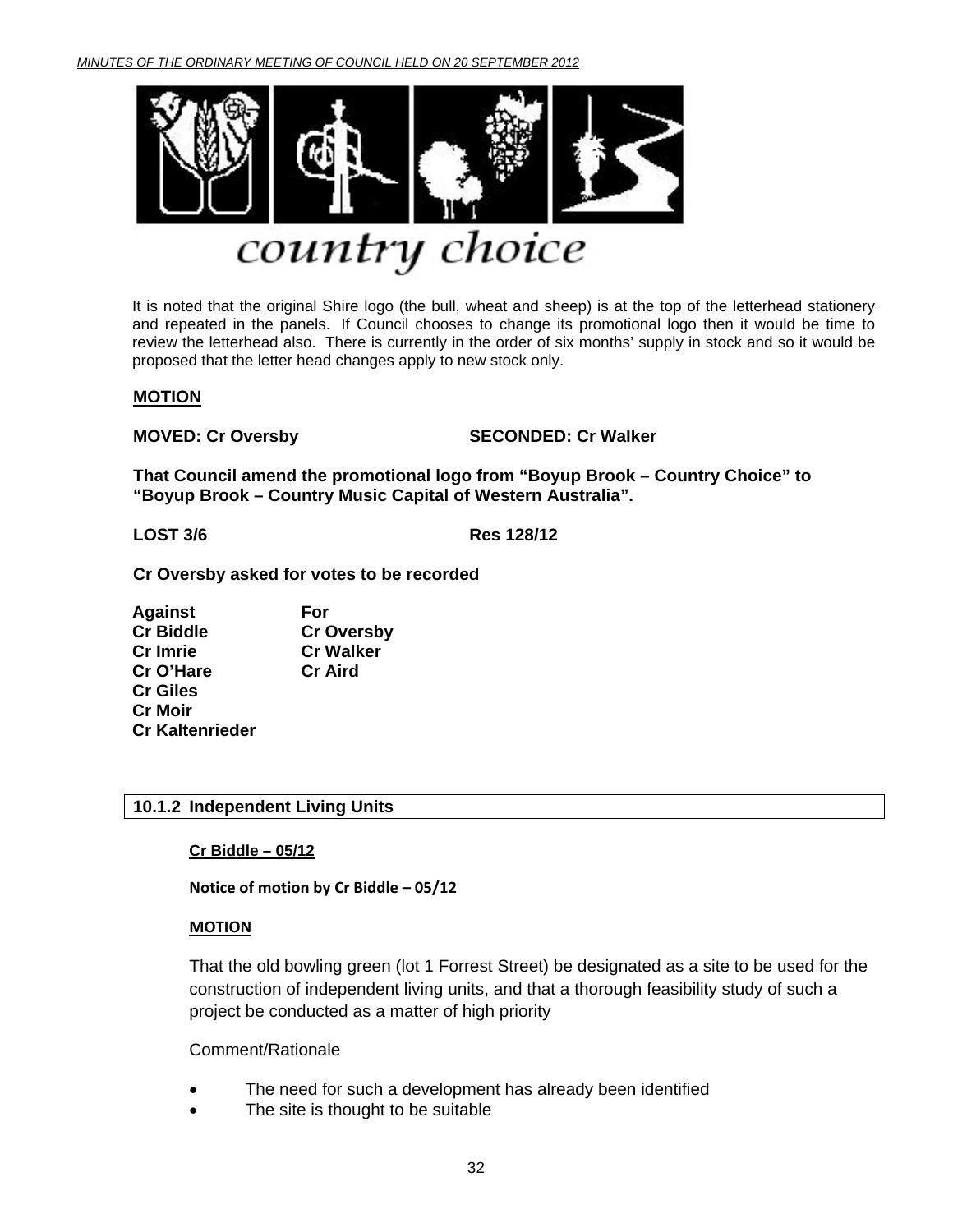- The need for fully developed projects to take advantage of funding opportunities has already been demonstrated
- The Boyup Brook Lions Club has offered significant financial support for such a project.

#### **Chief Executive Officer's Comment:**

Staff have been working on this project, somewhat behind the scenes, for more than three years and Council took the first step to doing some sort of development on the lot a year or so ago when it purchased the Government's 5% interest in the land. So the Shire now has freehold title to the whole of the lot. The stumbling block has always been constraints on the size of a development brought about by the need to dispose of sewerage on site. Elsewhere in this agenda there is an item seeking funding to conduct soil testing to mount an argument for a higher than might otherwise be permitted number of units on the site. It is suggested that this is a very important first step in any planning for development of the site. There is also the matter of an encroachment which needs to be quantified by a survey and resolved.

Last year Council budgeted to establish what aged persons needed and this project was supported by SWDC grant funding. The project was carried forward into the current budget and is now underway, and should be completed by the end of September or soon after that. This project will, among other things, provide information, that will be necessary for any grant funding to implement any plans that Council may devise, on what types of accommodation people need and where the catchment is.

Based on the foregoing it is recommended that Council support the notice of motion but on the basis that the soil testing and previously mentioned study are the first stages of this and that the next stage of any feasibility study (or business plan as appears to be the current popular term) will not continue until the preliminary work has been completed and Council approves of the type of development, if any, that it wishes to explore.

Council might consider adding to the motion so that it reads as follows:

#### **OFFICER RECOMMENDATION AND COUNCIL MOTION**

#### **MOVED: Cr Biddle SECONDED: Cr Oversby**

- **1. That the old bowling green (lot 1 Forrest Street) be designated as a site to be used for the construction of independent living units and that a thorough feasibility study of such a project be conducted as a matter of high priority**
- **2. That the first stage of the study be related activities that are currently in train (site evaluation for on site disposal purposes to determine the maximum number of units that may be built, and accommodation demand study) and that the next stage be commences following a report back to Council on the completion of these activities.**
- **3. That Council approve expenditure of \$20,000 on the second stage of the study conditional on stage one.**

Please note, whilst \$200,000 was put aside to get selected projects ready for the funding stage, there is no provision for this particular project so Council would need to pass this motion with an Absolute Majority (that is 5 votes for the motion to spend money on planning for Lot 1 Forrest Street)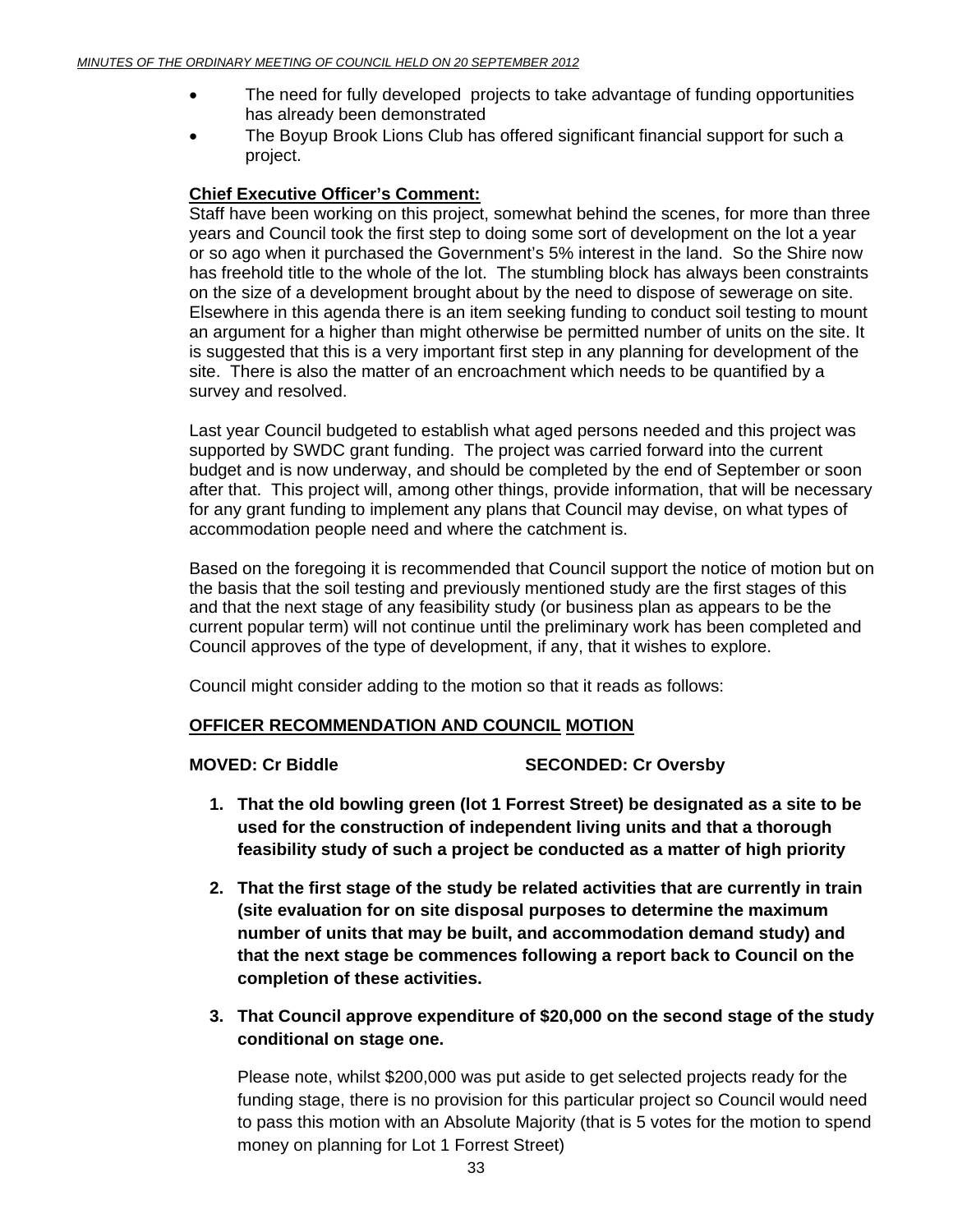#### **AMENDMENT**

#### **MOVED: Cr Walker SECONDED: Cr Aird 3DECONDED: Cr Aird 3DECONDED: Cr Aird 3DECONDED: Cr Aird 3DECONDED: Cr Aird 3DECONDED: C**

- **1. That the old bowling green (lot 1 Forrest Street) be designated as a site to be used for the construction of independent living units subject to a thorough feasibility study of such a project being favourable as a matter of high priority.**
- **2. That the first stage of the study be related activities that are currently in train (site evaluation for on site disposal purposes to determine the maximum number of units that may be built, and an accommodation demand study) and that the next stage be commenced following a report back to Council on the completion of these activities.**
- **3. That Council approve expenditure of \$20,000 on the second stage of the study conditional on stage one.**

#### **CARRIED 8/1 Res 129/12**

Cr Oversby left at 4.56pm Cr Oversby returned at 4.57pm

#### **SUBSTANTIVE MOTION WAS PUT**

- **1. That the old bowling green (lot 1 Forrest Street) be designated as a site to be used for the construction of independent living units subject to a thorough feasibility study of such a project being favourable as a matter of high priority.**
- **2. That the first stage of the study be related activities that are currently in train (site evaluation for on site disposal purposes to determine the maximum number of units that may be built, and an accommodation demand study) and that the next stage be commenced following a report back to Council on the completion of these activities.**
- **3. That Council approve expenditure of \$20,000 on the second stage of the study conditional on stage one.**

**CARRIED BY ABSOLUTE MAJORITY 8/1 Res 130/12**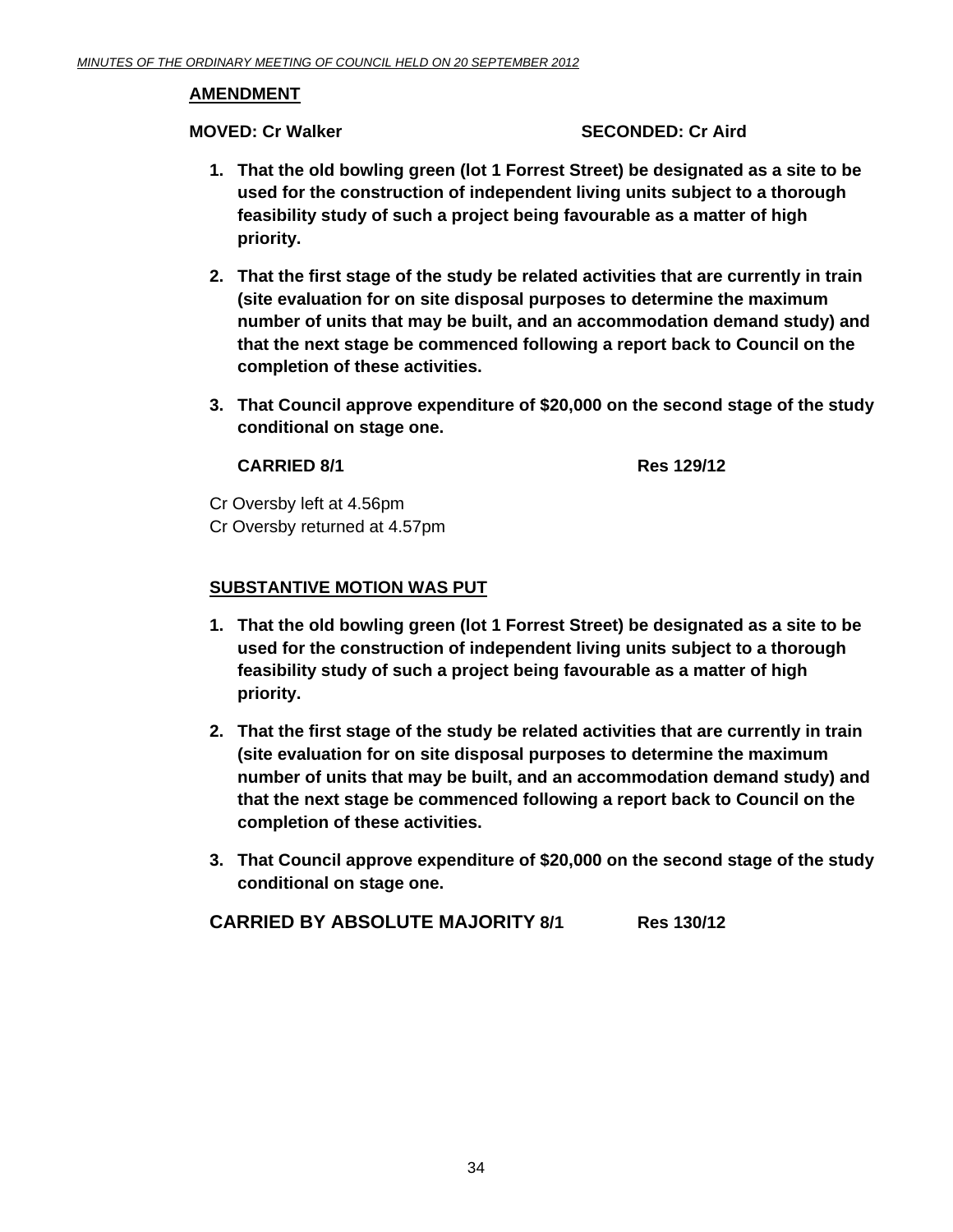#### <span id="page-34-0"></span>**10.1.3 Australia Day**

Council passed the following resolution at its August meeting.

#### *RESOLUTION*

#### *That the matter of the review of the local Australia Day celebration be raised from the table at the September Council meeting, and that Councillors be provided with the review findings and recommendations before the meeting.*

This matter we put before the July 2011 meeting of Council, and at that meeting Council resolved as follows:

#### *That item 7.3.7 lay on the table.*

Standing orders provides the following in relation to this procedural motion: *14. PROCEDURAL MOTIONS* 

#### *14.1 Permissible Procedural Motions*

*In addition to proposing a properly worded amendment to a substantive motion, it is permissible for a Councillor to move the following procedural motions:* 

- *(a) That the Council proceed to the next business;*
- *(b) That the question be adjourned;*
- *(c) That the Council do now adjourn;*
- *(d) That the question be now put;*
- *(e) That the question be not now put;*
- *(f) That the Council moves into a committee of the whole;*
- *(g) That the Councillor be no longer heard;*
- *(h) That the ruling of the President (or person chairing the meeting) be disagreed with;*
- *(i) That the motion lie on the table;*
- *(j) That the Council meet behind closed doors.*

#### *14.5 Procedural Motions - Closing Debate - Who May Move*

*No person who has moved, seconded, or spoken for or against the substantive motion, may move any procedural motion which, once moved, would deny others the right to speak or, if carried, would close the debate on the substantive motion or amendment.* 

#### *14.6 Procedural Motions - Right of Reply*

*There shall be no right of reply on any procedural motion.* 

#### *14.7 Procedural Motions - Right of Reply on Substantive Motion*

*The carrying of a procedural motion which closes debate on the substantive motion or amendment and forces a decision on the substantive motion or amendment will not deny the right of reply, to the mover of the substantive motion.* 

#### *15.9 That the Motion Lie on the Table - Effect of Motion*

- *15.9.1 This motion, having been carried, will cause debate on the substantive motion and any amendment to cease immediately and for the meeting to proceed to the next business.*
- *15.9.2 Any Councillor may raise the motion from the table, by giving appropriate notice of motion for any meeting in the future.*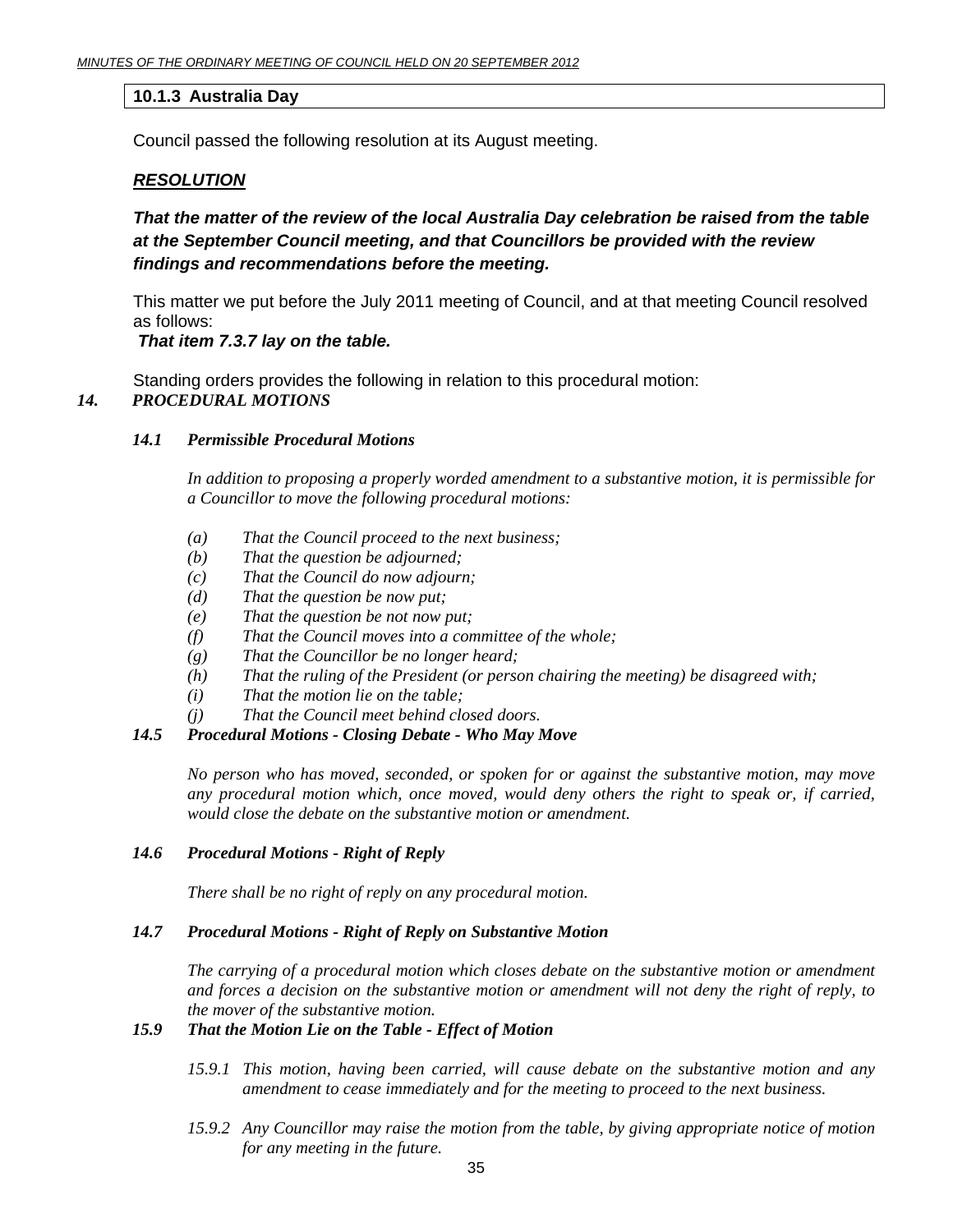*15.9.3 When a motion is raised from the table, the mover of the original substantive motion, or in the absence of the original mover, the person moving this procedural motion, is given the opportunity to re-introduce the matter after which debate shall continue according to these standing orders.* 

The position is that Standing Orders provide that a notice of motion is required to raise a matter that has been laid on the table from the table. It is suggested that Council's August Resolution serves a similar purpose to a notice of motion and so the matter is brought back before Council in this area of the agenda. Standing orders also provide that the original mover of the motion is given the opportunity to reintroduce the matter then debate continues (that is if a Councillor has already spoken on the matter at the previous meeting that Councillor cannot speak again etc.). In this case though the recommendation was not moved or seconded and so there was no debate on matter. On reflection the procedural motion was not appropriate as there was no motion being dealt with at the time. Further the resolution does not refer to a motion, only an item on the agenda so perhaps it was not a procedural motion. In any case the clear intention is that the matter be put back on the agenda for this Council meeting and perhaps this area of the agenda is as good a place as any to do this.

The item from the July 2011 Minutes is inserted below without amendment, except for the correction of non-vital typographical errors, for consideration at this meeting.

#### *7.3.7 Annual Awards – Process Policy - Review*

| Location:                       | N/A                                     |
|---------------------------------|-----------------------------------------|
| <b>Applicant:</b>               | N/A                                     |
| <b>File:</b>                    |                                         |
| Disclosure of Officer Interest: | None                                    |
| Date:                           | 14 July 2011                            |
| Author:                         | Alan Lamb - Chief Executive Officer     |
| <b>Authorizing Officer:</b>     | Not applicable                          |
| Attachments:                    | Current policy, survey form and results |

#### *SUMMARY*

The purpose of this report is to bring the matter of the policy review back before Council *with recommendations on amendments.* 

#### *BACKGROUND*

*Council passed the following resolution at its March 2011 meeting:* 

*That Administration review Council's Annual Award – Process Policy, that the review includes a process to obtain residents opinions and recommendations on the number and nature of the awards, and that the results with recommendations be put to the July meeting of Council.* 

 *Councillor Biddle provided the attached survey form which was distributed via an inclusion in the Boyup Brook Gazette, placed on notice boards, at the front counter and on the web site.*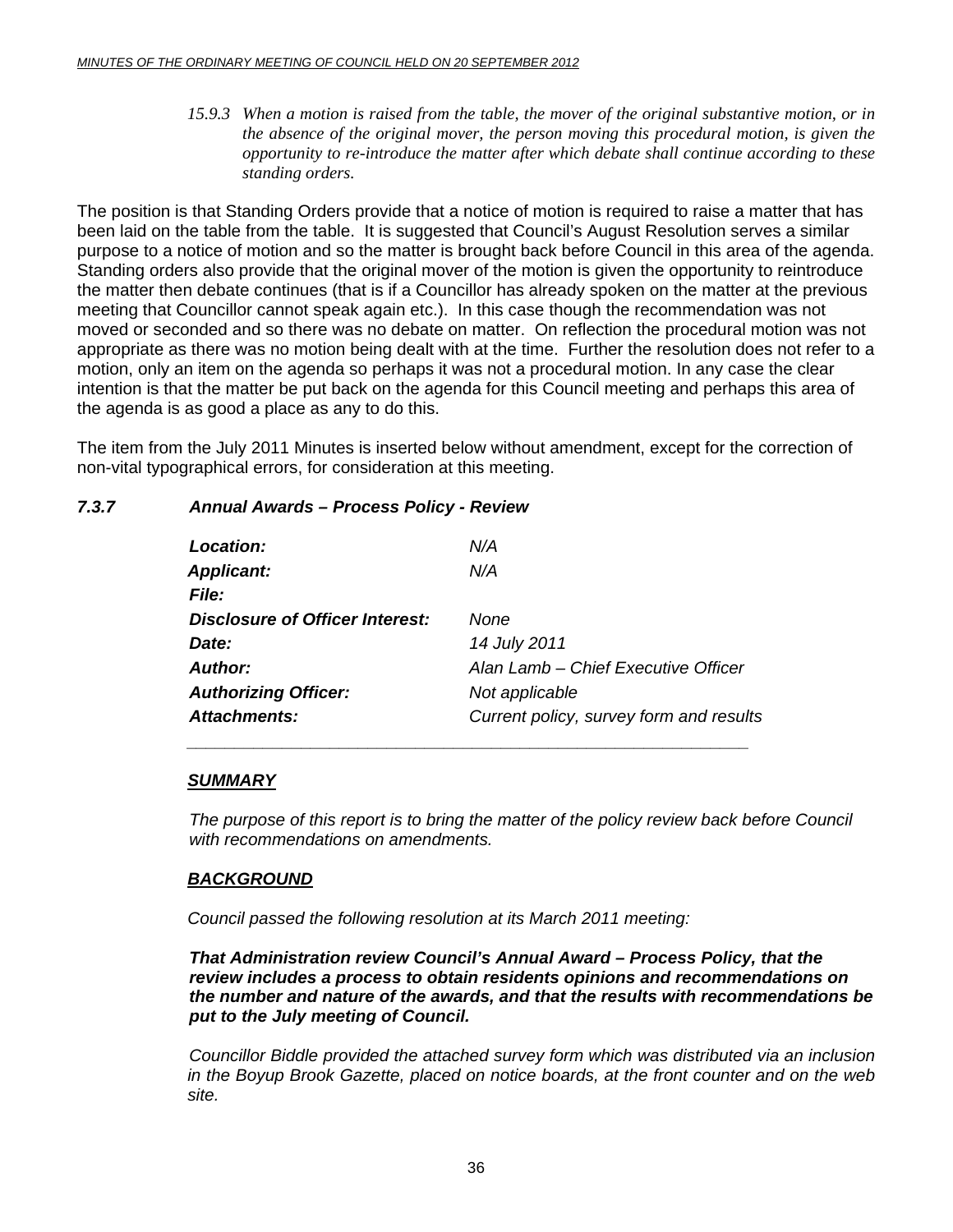#### *COMMENT*

 *The current policy sets:* 

- *the makeup of the selection panel (four Councillors and the CEO)*
- *award categories and selection criteria Citizen of the Year, Young Achiever of the Year and Sports Person of the Year*
- *announcement and presentation arrangements announcement made certificate and gift given (to a value of no more than \$100) at the Australia Day Breakfast function.*
- *Closing date for nominations 4pm on the last Friday in November.*

The Local Government Act provides that Council may delegate to a committee that it *appoints or to the CEO but it does not provide for delegation to a section panel. In appointing committees and delegates following the 2009 general elections it was recommended and Council accepted that the panel become a committee of Council. At the relevant Council meeting Council did not want the CEO to be a member of the committee and so the policy amendments need to include a change from a panel to a committee and deletion of the CEO as a member. It has been the practice that in order to keep the names of awardees confidential to limit the number of people who know who they are and so the policy should also require that the minutes of the committee are put to the February meeting or Council, that is after Australia Day, each year.* 

*"Referring to the survey summary as attached there is no overwhelming call for award categories to be increased. Whilst more respondents thought that it should be possible for more than one person to receive an award in the same category (12 for 7 against) three who favoured this did so with riders (one being that "if it can't be split and both are worthy candidates", "one boy and one girl" and "two or more for the same contribution eg couple,*  family not two separate individuals"). It is noted that one person against added the rider *"unless recognising a partnership" and a person who was undecided added a similar comment that only" if it's a married couple who have both worked for the community even in different fields".* 

*Based on the survey it is recommended that no change be made to the number of award categories except as set out in the next paragraph also that the policy be amended to allow the committee some discretion with respect to the awarding recognition to more than one person where they are in a partnership or the same family.* 

*The survey dealt with the matter of Young Achievers residing outside Boyup Brook (the current policy restricts nominations to residents of Boyup Brook only) but the results were inconclusive. Residency is relatively easy to establish (address on drivers licence, address nominated for elections, addresses used by banks and other institutions, statutory declaration etc) and as the awards are common thought the various municipalities of the state it is logical that achievements made in any particular location be recognised in that location.* However there may be need to recognise a past resident who has made a *significant achievement. Examples might be of a person who was born of spent most of their formative years in the Shire and go to win gold at the Olympic or become Prime Minister. So perhaps, whilst there was no great call for an additional category, perhaps one could be added to recognise the achievements made outside the district by nonresidents who have a distinct tie to Boyup Brook.* 

*On the matter of awardees receiving the same award in a later year the survey result was 12 for and 8 against. Also the question on awardees receiving awards in more than one category was 19 for and 1 against. It is not noted that the current policy does not prevent an awardee being renominated and the selection panel is not restricted on this matter nor*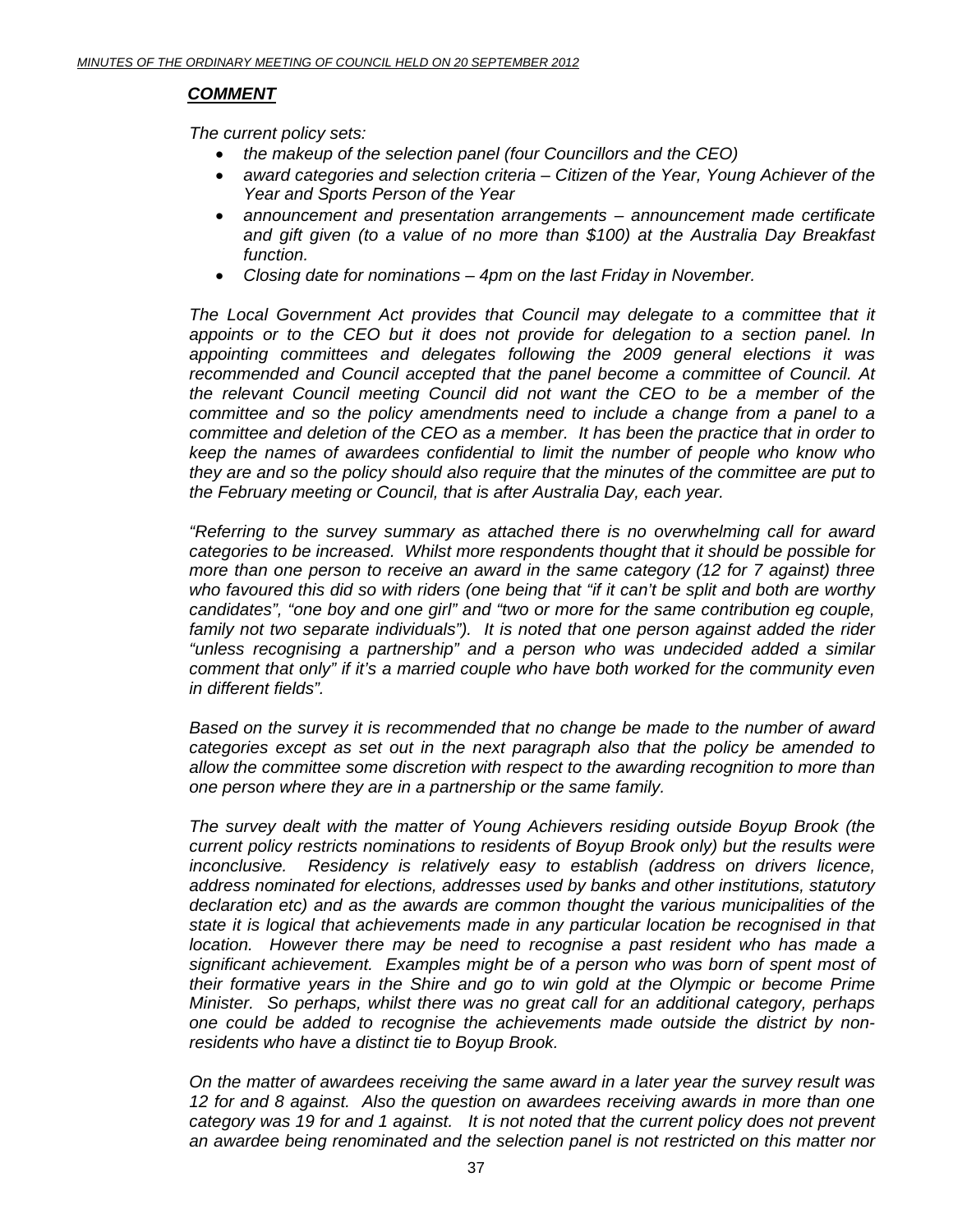*is there any restriction on awards in different categories. It is recommended that no change be made to the policy in this regard to retain the current flexibility.* 

*Survey questions relating to the nomination process dealt with things outside of the current policy and so may be best dealt with by the committee/administration.* 

*The survey dealt with awards and it was clear that laser engraved jarrah plaques were*  favoured as was a letter from the Shire regarding the award. It is recommended that the *policy include these clear indications of community preference. In order to ensure that the laser engraved jarrah plaques can be ordered and received in time the committee decision is required by the end of November each year and so it is recommended that the committee be required to have it decision by the end of November and, in turn, the closing date for nominations be brought forward from the last Friday in November to 21 November.* 

*The current policy does not restrict the committee to requiring more than one nomination before making an award and the survey indicated that no restriction should be made.* 

*The policy makes no reference to recognition of nominees but the survey indicated this should be done and so it is recommended that the policy be amended accordingly.* 

*It is recommended that amends its Annual Awards - Process Policy to read as follows* 

| POLICY NO.                   | 0.11                   |
|------------------------------|------------------------|
| POLICY SUBJECT               | Annual Award - Process |
| <b>ADOPTION DATE</b>         | <i>17 June 2004</i>    |
| <i><b>VARIATION DATE</b></i> | 20 September 2012      |
| <i>REVIEW BY DATE</i>        | 21 July 2013           |

#### *Objective*

*To determine guidelines for awarding distinguished performance and/or positive contributions to the* 

*community by current and past residents.* 

#### *Statement*

*The Shire will invite nominations marked confidential for the following Awards annually:-* 

- *Citizen of the Year*
- *Young Achiever of the Year*
- *Sports Person of the Year*
- *Customer Service*

*Council will establish an Annual Awards Committee following the general elections every two years and the Committee shall comprise of four (4) Councillors. The Committee shall meet at least once following the close of award nominations each year. It should meet in camera to review nominations and make its awards and the nominations and awardees are to remain confidential until awards are made. To this end the minutes of this Committee are to be reported to Council at its February meeting each year following the presentation of awards. The following selection criteria shall be used by the Committee to determine the most suitable nominee. The committee may award recognition to more than one person where they are in a partnership or the same family:-*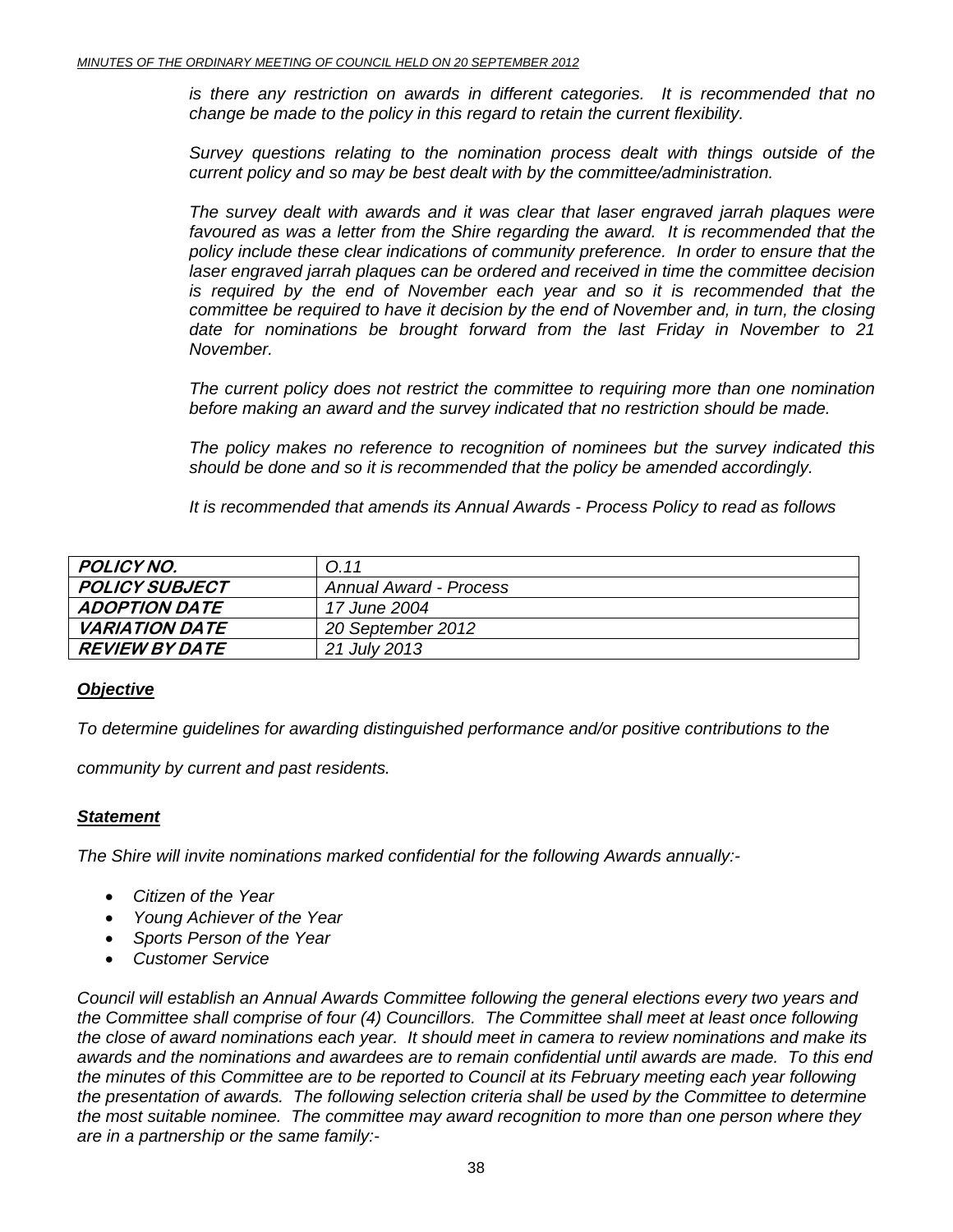#### *Citizen of the Year*

• *a resident who has achieved the most distinguished performance and/or made the most positive contribution to the community, during the preceding year or over a period of years.* 

#### *Young Achiever of the Year*

- *a resident no older than 25 years of age on 26 January, who has achieved the most distinguished performance and/or made the most positive contribution to the community, during the preceding year*
- *a resident no older than 25 years of age on 26 January who has achieved and/or contributed to the community consistently over a period of years.*

#### *Sports Person of the Year*

- *a resident which/who has achieved the most distinguished performance during the year. Performance may include active participation, coaching, promotion and/or leadership and sportsmanship*
- *resident which/who has achieved the most distinguished performance during the year. Performance may include active participation, coaching, promotion and/or leadership and sportsmanship consistently over a period of years.*

#### *Past Resident Achiever of the Year*

• *a former resident of the Shire who resided in the Shire for a substantial amount of time, made a significant contribution whist they were a resident, or for some other compelling reason strongly identifies with the Shire and who has made a significant achievement in any field and in any location.* 

#### *General*

*The successful nominee(s), if any, shall be announced and presented with an appropriate plaque (laser engraved jarrah plaques that have been available in past years are considered to be the most appropriate plaque subject to availability) a letter from the Shire President evidencing the award, at the Australia Day Breakfast function hosted annually by the Shire. Nominations must be made by 4.00pm on the 21st day of November of each year.* 

#### *CONSULTATION*

 *The process included a community survey* 

#### *STATUTORY OBLIGATIONS*

*The following sections of the Local Government Act apply:* 

*5.16. Delegation of some powers and duties to certain committees* 

*(1) Under and subject to section 5.17, a local government may delegate\* to a committee any of its powers and duties other than this power of delegation. \* Absolute majority required.* 

*(2) A delegation under this section is to be in writing and may be general or as otherwise provided in the instrument of delegation.*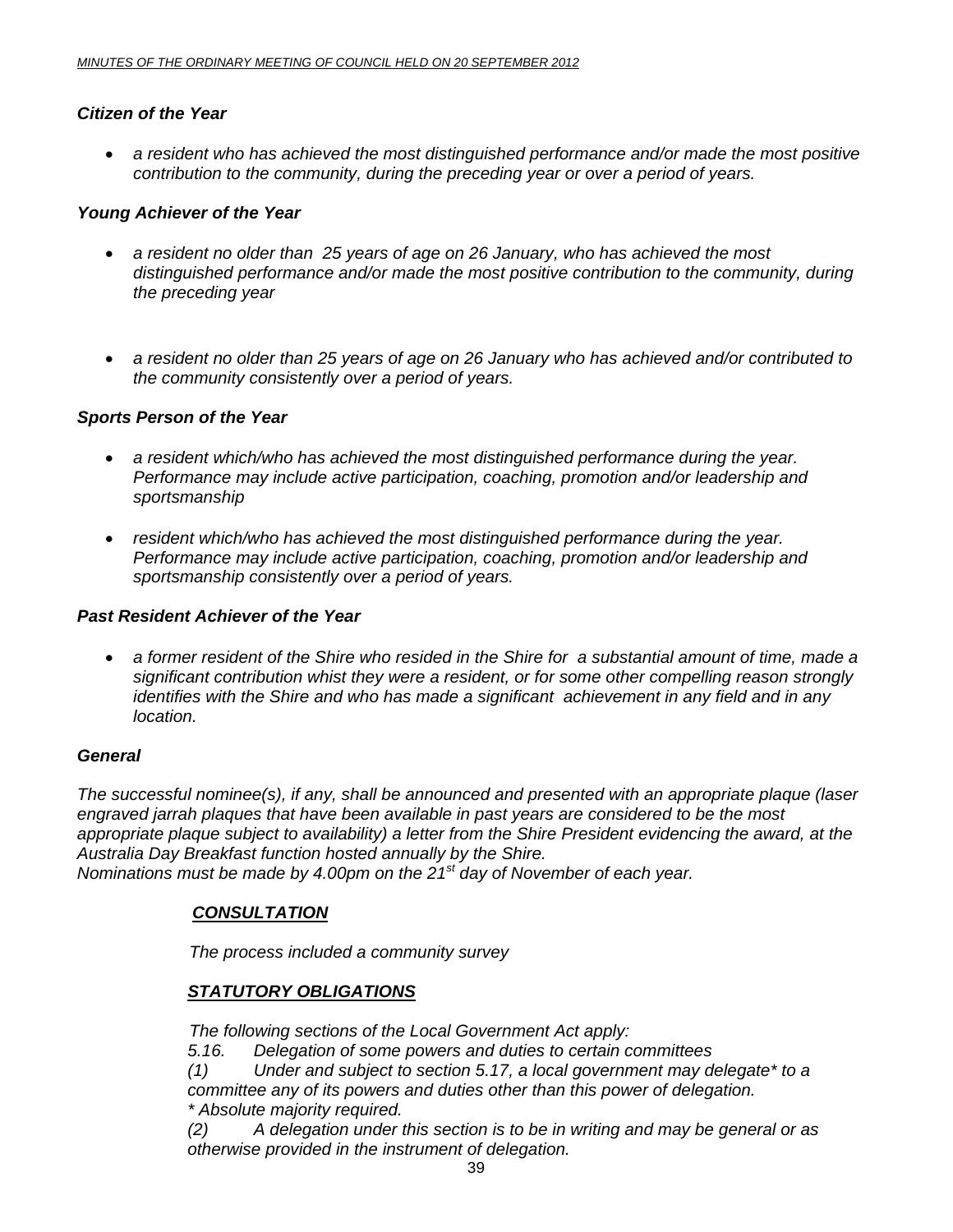*(3) Without limiting the application of sections 58 and 59 of the Interpretation Act 1984 —* 

*(a) a delegation made under this section has effect for the period of time specified in the delegation or if no period has been specified, indefinitely; and* 

*(b) any decision to amend or revoke a delegation under this section is to be by an absolute majority.* 

*(4) Nothing in this section is to be read as preventing a local government from performing any of its functions by acting through another person.* 

*5.17. Limits on delegation of powers and duties to certain committees* 

*(1) A local government can delegate —* 

*(a) to a committee comprising council members only, any of the council's powers or duties under this Act except —* 

*(i) any power or duty that requires a decision of an absolute majority or a 75% majority of the local government; and* 

*(ii) any other power or duty that is prescribed;* 

*(b) to a committee comprising council members and employees, any of the local government's powers or duties that can be delegated to the CEO under Division 4; and (c) to a committee referred to in section 5.9(2) (c), (d) or (e), any of the local government's powers or duties that are necessary or convenient for the proper* 

*management of —* 

*(i) the local government's property; or* 

*(ii) an event in which the local government is involved.* 

*(2) A local government cannot delegate any of its powers or duties to a committee referred to in section 5.9(2) (f).* 

*[Section 5.17 amended by No. 49 of 2004 s. 16(2).]* 

*5.18. Register of delegations to committees* 

 *A local government is to keep a register of the delegations made under this Division and review the delegations at least once every financial year.* 

*5.42. Delegation of some powers and duties to CEO* 

*(1) A local government may delegate\* to the CEO the exercise of any of its powers or the discharge of any of its duties under —* 

*(a) this Act other than those referred to in section 5.43; or* 

*(b) the Planning and Development Act 2005 section 214(2), (3) or (5). \* Absolute majority required.* 

*(2) A delegation under this section is to be in writing and may be general or as otherwise provided in the instrument of delegation.* 

*[Section 5.42 amended by No. 1 of 1998 s. 13; No. 28 of 2010 s. 70.]* 

*5.43. Limits on delegations to CEO* 

 *A local government cannot delegate to a CEO any of the following powers or duties —* 

*(a) any power or duty that requires a decision of an absolute majority or a 75% majority of the local government;* 

*(b) accepting a tender which exceeds an amount determined by the local government for the purpose of this paragraph;* 

*(c) appointing an auditor;* 

*(d) acquiring or disposing of any property valued at an amount exceeding an amount determined by the local government for the purpose of this paragraph;* 

*(e) any of the local government's powers under section 5.98, 5.98A, 5.99, 5.99A or 5.100;* 

*(f) borrowing money on behalf of the local government;*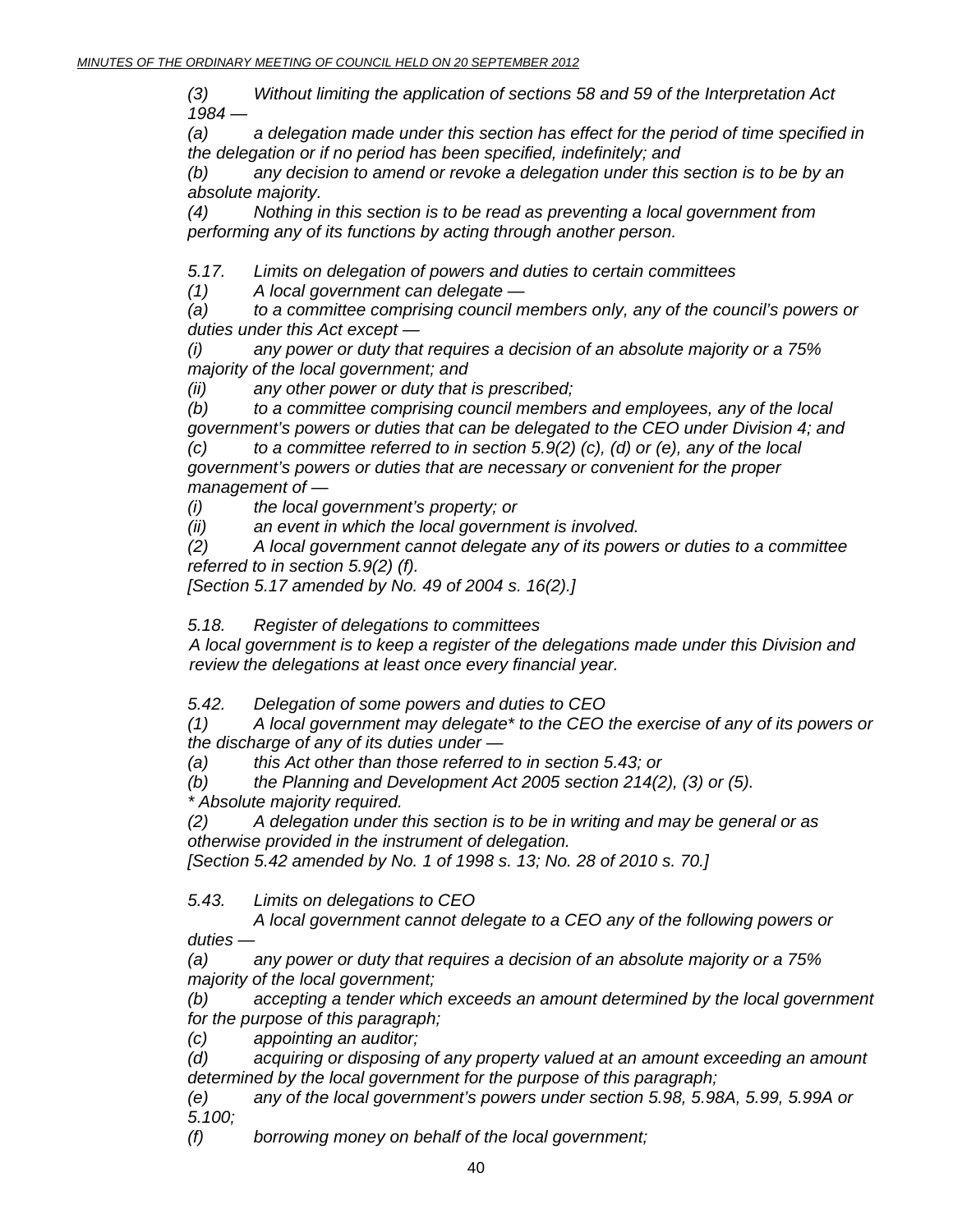*(g) hearing or determining an objection of a kind referred to in section 9.5;* 

*(ha) the power under section 9.49A(4) to authorise a person to sign documents on behalf of the local government;* 

*(h) any power or duty that requires the approval of the Minister or the Governor; (i) such other powers or duties as may be prescribed.* 

*[Section 5.43 amended by No. 49 of 2004 s. 16(3) and 47; No. 17 of 2009 s. 23.]* 

*5.44. CEO may delegate powers and duties to other employees* 

*(1) A CEO may delegate to any employee of the local government the exercise of any of the CEO's powers or the discharge of any of the CEO's duties under this Act other than this power of delegation.* 

*(2) A delegation under this section is to be in writing and may be general or as otherwise provided in the instrument of delegation.* 

*(3) This section extends to a power or duty the exercise or discharge of which has been delegated by a local government to the CEO under section 5.42, but in the case of such a power or duty —* 

*(a) the CEO's power under this section to delegate the exercise of that power or the discharge of that duty; and* 

*(b) the exercise of that power or the discharge of that duty by the CEO's delegate,* 

 *are subject to any conditions imposed by the local government on its delegation to the CEO.* 

*(4) Subsection (3)(b) does not limit the CEO's power to impose conditions or further conditions on a delegation under this section.* 

*(5) In subsections (3) and (4) —* 

*conditions includes qualifications, limitations or exceptions.* 

*[Section 5.44 amended by No. 1 of 1998 s. 14(1).]* 

*5.45. Other matters relevant to delegations under this Division* 

*(1) Without limiting the application of sections 58 and 59 of the Interpretation Act 1984 —* 

*(a) a delegation made under this Division has effect for the period of time specified in the delegation or where no period has been specified, indefinitely; and* 

*(b) any decision to amend or revoke a delegation by a local government under this Division is to be by an absolute majority.* 

*(2) Nothing in this Division is to be read as preventing —* 

*(a) a local government from performing any of its functions by acting through a person other than the CEO; or* 

*(b) a CEO from performing any of his or her functions by acting through another person.* 

*5.46. Register of, and records relevant to, delegations to CEO and employees* 

*(1) The CEO is to keep a register of the delegations made under this Division to the CEO and to employees.* 

*(2) At least once every financial year, delegations made under this Division are to be reviewed by the delegator.* 

*(3) A person to whom a power or duty is delegated under this Act is to keep records in accordance with regulations in relation to the exercise of the power or the discharge of the duty.* 

#### *POLICY IMPLICATIONS*

*Nil*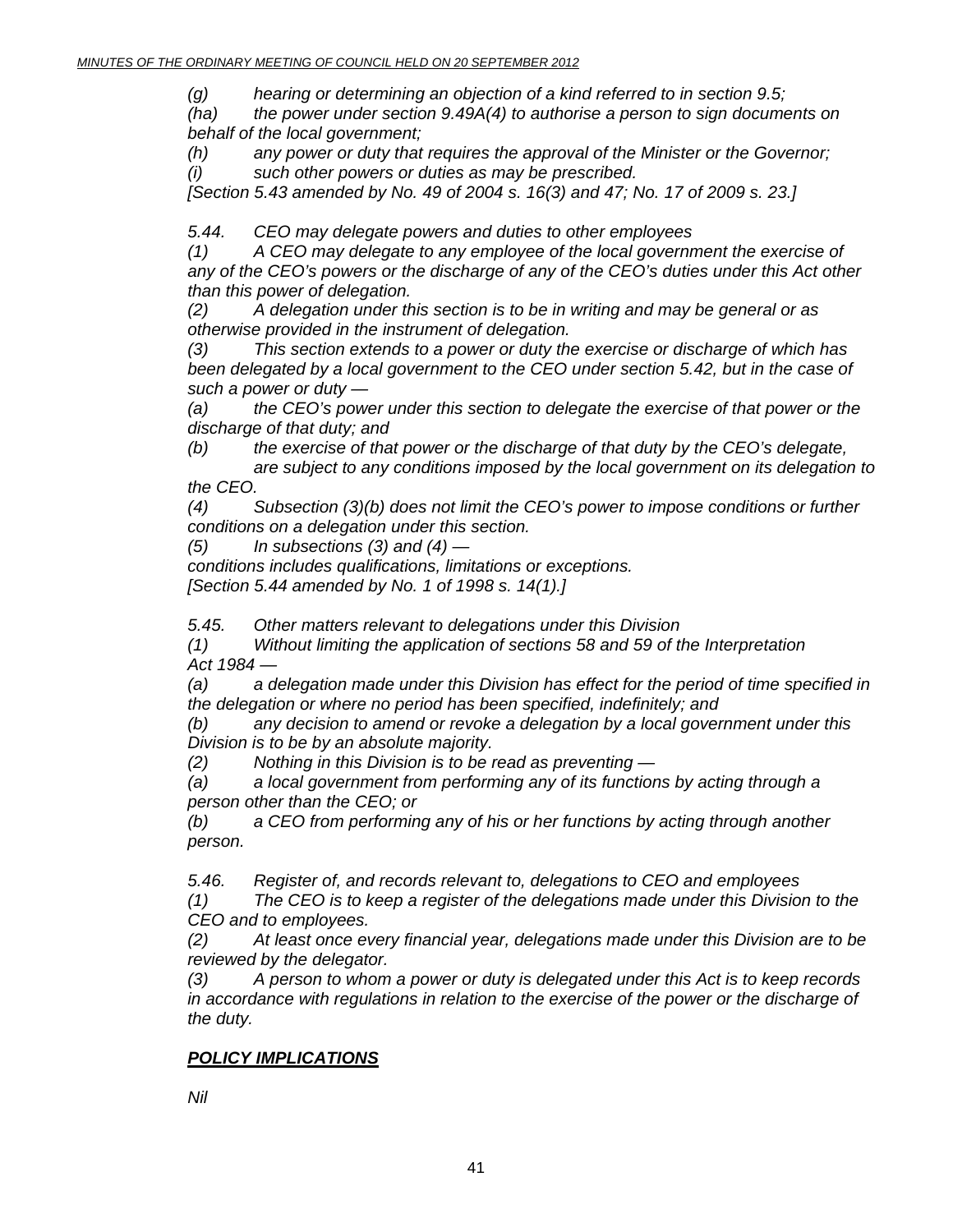### *BUDGET/FINANCIAL IMPLICATIONS*

*Nil* 

#### *STRATEGIC IMPLICATIONS*

 *Nil* 

#### *SUSTAINABILITY IMPLICATIONS*

- ¾ *Environmental There are no known significant environmental issues.*
- ¾ *Economic There are no known significant economic issues.*  ¾ *Social There are no known significant social issues.*

#### *VOTING REQUIREMENTS*

*Absolute majority* 

#### *OFFICER RECOMMENDATION – ITEM 7.3.7*

*That Council adopts the revised Annual Award – Process policy as presented.* 

*COUNCIL DECISION – LAY ON THE TABLE*

*MOVED: Cr Doust SECONDED: Cr Biddle* 

 *That item 7.3.7 lay on the table.* 

 *CARRIED 6/0 Res 137/11* 

 **COUNCIL DECISION - SEPTEMBER 2012**

**MOVED: Cr Biddle SECONDED: Cr Kaltenrieder** 

**The Council refer the policy to the annual awards committee for review and return to the next Council meeting.** 

 **CARRIED 9/0 Res 131/12**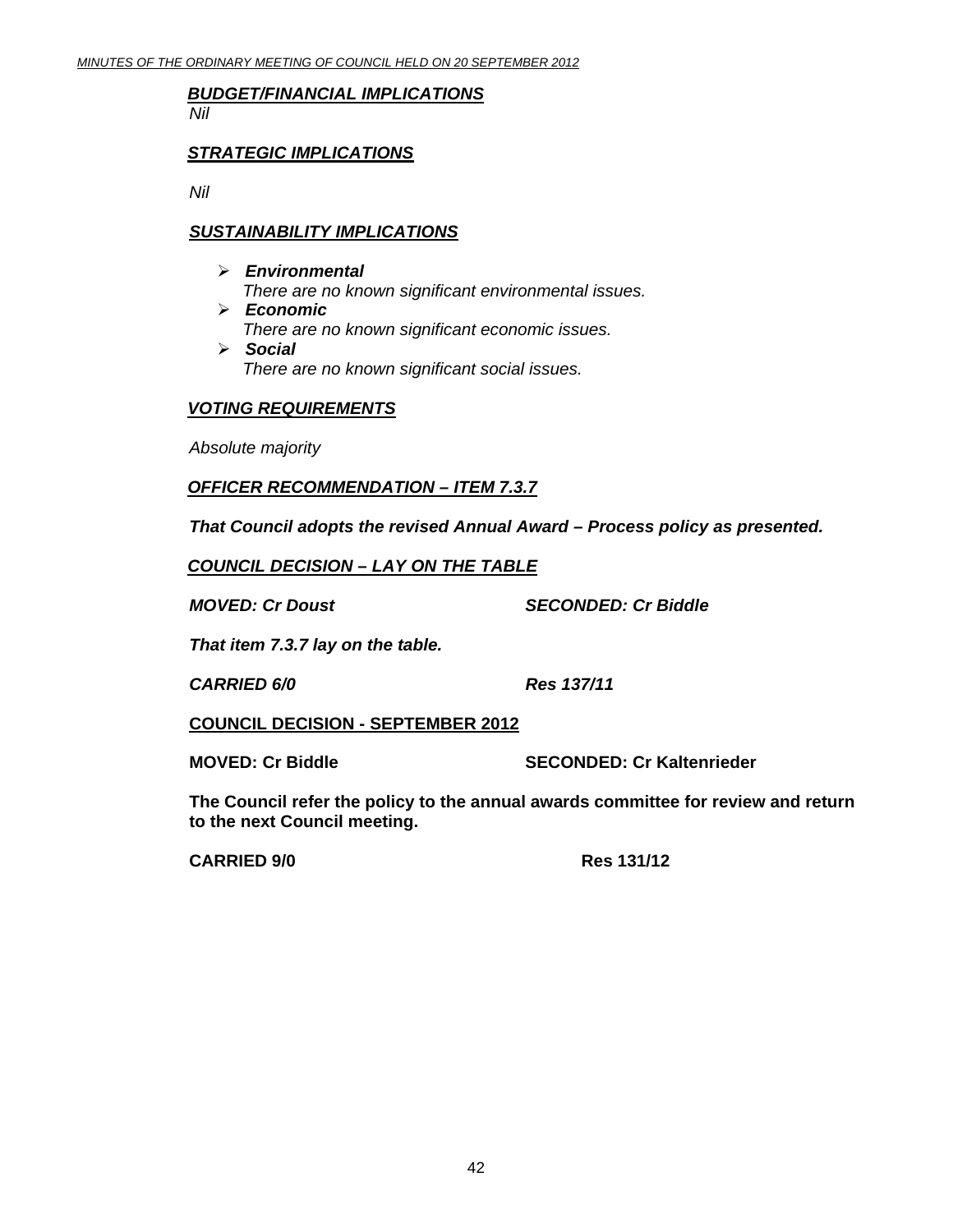#### <span id="page-42-0"></span>**11 URGENT BUSINESS BY APPROVAL OF THE PRESIDENT OR A MAJORITY OF COUNCILLORS PRESENT**

 **The Shire President approved of the following items being dealt with as urgent business:** 

 **11.1.1 Blackwood River Valley Marketing Association** 

**MOTION**

**MOVED: Cr Oversby SECONDED: Cr Kaltenrieder** 

**That Council contribute \$2,000 to the Blackwood River Valley Marketing Association for 2012/13 contingent on a full committee being formed.** 

**CARRIED BY ABSOLUTE MAJORITY 6/3** Res 132/12

Cr Kaltenrieder left at 6.01pm Cr Kaltenrieder returned at 6.03pm

#### **Adjournment**

**That the meeting be adjourned for a 10 minute break, the time being 6.05pm** 

#### **Resumption**

**That the meeting resume, the time being 6.15pm.** 

 **11.1.2 Potential purchase of land for development** 

#### **MOTION**

**MOVED: Cr Moir** SECONDED: Cr Oversby

**That Council instruct the Chief Executive Officer to further investigate various sources of funds for land acquisition and report back to the October Council meeting.** 

 **CARRIED 9/0 Res 133/12** 

 **11.1.3 Changing Boundaries** 

#### **MOTION**

**MOVED: Cr Walker SECONDED: Cr Kaltenrieder CONDED: Cr Kaltenrieder** 

**That the Chief Executive Officer investigate the number of lots divided by the Shire boundaries and minimum rated by Boyup Brook and the neighbouring Shires.** 

**CARRIED 8/1 Res 134/12** 

**12 CONFIDENTIAL MATTERS – BEHIND CLOSED DOORS** 

Nil